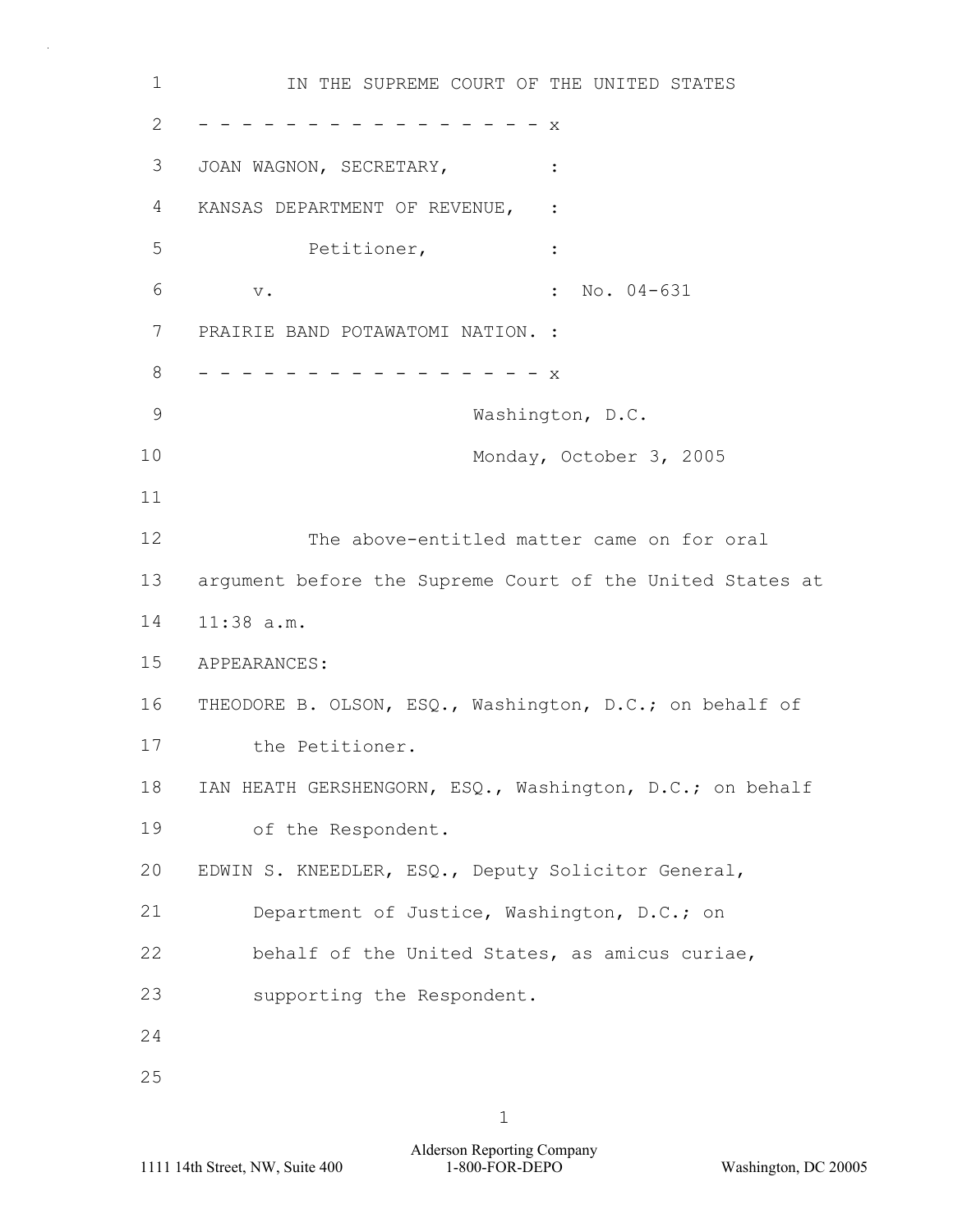| $\mathbf 1$ | CONTENTS                                  |      |
|-------------|-------------------------------------------|------|
| 2           | ORAL ARGUMENT OF                          | PAGE |
| 3           | THEODORE B. OLSON, ESQ.                   |      |
| 4           | On behalf of the Petitioner               | 3    |
| 5           | ORAL ARGUMENT OF                          |      |
| 6           | IAN HEATH GERSHENGORN, ESQ.               |      |
| 7           | On behalf of the Respondent               | 24   |
| 8           | ORAL ARGUMENT OF                          |      |
| 9           | EDWIN S. KNEEDLER, ESQ.                   |      |
| 10          | On behalf of the United States, as amicus |      |
| 11          | curiae, supporting the Respondent         | 47   |
| 12          | REBUTTAL ARGUMENT OF                      |      |
| 13          | THEODORE B. OLSON, ESQ.                   |      |
| 14          | On behalf of the Petitioner               | 58   |
| 15          |                                           |      |
| 16          |                                           |      |
| 17          |                                           |      |
| 18          |                                           |      |
| 19          |                                           |      |
| 20          |                                           |      |
| 21          |                                           |      |
| 22          |                                           |      |
| 23          |                                           |      |
| 24          |                                           |      |
| 25          |                                           |      |
|             | $\overline{2}$                            |      |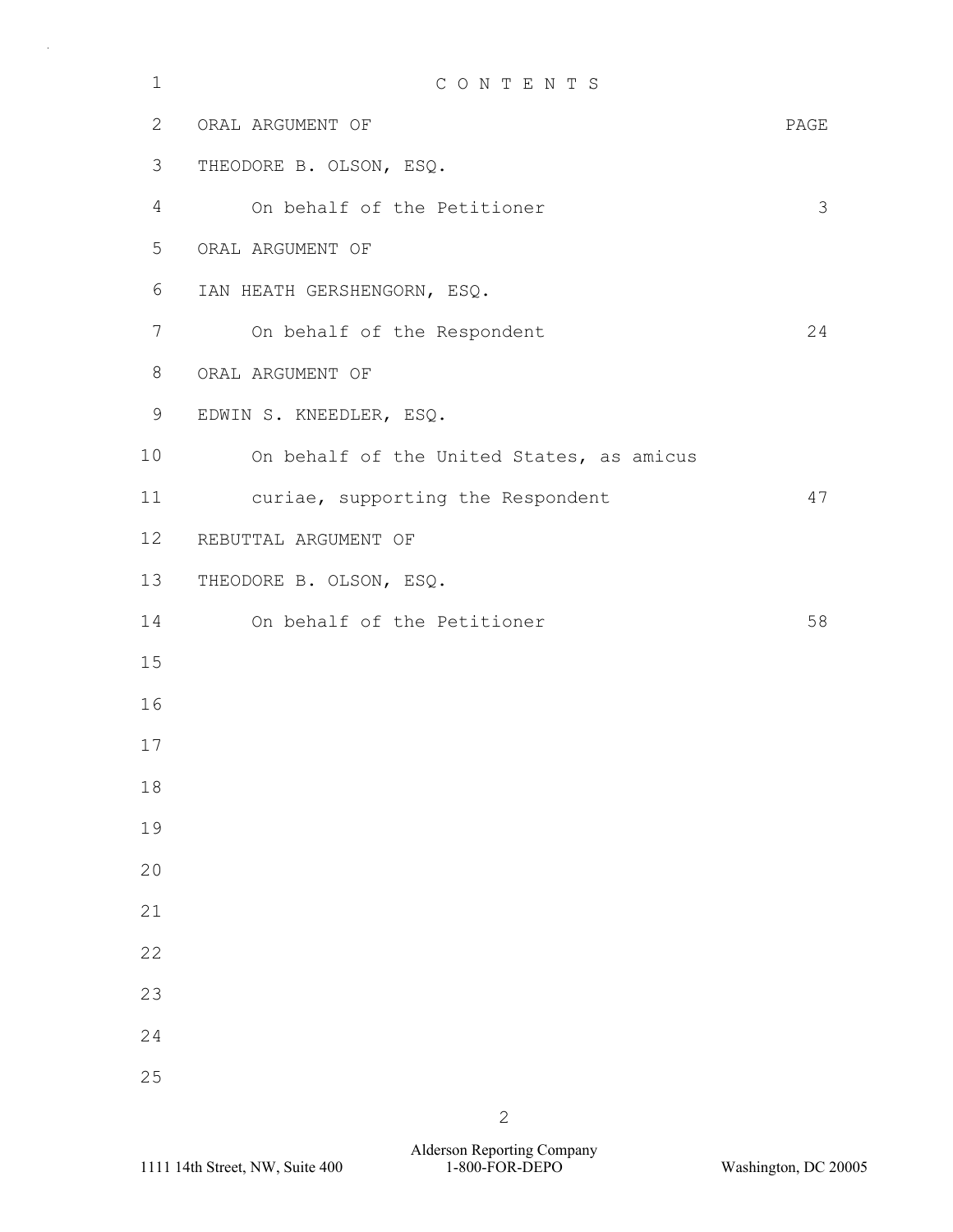| $\mathbf 1$ | PROCEEDINGS                                                |  |  |  |  |  |  |
|-------------|------------------------------------------------------------|--|--|--|--|--|--|
| 2           | [11:38 a.m.]                                               |  |  |  |  |  |  |
| 3           | CHIEF JUSTICE ROBERTS: We will now hear                    |  |  |  |  |  |  |
| 4           | argument in Wagnon vs. Prairie Band Potawatomi Nation.     |  |  |  |  |  |  |
| 5           | Mr. Olson.                                                 |  |  |  |  |  |  |
| 6           | ORAL ARGUMENT OF THEODORE B. OLSON                         |  |  |  |  |  |  |
| 7           | ON BEHALF OF PETITIONER                                    |  |  |  |  |  |  |
| 8           | MR. OLSON: Thank you, Mr. Chief Justice, and               |  |  |  |  |  |  |
| 9           | may it please the Court:                                   |  |  |  |  |  |  |
| 10          | Kansas imposes a tax on the distributors of                |  |  |  |  |  |  |
| 11          | motor fuel. The legal incidence of that tax is             |  |  |  |  |  |  |
| 12          | explicitly, by statute, imposed on the distributor of the  |  |  |  |  |  |  |
| 13          | first receipt of the fuel. The tax is, thus, imposed and   |  |  |  |  |  |  |
| 14          | collected off-reservation from non-Indians. The who,       |  |  |  |  |  |  |
| 15          | when, and where of the tax is all off-reservation and non- |  |  |  |  |  |  |
| 16          | Indian.                                                    |  |  |  |  |  |  |
| 17          | JUSTICE SOUTER: Mr. Olson, may I ask you to go             |  |  |  |  |  |  |
| 18          | one step beyond that on an issue of fact that I just don't |  |  |  |  |  |  |
| 19          | understand from reading the briefs? Let me give you three  |  |  |  |  |  |  |
| 20          | quick quotations.                                          |  |  |  |  |  |  |
| 21          | First, the court of appeals opinion contains               |  |  |  |  |  |  |
| 22          | this statement, "An expert on behalf of the tribe reported |  |  |  |  |  |  |
| 23          | that basic economic theory teaches that the nation's       |  |  |  |  |  |  |
| 24          | station cannot charge prices high enough to allow          |  |  |  |  |  |  |
| 25          | collection of both the Kansas and the nation's fuel        |  |  |  |  |  |  |
|             |                                                            |  |  |  |  |  |  |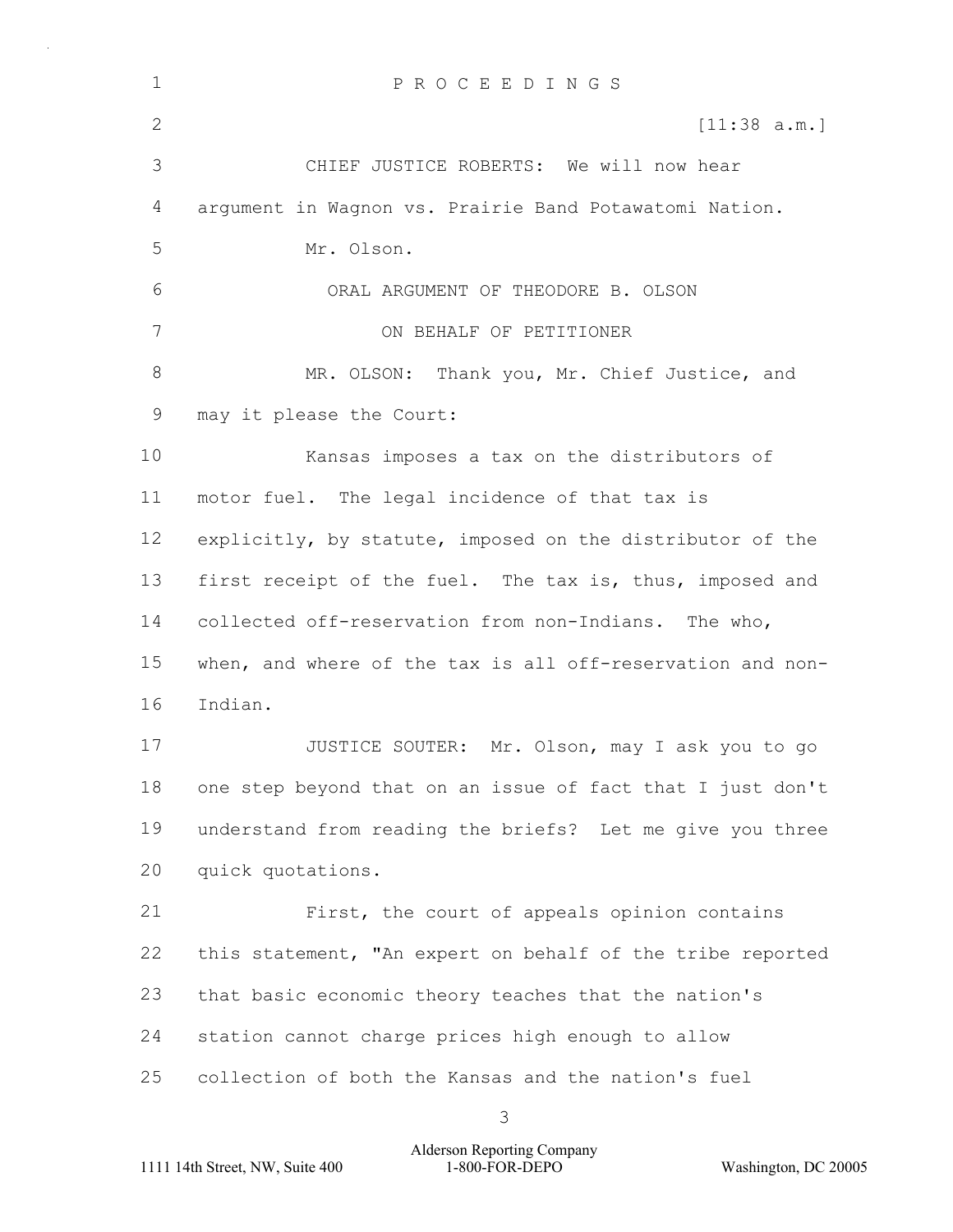1 taxes."

 $\mathcal{P}$ 3 4 5 The red brief says, on page 8, "It is undisputed that enforcing the State tax on fuel sold and delivered to the station would effectively nullify the tribal fuel tax."

6 7 8 9 10 11 12 13 14 Finally, the yellow brief, on page 13, says, "By selling its fuel at market prices, respondent" -- the tribe -- "is making both a profit and collecting a tax." My question is, Do we know, from the record, whether the tax that is assessed on the distributor is, in fact, passed through to the tribe so that, in economic effect, the tribe is collecting, via pass-through, the State tax and imposing its own tax and still selling at market prices?

15 16 17 18 19 20 21 22 23 24 25 MR. OLSON: I had -- I had the same question, Justice Souter, as I was looking at this yesterday. And I investigated it. And it is my understanding, but I did not find this completely in the record, that the distributor is, indeed, paying the tax, and that the tribe is also collecting a tax. Now, I don't quite understand how you reconcile those two points that you've just raised. If it's -- if it's something that is economically not possible, how can it -- how is it that it's being done. Despite the fact that the tenth circuit held the tax impermissible, it's my understanding that the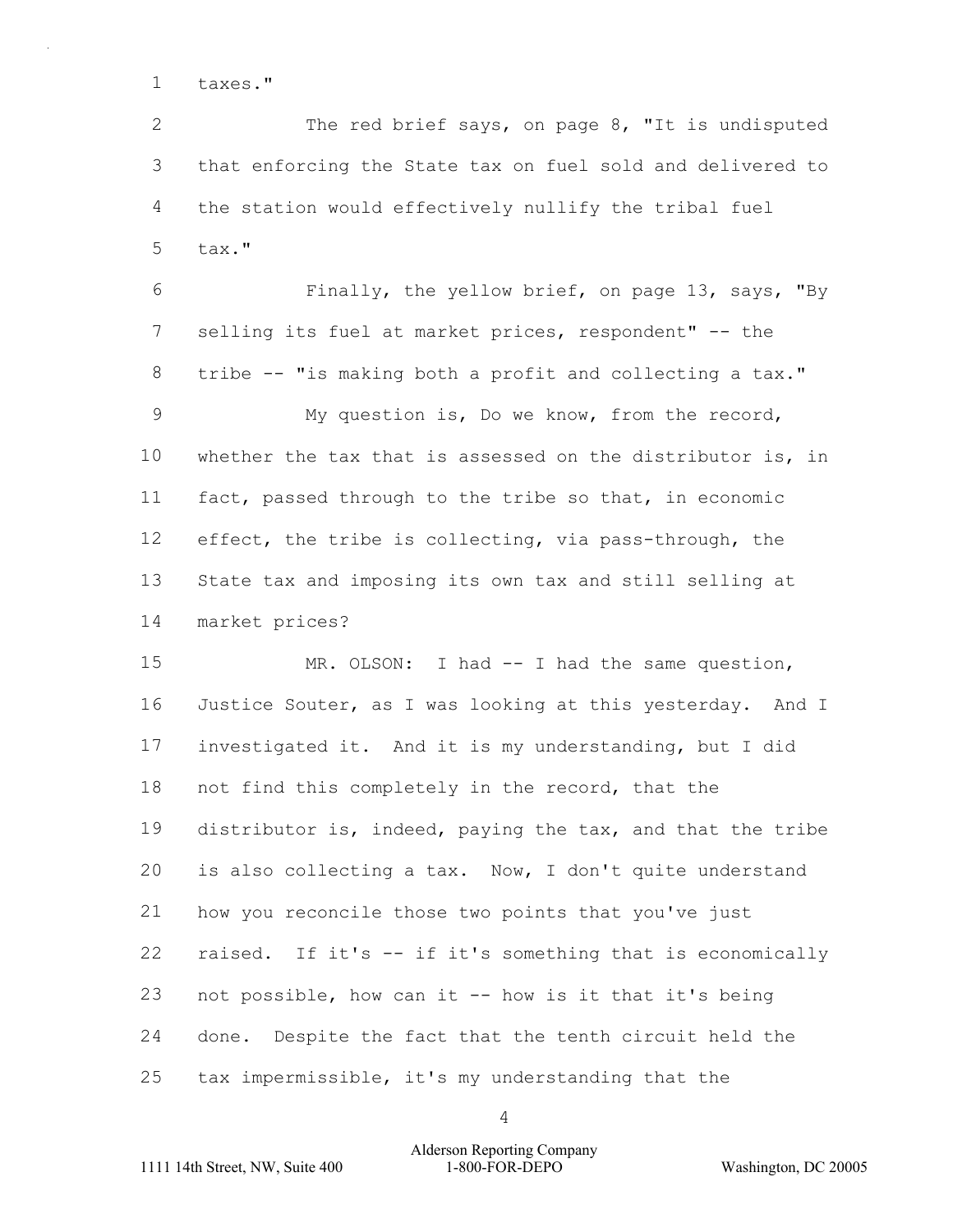1  $\mathfrak{D}$ 3 4 5 6 7 8 9 10 11 12 13 14 15 16 17 18 19 20 21 22 23 24 25 distributor is still paying the tax. Now, I -- JUSTICE SCALIA: Make it up on volume, I think. MR. OLSON: Maybe they make it up on volume. Maybe people that are at the casino are willing to pay more of the tax. There is a differential between the amount of the State tax and the tribe tax. It's only a couple of cents, as I understand it. But I think the point -- JUSTICE SOUTER: But if -- if I may interrupt you -- if it's getting passed through, and they're still selling their gas, then there's no -- then the tribe cannot make an argument here that their sovereign taxing authority is being compromised or threatened. And the argument, basically, would boil down to the argument that they want to make a bigger profit. MR. OLSON: Well, I agree with that. And I also would point out -- JUSTICE SCALIA: Or want to impose a higher tax. MR. OLSON: Pardon me? JUSTICE SCALIA: Or want to impose a higher tax. JUSTICE SOUTER: Yeah. MR. OLSON: Yes. JUSTICE SOUTER: Yeah. MR. OLSON: Yeah. And what -- I think that what -- what this boils down to -- and I'm skipping ahead of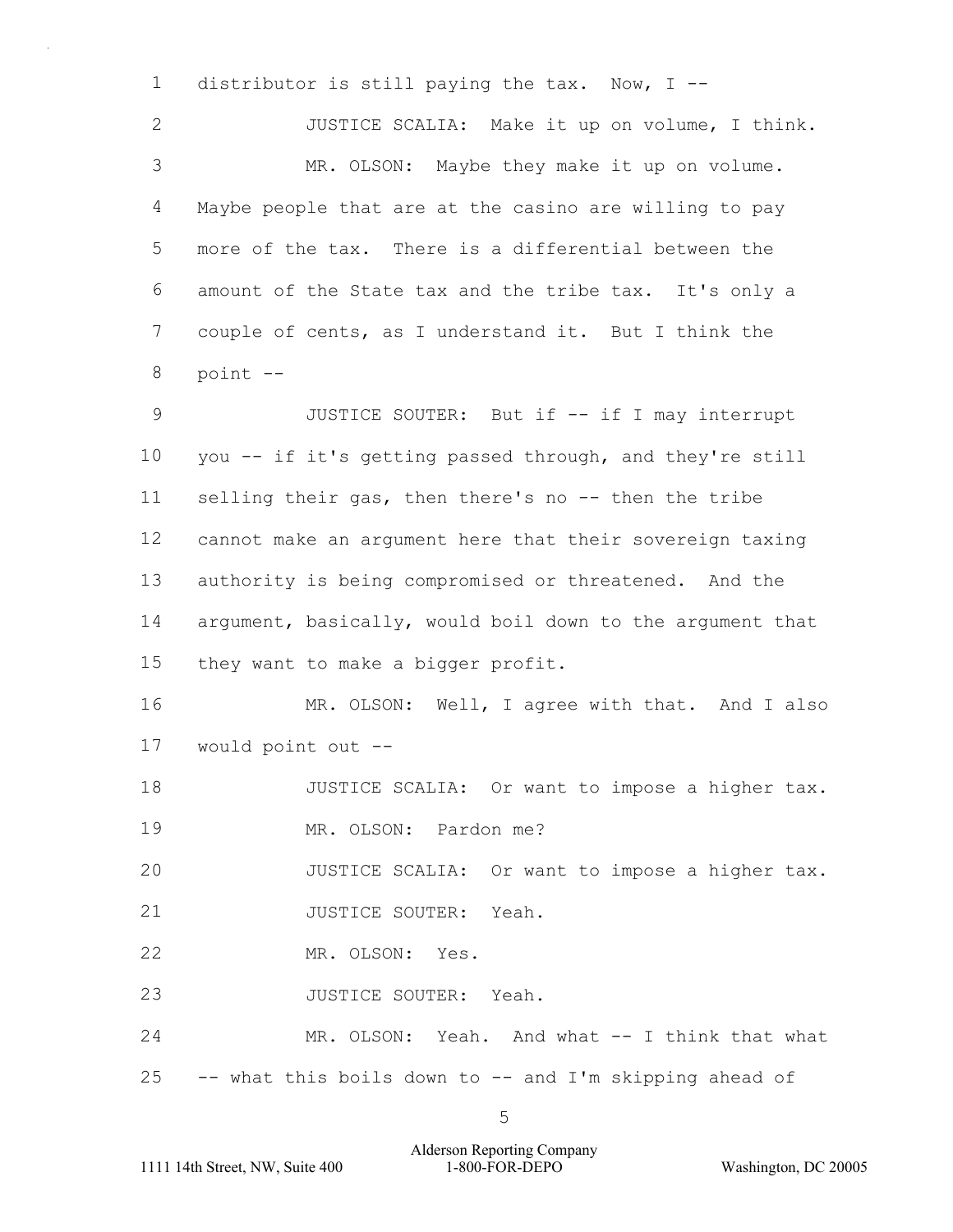1 2 3 4 5 6 7 8 myself -- is that the tribe would like to be able to market a product without having to pay the burdens of taxation all the way upstream. There are taxes on the distributors' property, there's taxes that are imposed when the fuel comes out of the ground and at the refinery stage. So, the tribe would like to market a product unburdened by any upstream taxation, the cost of doing business --

9 10 11 12 13 14 15 16 17 18 JUSTICE KENNEDY: Well, but aren't they going to tell us that -- as a practical matter, that the tax is really being collected for the retailers? It's just being passed on to the retailers, but paid by the -- I take it that the distributor  $--$  the way this works  $--$  I, again, had problems with effect -- I take it the distributor sends out a truck. And if he sends out the truck to the tribe, then the distributor just pays the tax, and the tribe would want that tax to be -- that fuel to be distributed, less the cost of the tax.

19 MR. OLSON: Yes.

20 21 22 23 JUSTICE KENNEDY: And if the tribe view prevails, then the distributor still sends the truck to the stations that are in the State and passes on the tax for those --

24 MR. OLSON: It's --

25 JUSTICE KENNEDY: -- distributors only. I take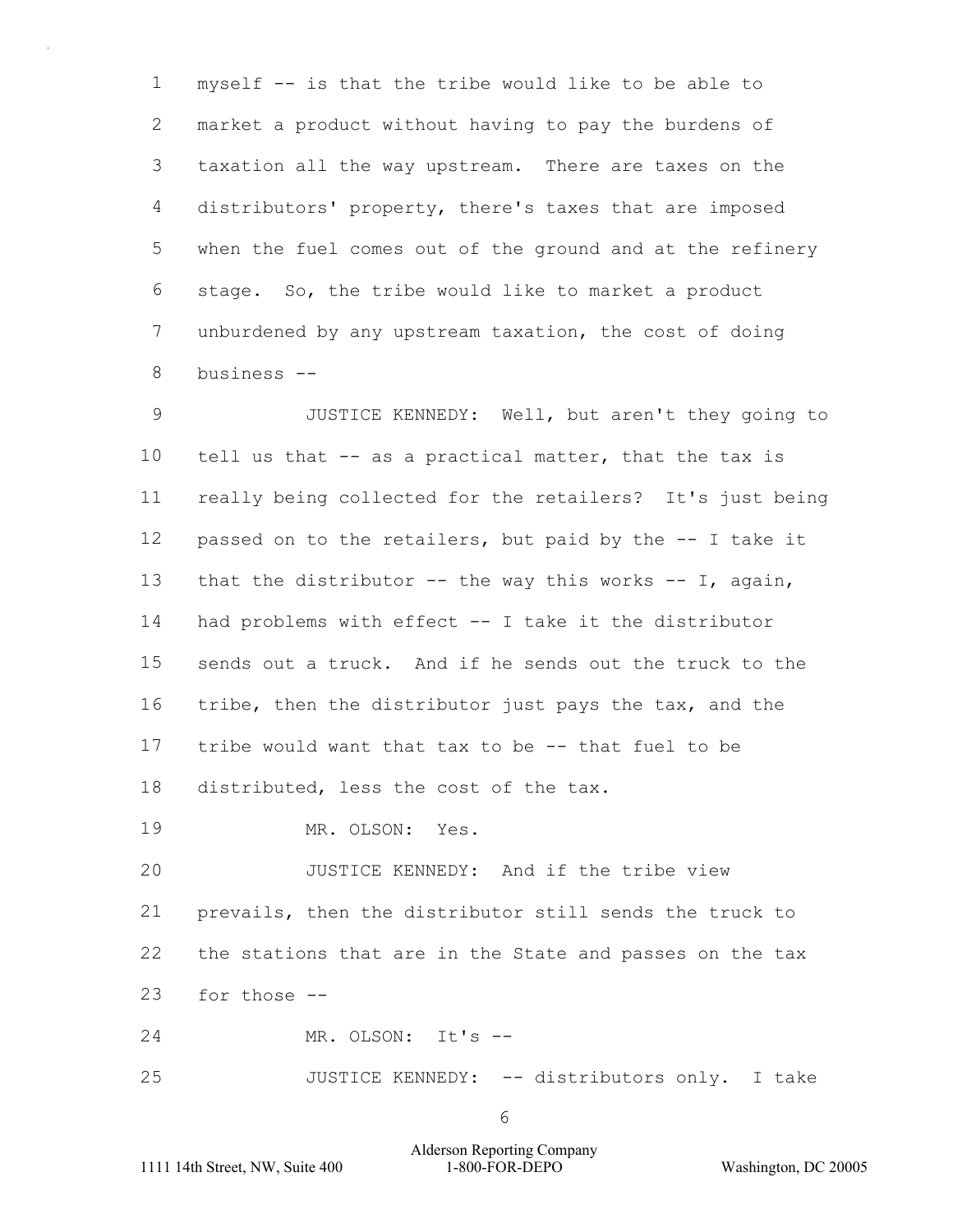1 it that's -

| $\overline{2}$ | MR. OLSON: It's my understanding -- and this is             |  |  |  |  |  |  |
|----------------|-------------------------------------------------------------|--|--|--|--|--|--|
| 3              | explained -- the details of this are explained in Section   |  |  |  |  |  |  |
| 4              | 3410 -- I can't give you a citation to the record, but the  |  |  |  |  |  |  |
| 5              | statutes, I'm presuming, are available -- that the          |  |  |  |  |  |  |
| 6              | distributor pays a -- pays a tax as a result of taking the  |  |  |  |  |  |  |
| $7\phantom{.}$ | fuel down from what they call the rack, and then taking it  |  |  |  |  |  |  |
| 8              | to various service stations --                              |  |  |  |  |  |  |
| $\mathsf 9$    | JUSTICE O'CONNOR: Well, what event triggers, if             |  |  |  |  |  |  |
| 10             | you will, the incidence of the tax on the distributor?      |  |  |  |  |  |  |
| 11             | MR. OLSON: It's --                                          |  |  |  |  |  |  |
| 12             | JUSTICE O'CONNOR: Is it -- is it the obligation             |  |  |  |  |  |  |
| 13             | -- is it the minute the fuel is brought into Kansas? Is     |  |  |  |  |  |  |
| 14             | it when it is delivered to the distributor?                 |  |  |  |  |  |  |
| 15             | MR. OLSON: It's --                                          |  |  |  |  |  |  |
|                |                                                             |  |  |  |  |  |  |
| 16             | JUSTICE O'CONNOR: Or is it later?                           |  |  |  |  |  |  |
| 17             | MR. OLSON: The statute explicitly says, Justice             |  |  |  |  |  |  |
| 18             | O'Connor -- this is on page 2 of the petition -- the        |  |  |  |  |  |  |
| 19             | incidence of this tax is imposed on the distributor of the  |  |  |  |  |  |  |
| 20             | first receipt of the motor fuel. And then Section --        |  |  |  |  |  |  |
| 21             | that's Section $3408(c)$ -- Section 3410 then describes, in |  |  |  |  |  |  |
| 22             | a little bit more detail, the physical operation of the     |  |  |  |  |  |  |
| 23             | reports that the distributor has to make, and the           |  |  |  |  |  |  |
| 24             | distributor has to pay the tax.                             |  |  |  |  |  |  |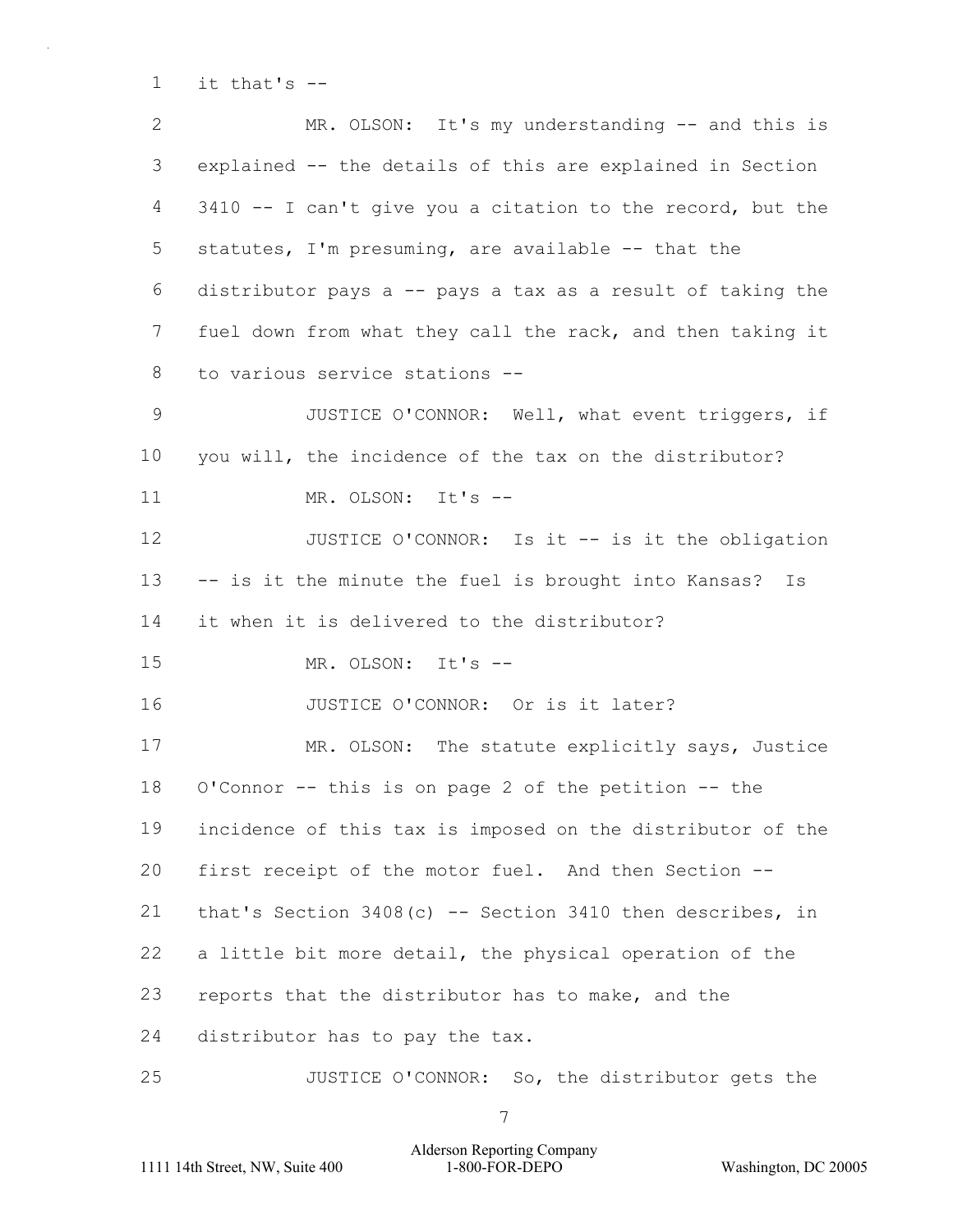1  $\mathcal{P}$ fuel and incurs the obligation at that point, whether or not it's resold.

3 MR. OLSON: That's correct.

4 5 6 7 JUSTICE GINSBURG: But doesn't incur it, or gets a credit or get it back, if it sells to the United States or if it sells out-of-State. In other words, it's not just the receipt.

8 9 10 11 12 13 14 MR. OLSON: It's -- Justice Ginsburg, it is the receipt that triggers the liability for the tax. There is a -- an exemption that may be taken in connection with sales to the United States, and that's a part of a massive quid pro quo operation, where fuel is sold to the United States, and the United States pays the State back substantially all of the tax that --

15 16 17 18 19 JUSTICE GINSBURG: And out-of-State or abroad -- MR. OLSON: And out-of-State, there is a deduction for fuel sold out-of-State. That's logical, because the purpose for the tax is to pay for the roads in Kansas, and it's --

20 21 22 23 JUSTICE BREYER: Then that's the problem, right there, because I thought  $--$  first, there is a tax  $--$  you get a credit if you don't sell the fuel to anybody. So, I don't think it's quite -- if you just sit there with --

24 MR. OLSON: I don't --

25 JUSTICE BREYER: Maybe not --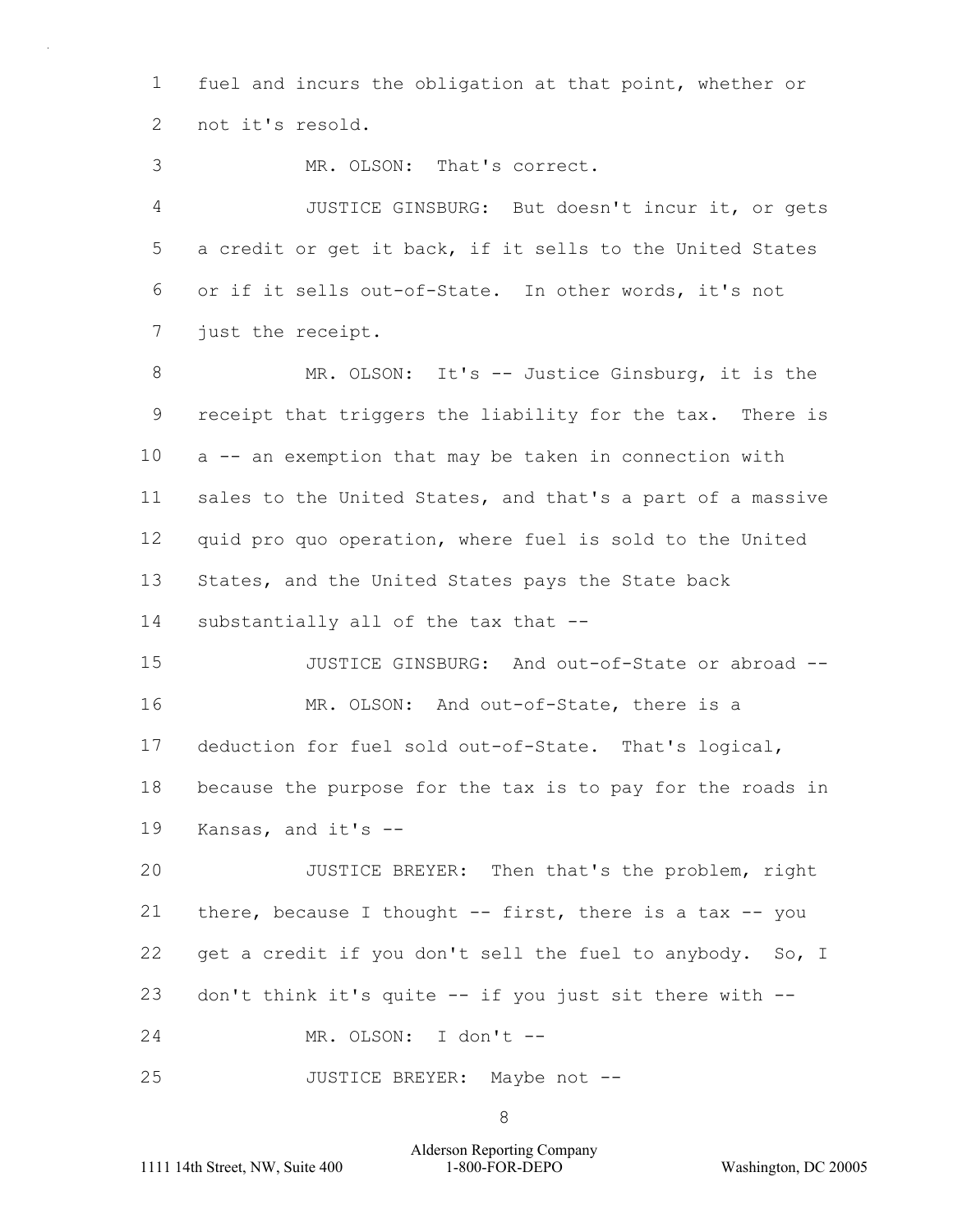1 2 3 4 5 6 7 8 9 10 11 12 13 14 15 16 17 18 19 20 21 22 23 24 25 MR. OLSON: I think -- I would disagree with you, Justice Breyer. JUSTICE BREYER: You don't? All right. MR. OLSON: I think it's my understanding that if you sat on that fuel for the next year --JUSTICE BREYER: You'd still have to pay tax. MR. OLSON: -- you'd still have to pay --JUSTICE BREYER: Okay. MR. OLSON: -- the tax. JUSTICE BREYER: Now, on -- MR. OLSON: That's my understanding. Now --JUSTICE BREYER: All right. MR. OLSON: -- with respect to the out-of-State distribution -- JUSTICE BREYER: Yes. MR. OLSON: -- that's because --JUSTICE BREYER: All right. MR. OLSON: -- that fuel is not going to be used on  $--$ JUSTICE BREYER: Fine. MR. OLSON: -- Kansas highways, presumably. JUSTICE BREYER: You are Kansas. You sell - the retailer in Kansas sells it to Nebraska. Nebraska is, in a sense, a foreign and independent State. And I guess, at some level, the tribes are arguing, "Well, you sell to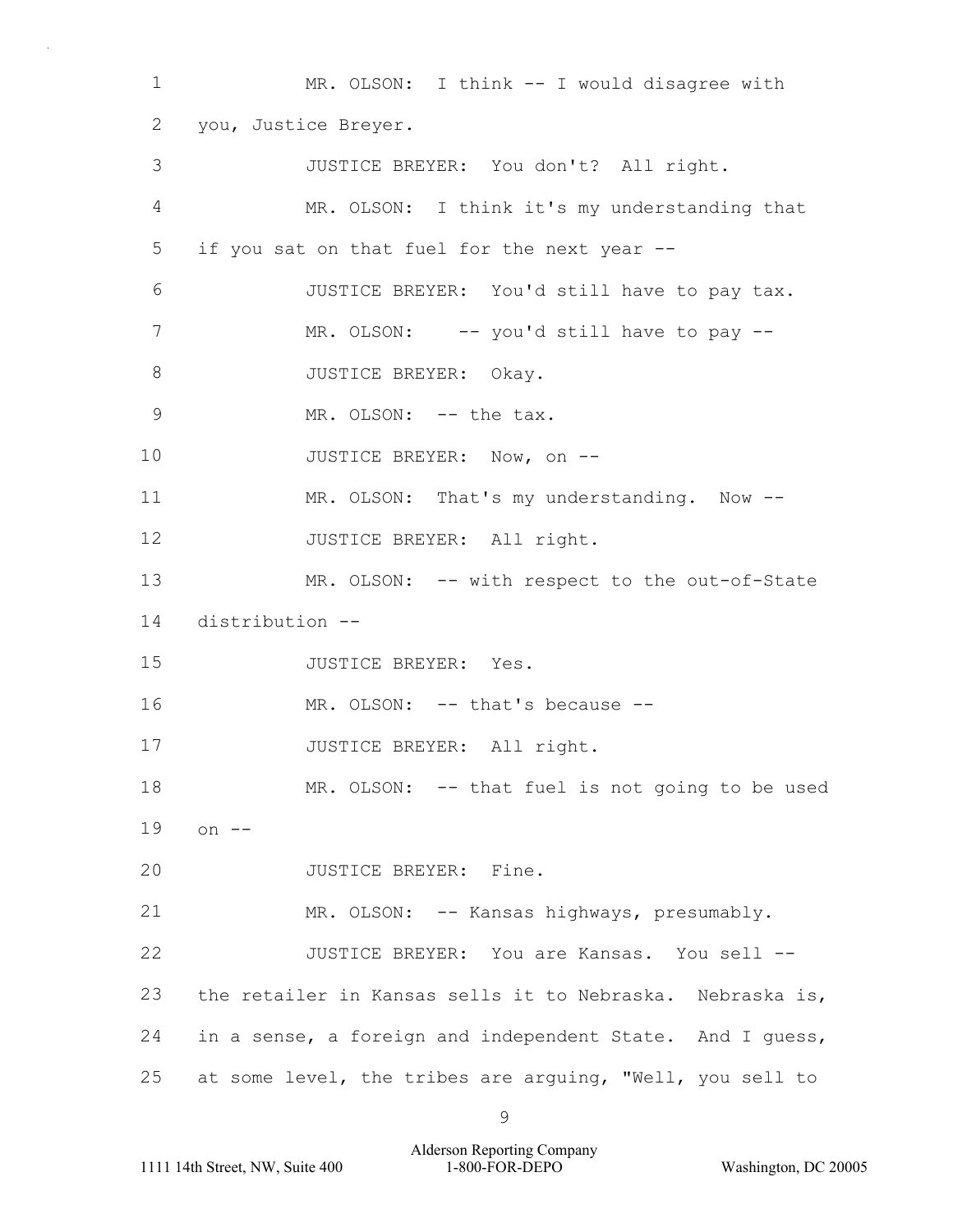1  $\mathcal{P}$ 3 4 5 6 7 8 9 10 11 12 13 14 15 16 17 18 19 20 21 22 23 24 25 us, our local retailer. We, too, are a foreign and independent State, even more so. So, if you're going to treat them this way -- give the people in Nebraska a credit so they don't have to pay -- why don't you treat us that way? We drive on Kansas roads sometimes. So do the Nebraskans" -- MR. OLSON: Well, sometimes. JUSTICE BREYER: -- -- "sometimes." MR. OLSON: The vast --JUSTICE BREYER: So, they say -- get into interest balancing. MR. OLSON: Well --JUSTICE BREYER: Now, what -- now you have the whole argument that I'm thinking of. What do you respond? MR. OLSON: Well, one of my responses is that the tribe is located entirely within the State. The record is clear that most of the fuel purchased at that station is used on highways paid for by Kansas. An overwhelming majority of the fuel is not used on a reservation road; its used on the highways of the State of Kansas to get to the casino or to leave the casino. The road that's at issue in this case is 1.5 miles long. The rest of the driving, according to the record, is on the highways of Kansas. So, there's a clear difference there. When you sell -- when the distributors market

10

### Alderson Reporting Company 1111 14th Street, NW, Suite 400 1-800-FOR-DEPO Washington, DC 20005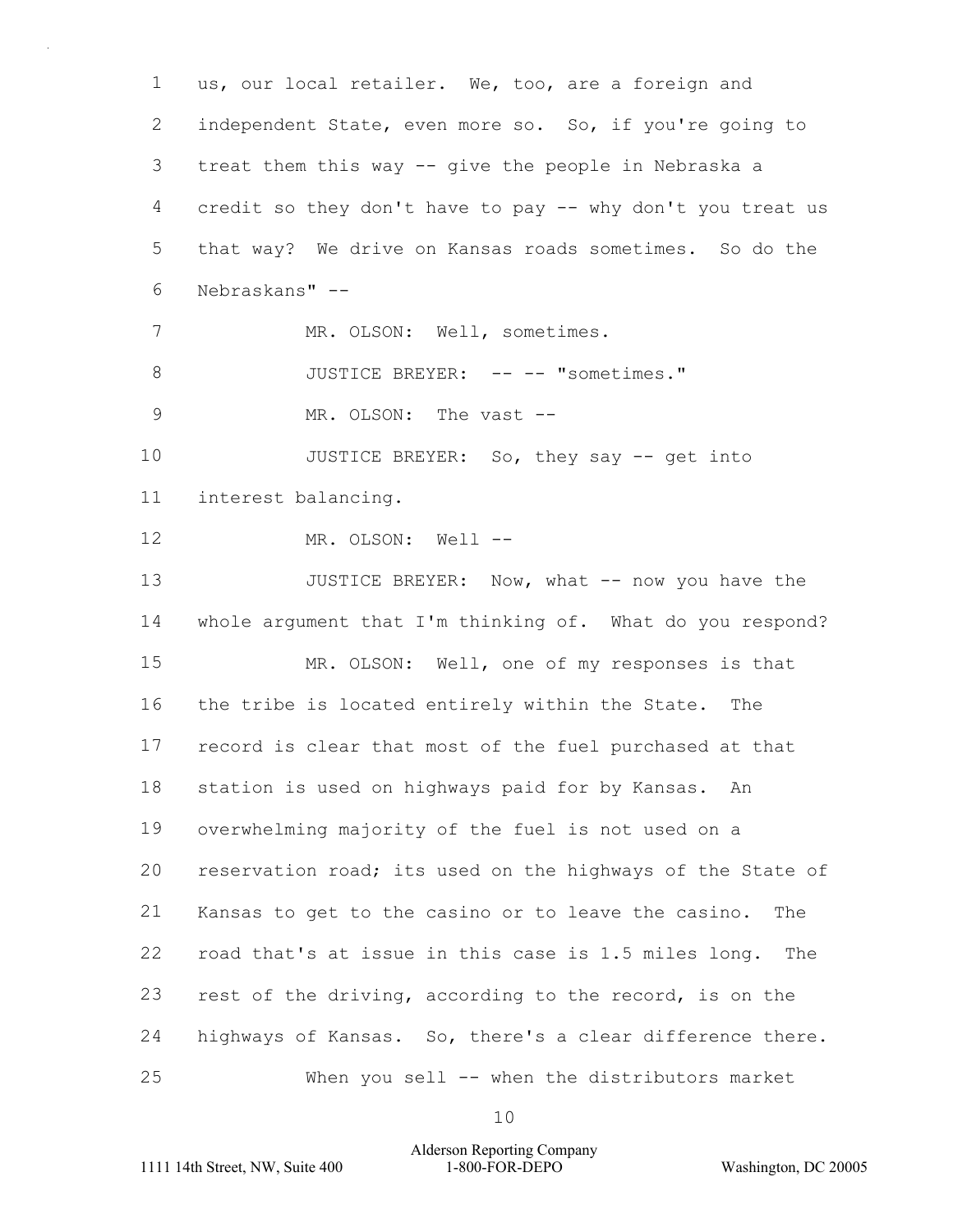1 fuel in Nebraska --

 $\mathfrak{D}$ 3 4 JUSTICE STEVENS: But, Mr. Olson, would it make any difference if all of the driving was inside the reservation? Would it --

5 MR. OLSON: No, we would --

6 JUSTICE STEVENS: -- make any difference?

7 8 9 10 11 12 13 14 MR. OLSON: -- we would argue that it would not make any difference, Justice Stevens, because this is a tax on distributors. It is -- the Legislature of Kansas followed the specific advice of this Court in its unanimous opinion in the Chickasaw Nation that if there is an issue with respect to the tax being imposed on - arguably burdening the tribe, the State can change the legal incidence of the tax. That's a --

15 16 17 18 19 20 21 22 23 24 25 JUSTICE GINSBURG: Well, that -- that has been what's discussed in the brief, and I think that the court, in Chickasaw, was saying, If the State puts the incidence on the tribe itself, we don't have to look any further. That's what it said. When the State levies a tax directly on the tribe or members inside the reservation, no balancing. But then it also said that if the incidence rests on non-Indians, as here, with the distributor here, then there is no categorical bar, than balancing kicks in. So, all Chickasaw dealt with, with the categorical rule, is when the State says the incidence of the tax is on the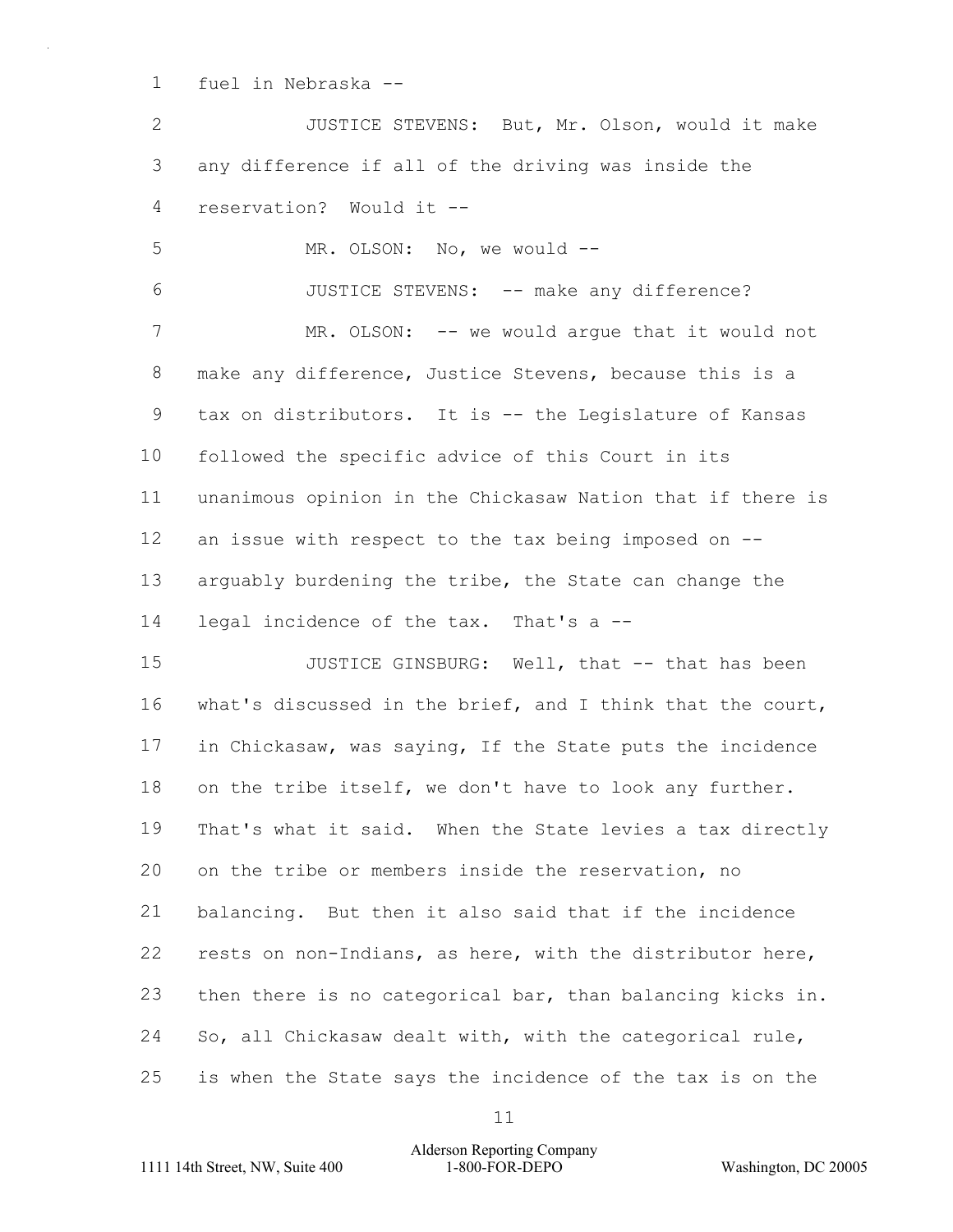1 tribe.

 $\mathcal{P}$ 3 4 5 6 7 8 9 10 11 12 MR. OLSON: I -- that's correct, Justice Ginsburg. But the answer is that this is an entirely offreservation tax on non-Indians. We're -- we submit that there's no balancing necessary in this case unless you're going to involve an -- require States to submit to litigation and engage in balancing every time an offreservation tax on non-Indians has some downstream economic effect. But what about the tax on the car that brings the casino patron to the reservation? What about the tax on the cigarettes or the alcohol or the gambling machinery?

13 14 15 16 CHIEF JUSTICE ROBERTS: Well, Mr. Olson, the Solicitor General tells us that -- and here we have -- you have the statute, but they have the Kaul case that suggests that this tax is imposed on the reservation.

17 18 19 20 21 22 23 24 25 MR. OLSON: But the Kaul case, in the context of deciding whether other retailers there had standing, basically said that there was an economic impact that affected the retailers. The Kaul case specifically referred, Mr. Chief Justice, to the fact that the legislature had -- and this is on page 67 of the Pacific 2nd cite of the Kaul opinion -- the legislature amended the statute -- this is at the bottom of the second column -- or the first column -- to clarify the question where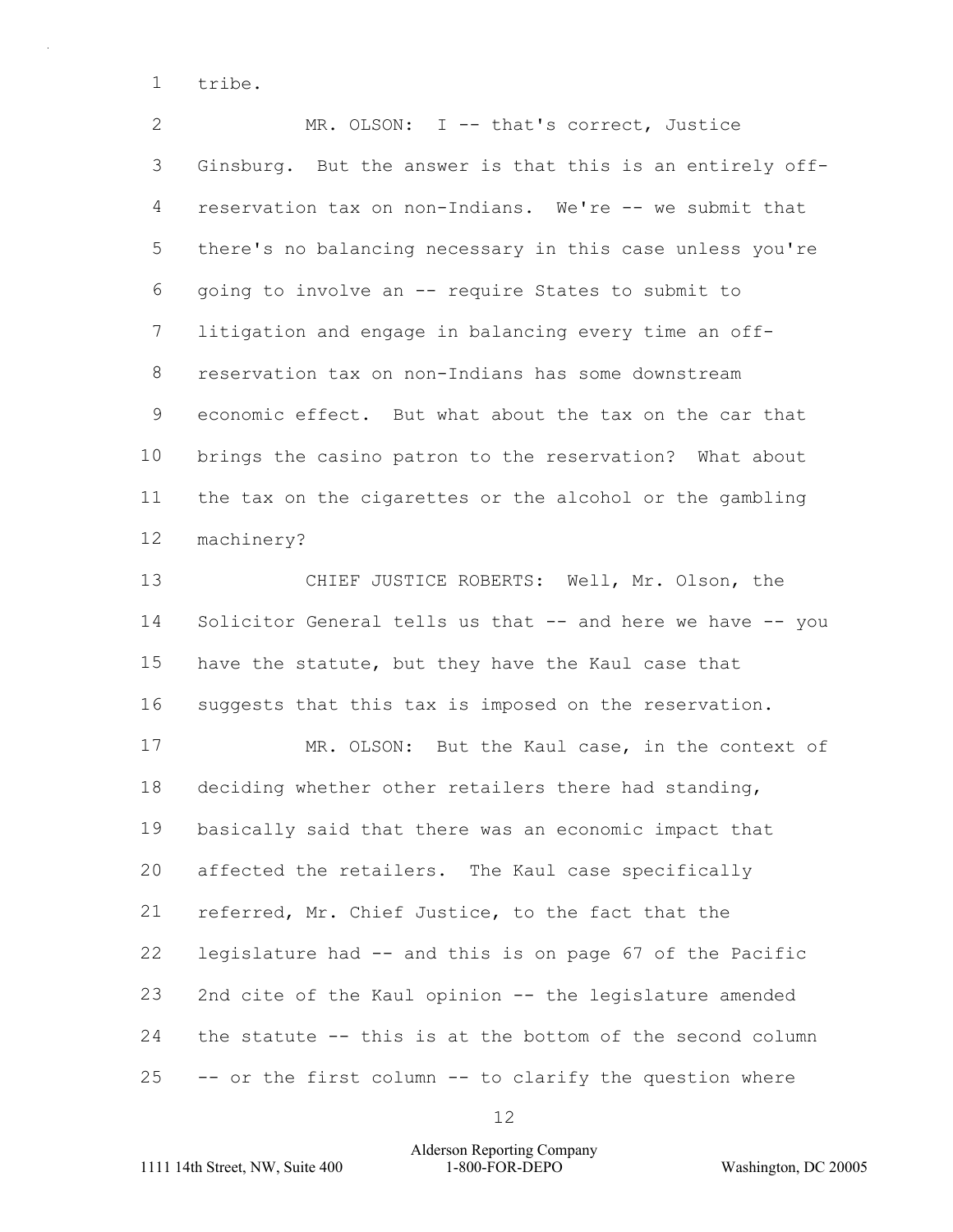1  $\mathcal{P}$ 3 4 5 6 7 the incidence of taxation falls. The legislature provided that, unless otherwise specified, the incidence of the tax falls on the distributor. Then, Mr. Chief Justice, the court went on to evaluate the standing question and allowed the distributors the -- to raise the issue, because the economic burden did come through the distributors.

8 9 10 11 12 13 14 15 16 17 18 19 20 21 22 23 It's important, in that context, to note that the ultimate burden of any of these taxes is not falling on the retailer, it's falling on the consumer. It's falling on the consumer of the gasoline. The consumer puts the gasoline in the car, and then the car is driven overwhelmingly -- the facts are unquestionable in this case -- overwhelmingly on the highways of the State of Kansas. So that the burden -- ultimately, the burden -- JUSTICE STEVENS: Yes, but, again, that would still be true if the incidence -- the tax was on the retailer rather than the wholesaler. MR. OLSON: It still would be true. And -- but the fact is, in this case you have a -- off-reservation tax, on the -- all distributors -- JUSTICE STEVENS: Which the statute contemplates will be collected when the gas is sold to the -- by the

24 retailer.

25 MR. OLSON: It -- what the statute specifically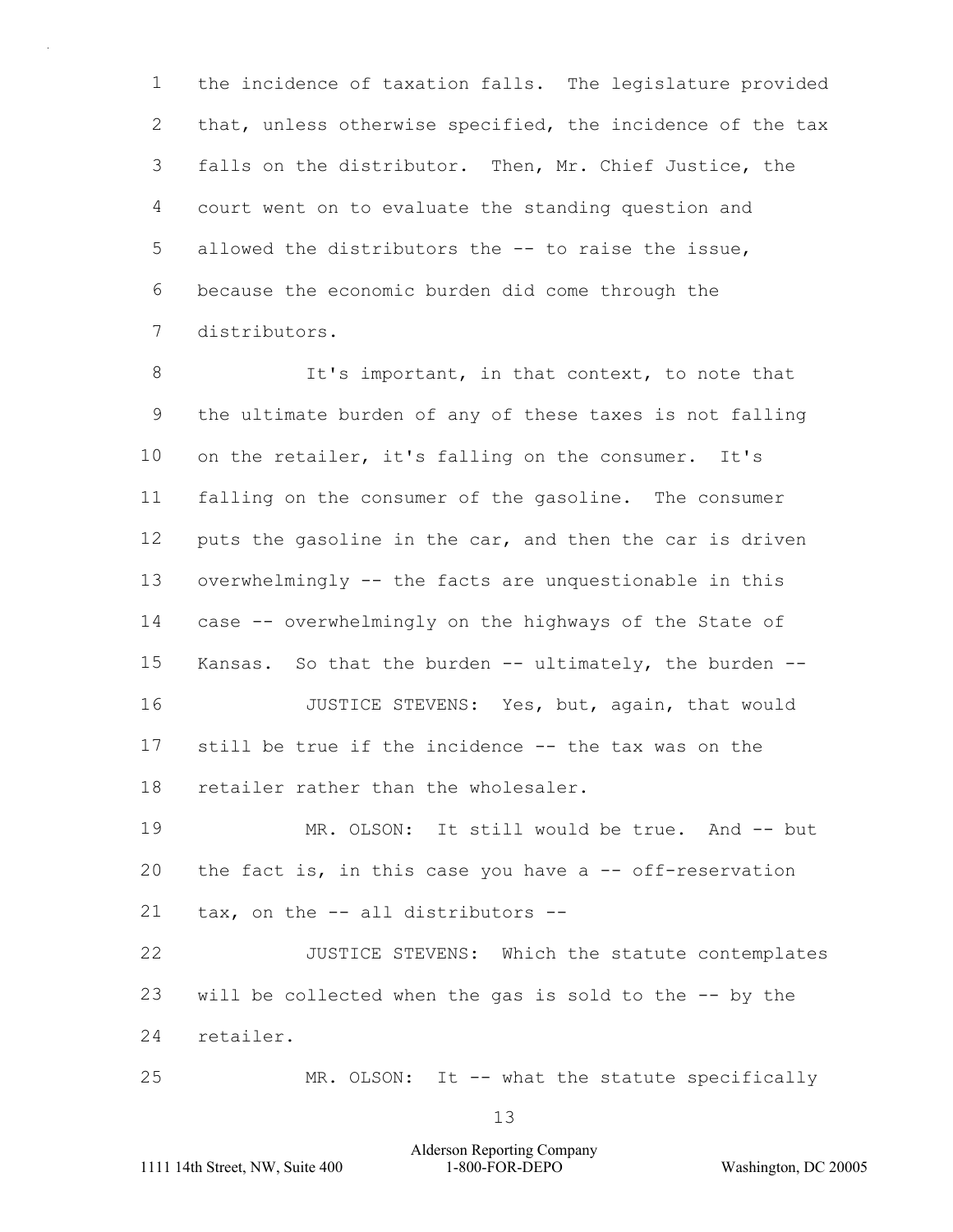1 2 3 4 5 6 7 says -- this is Section 3409 -- it says that the distributor may pass on -- "may" -- it's a permissive provision -- may pass on the cost of the taxation as a part of the cost of doing business. And, of course, the distributor does that with respect to the cost of its vehicles, the cost of other taxes it pays. It may include those provisions.

8 9  $10 - -$  JUSTICE SCALIA: But what a strange provision. I mean, who would have thought that he couldn't? Why did

11 MR. OLSON: I --

12 13 14 JUSTICE SCALIA: -- they ever put that provision in, unless it means something different from -- MR. OLSON: I think what it means -- I

15 16 17 18 19 20 21 22 23 24 25 understand, Justice Scalia, and I -- because I've had the same reaction, "Well, of course he could. Why does he need a statute to do that? It is a cost of doing business." I think that provision is a part of the effort to make clear one of the factors that distinguishes this case from the Chickasaw Nation case, where the court found that it was significant that the distributor was required to pass on the tax, act as a collection agent for the retailer, and took a 1.5 percent commission. So, this court thought that might be significant. Kansas, in part, I think, want to make -- wanted to make it very clear that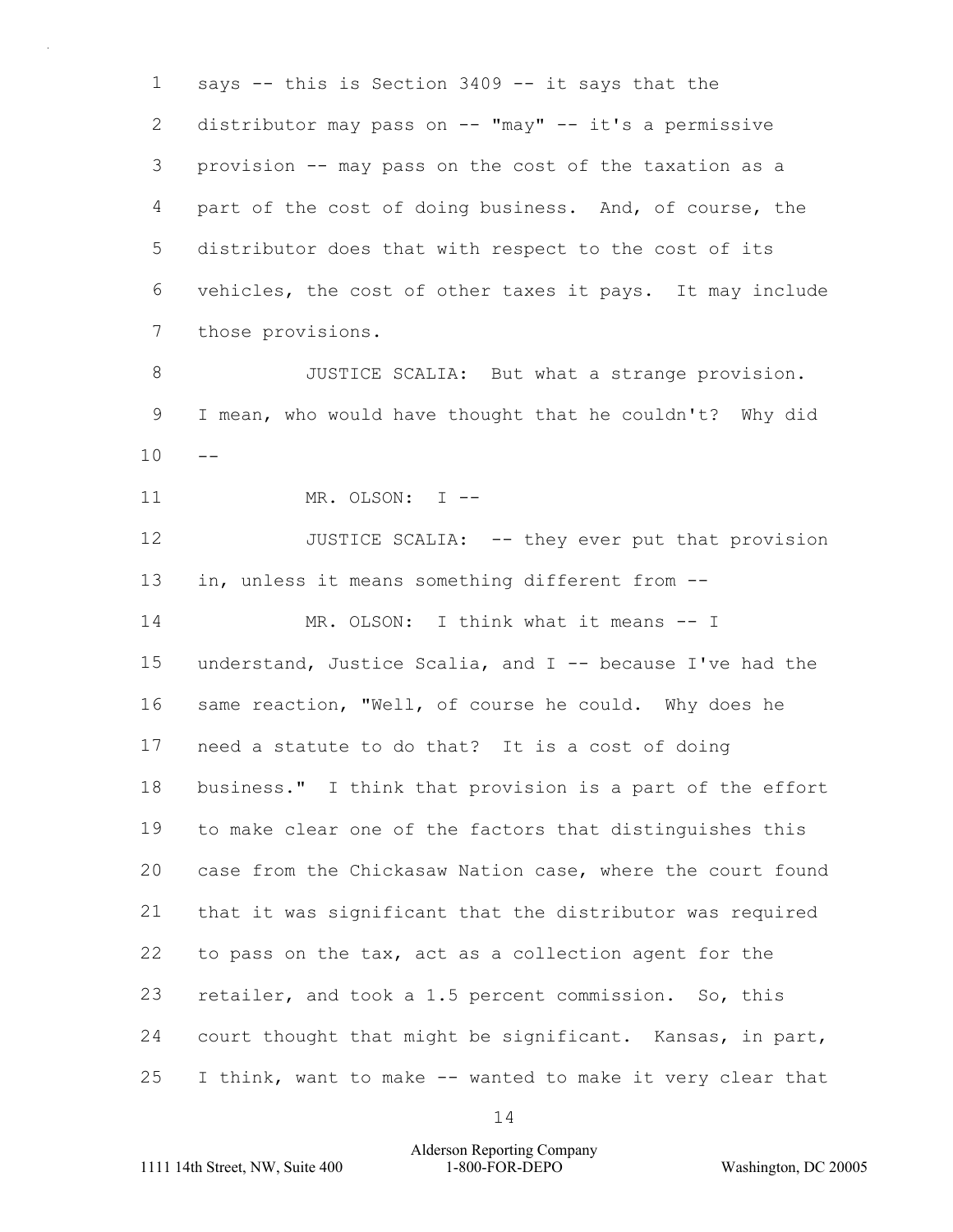1 2 3 4 the -- what was happening in the economic chain is cost of production of gasoline, including tax paid by the distributor, could be passed on in the form of cost of business to the retailer.

5 6 Now, of course its cost -- it passed on, also, to the consumer. The question --

7 8 9 10 CHIEF JUSTICE ROBERTS: Mr. Olson, what does it mean when they say, in law, the "incidence of the taxes on the distributor"? Does that mean anything other than that he has to pay it?

11 12 13 14 15 16 17 18 19 20 21 22 23 24 MR. OLSON: It is unclear from this court's decisions precisely what "legal incidence" means. At least it was unclear to me as I was looking through the court's decisions. But I think it's a combination of the liability for the tax, the responsibility to pay the tax, the fact that -- in this case, the retailer has no liability for the tax. The only liability for the tax is on the distributor. The relationship is between the State of Kansas and the distributor. And all of those factors together make it clear to me, from this court's previous decisions, that "legal incidence" is a term of art, especially in the field of taxation. And, as the court pointed out in the Chickasaw Nation case, it's important to have a --

CHIEF JUSTICE ROBERTS: Well, I guess the reason

15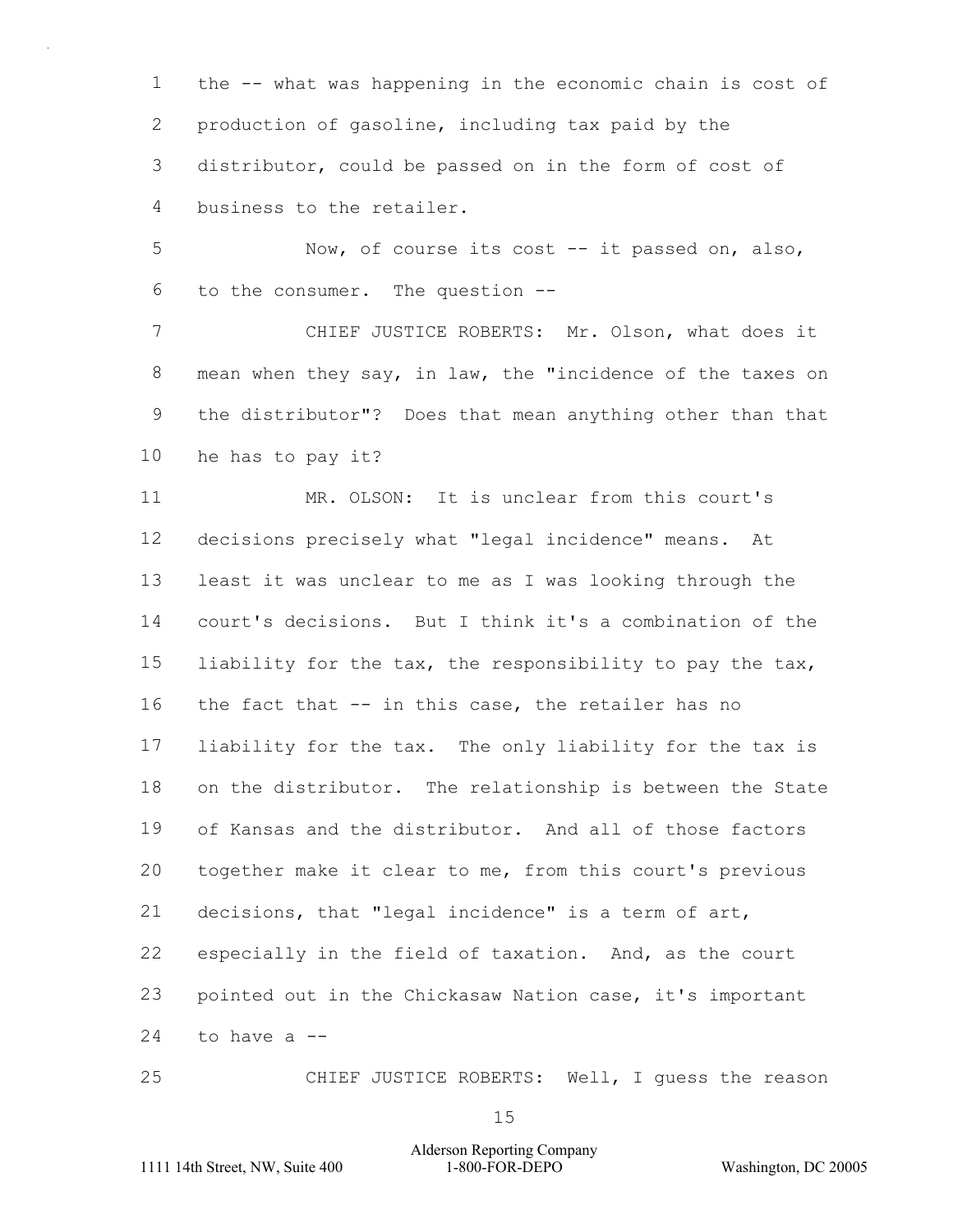1  $\mathcal{P}$ 3 4 5 6 7 8 9 10 11 12 13 14 15 16 17 18 19 20 21 22 23 24 25 for my question is, they look back at the court's decisions and see that it turns on where the incidence of the tax is. And so, there's some bright lawyer in Kansas who said, "All we have to do is pass a law saying the incidence is -- of the tax is on the distributor, and we're going to win." MR. OLSON: Well --CHIEF JUSTICE ROBERTS: So, it suggests that we shouldn't give too much weight to that. MR. OLSON: Well, the bright lawyer in Kansas who may have done that was the Kansas Legislature, following the unanimous decision of this court in Chickasaw Nation, saying, "If you want to avoid the potential problems that would exist, change" -- and it's not just the incidence of the tax, it's the legal incidence of the tax, it's -- of course, the economic burden of taxation is spread out throughout the chain of distribution. The legal incidence of the tax, as I read this court's opinions, are -- is, it is exactly what it is here, the distributor must pay for the tax, the distributor must account for the tax, the distributor is liable and may be penalized if the tax is not paid. Nobody else is liable for it. The distributor has to pay the tax even if it doesn't sell the gasoline. Here, not only the language is as clear as it

16

Alderson Reporting Company 1111 14th Street, NW, Suite 400 1-800-FOR-DEPO Washington, DC 20005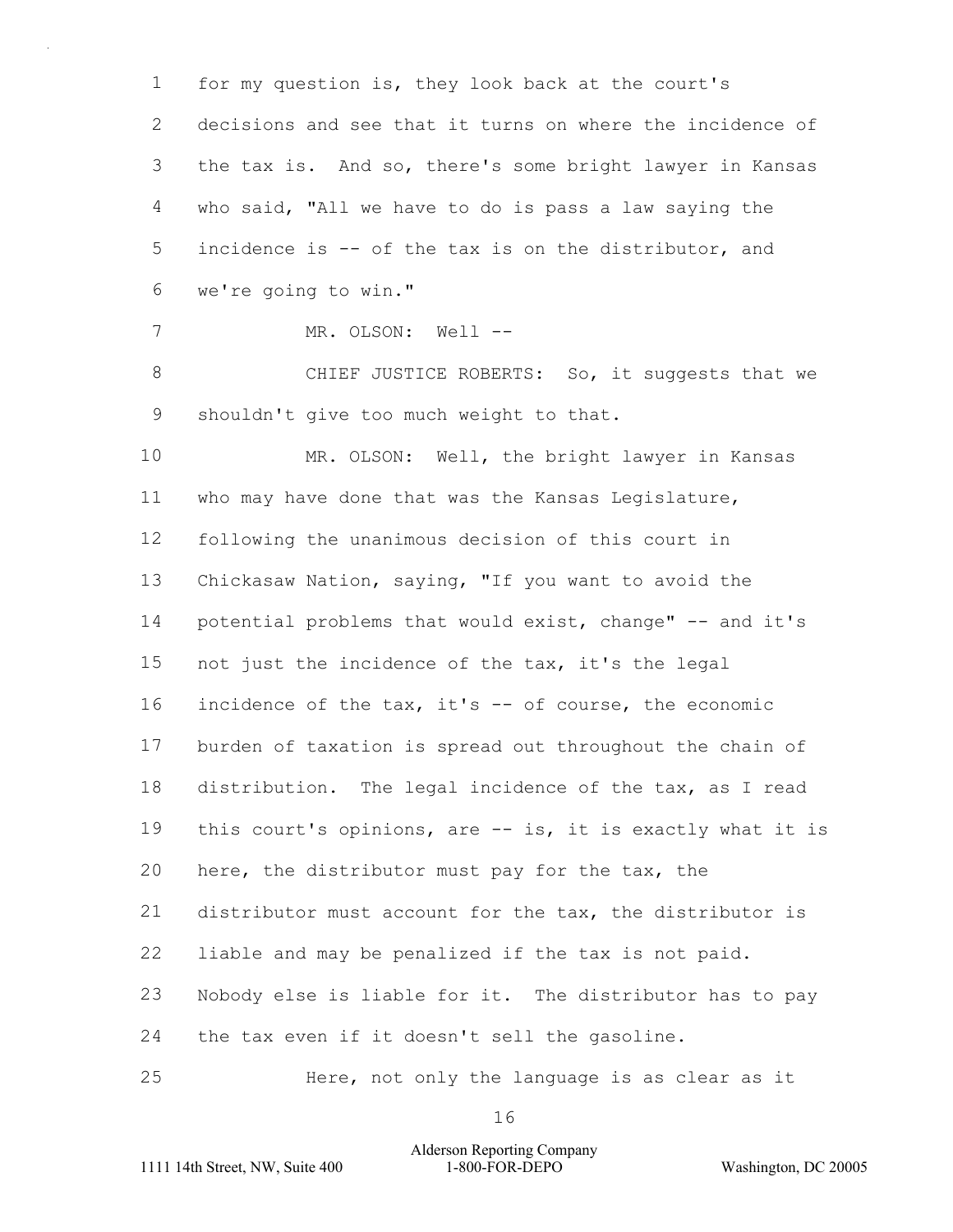1  $\mathcal{P}$ 3 4 5 6 7 8 9 10 11 12 13 14 15 16 17 could be -- I mean, the legislature specifically says it -- but the operation of the statute -- and the two -- the -- twice, the tenth circuit considered this -- the tenth circuit decided the legal incidence of the tax was on the distributor. The two district courts that decided it before those two tenth circuit decisions, decided that the legal incidence was on the distributor. The facts support that the legal incidence is on the distributor. And respondents, on page 16 of the respondent's brief, it seems to me, acknowledge precisely that. They, in their effort to distinguish the Central Machinery case, which is the Indian taxation statutes  $--$  and we're not  $-$ specifically said there, referring to Central Machinery, "The State tax was imposed on the sale of merchandise. The legal incidence of the tax there, as here, fell on the non-Indian seller." So, the respondents have even said that, on page 16 of their own brief.

18 19 20 21 22 JUSTICE SOUTER: May I go back to one factual nuance on that? Apart from legal incidence, somebody mentioned earlier that the tax would not necessarily be payable until, in fact, the gasoline was distributed to the retailer. Is that correct?

23 24 25 MR. OLSON: That's not my understanding. I may be wrong. But, as I read Section 3410, the distributor must file monthly reports with the State describing the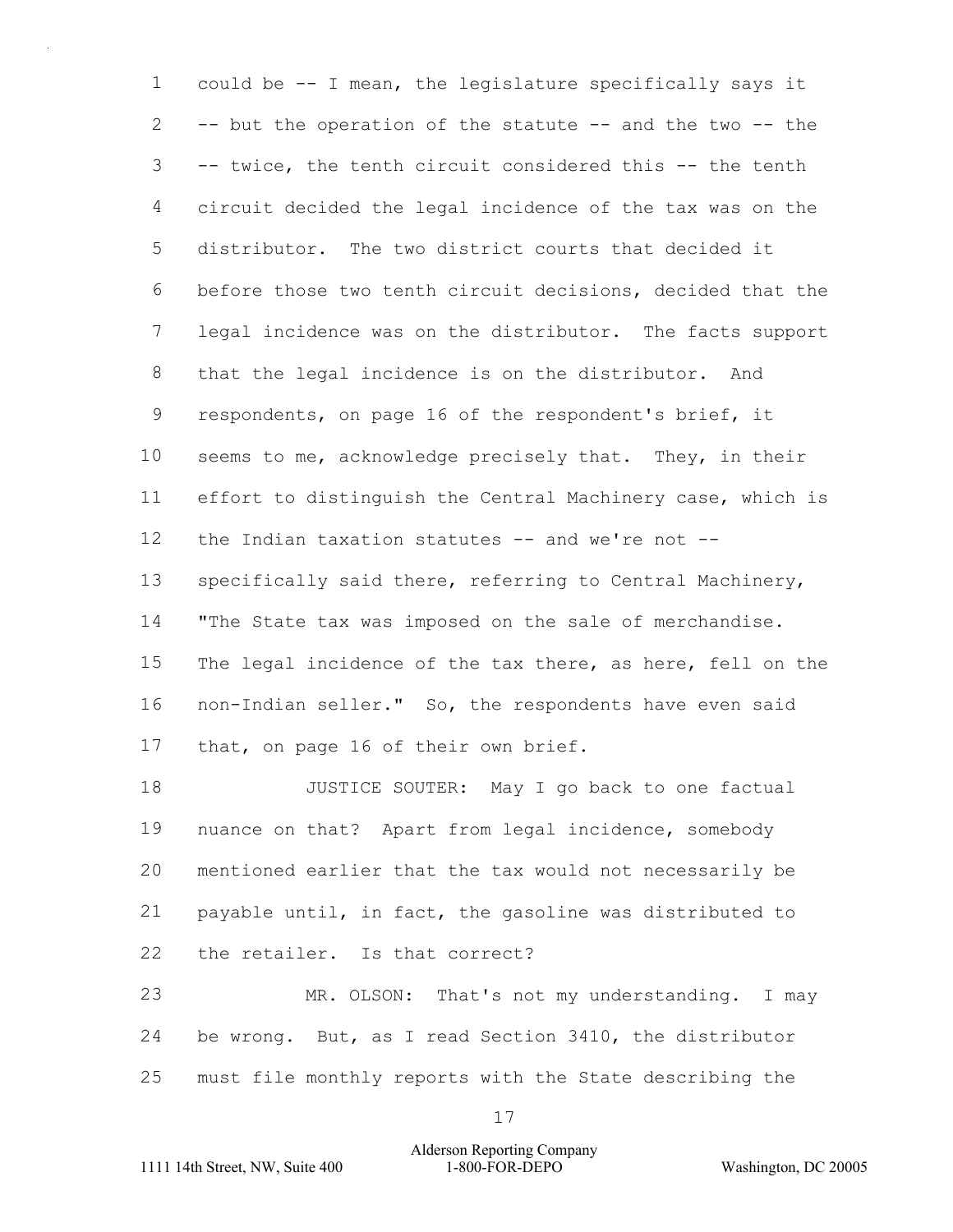1  $\mathcal{P}$ 3 amount of tax it's drawn down at the rack when it takes the -- unloads fuel into its trucks. And it's responsible monthly --

4 5 6 7 8 JUSTICE SOUTER: But isn't that a surrogate for sale to the -- well, I guess what I'm getting at, the tax apparently is not payable when the distributor receives the fuel, but only when the distributor transfers the fuel to a retailer.

9 MR. OLSON: No. I --

10 JUSTICE SOUTER: No?

11 12 13 14 15 MR. OLSON: That's not my understanding. The -it is not -- the incidence -- or the occasion for the payment of the tax isn't a sale to a retailer. You'd have -- I can imagine the practicalities of that would drive everybody crazy. The distributor --

16 17 JUSTICE SOUTER: Well, why would he be drawing it down, except to sell --

18 19 20 MR. OLSON: Well, of course -- of course, the distributor is drawing it down to sell fuel to gasoline stations.

21 JUSTICE SOUTER: Yeah.

22 23 24 25 MR. OLSON: It may -- there may be some storage involved, there may be other occasions. But the fact is that the distributor files a monthly report describing how much fuel is -- it receives.

18

## Alderson Reporting Company 1111 14th Street, NW, Suite 400 1-800-FOR-DEPO Washington, DC 20005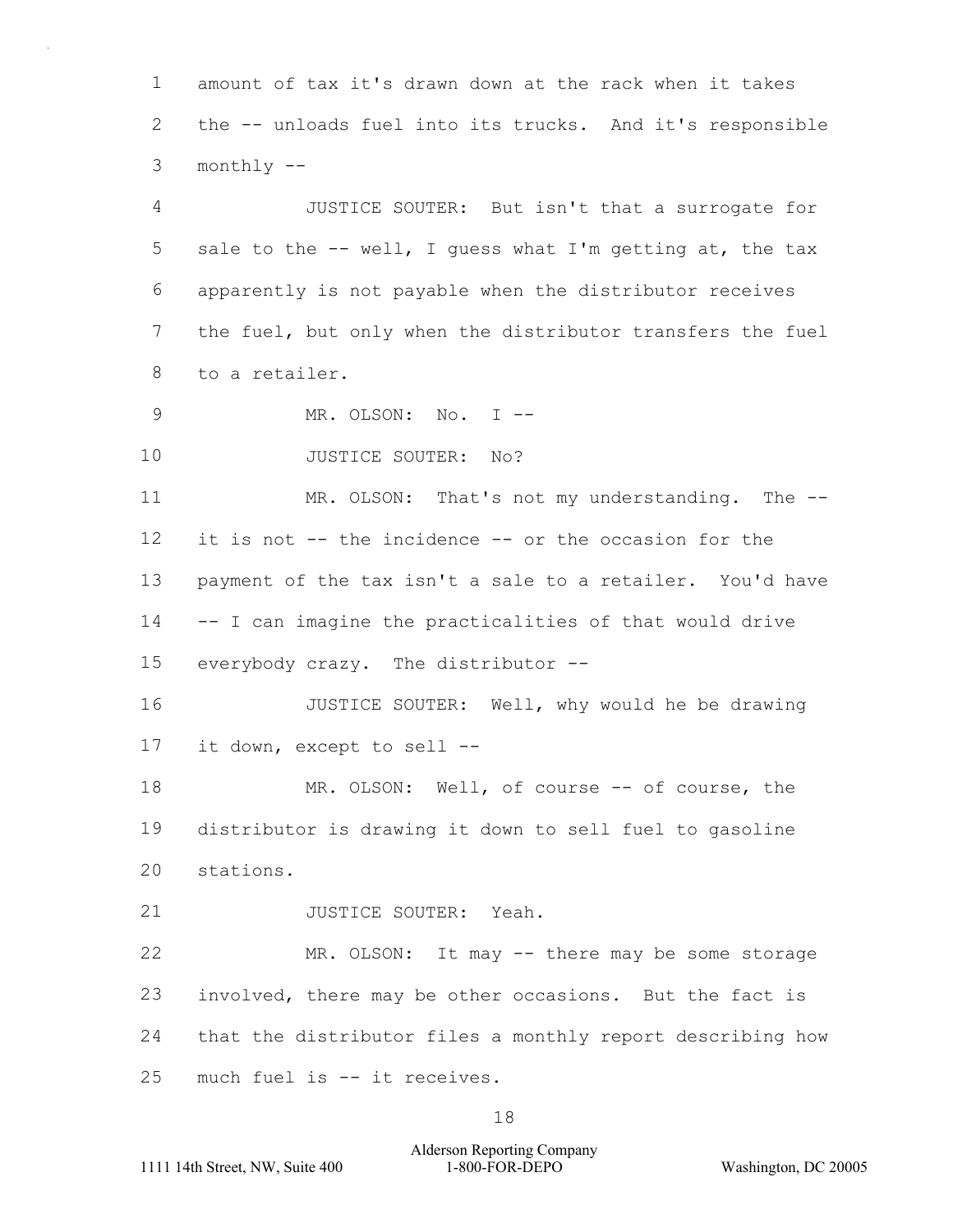1 2 3 4 5 6 7 JUSTICE GINSBURG: Mr. Olson, in terms of the text of the statute that is -- the incidence is on the distributor of the first receipt, but then there's this language -- and it appears in a few places -- "the tax is hereby imposed on the use, sale, or delivery." What does -- what does that mean, that the tax is imposed on the use, sale, or delivery?"

8 9 10 11 12 13 14 15 MR. OLSON: Well, this is -- this is an effort by the legislature to say that fuel, which is going to be used in Kansas, by and large -- there's always going to be exceptions -- fuel that is used, by and large, in Kansas on the roads of Kansas, shall be subject to a tax so that those roads can be built and maintained. Now, how shall we, mechanically, impose and collect that tax? We will do it on the first receipt by the distributor.

16 17 18 19 20 21 JUSTICE STEVENS: Does that mean, Mr. Olson, that the tax that the -- the fuel, rather, that's sold to the United States Government, later, out-of-State, when is the credit for the sales out-of-State made? Is that made at the time of the initial delivery, or is -- do they ask for a refund a month later?

22 MR. OLSON: I don't know the answer.

23 24 JUSTICE STEVENS: I couldn't tell from the -- MR. OLSON: I don't know the answer to that,

25 Justice --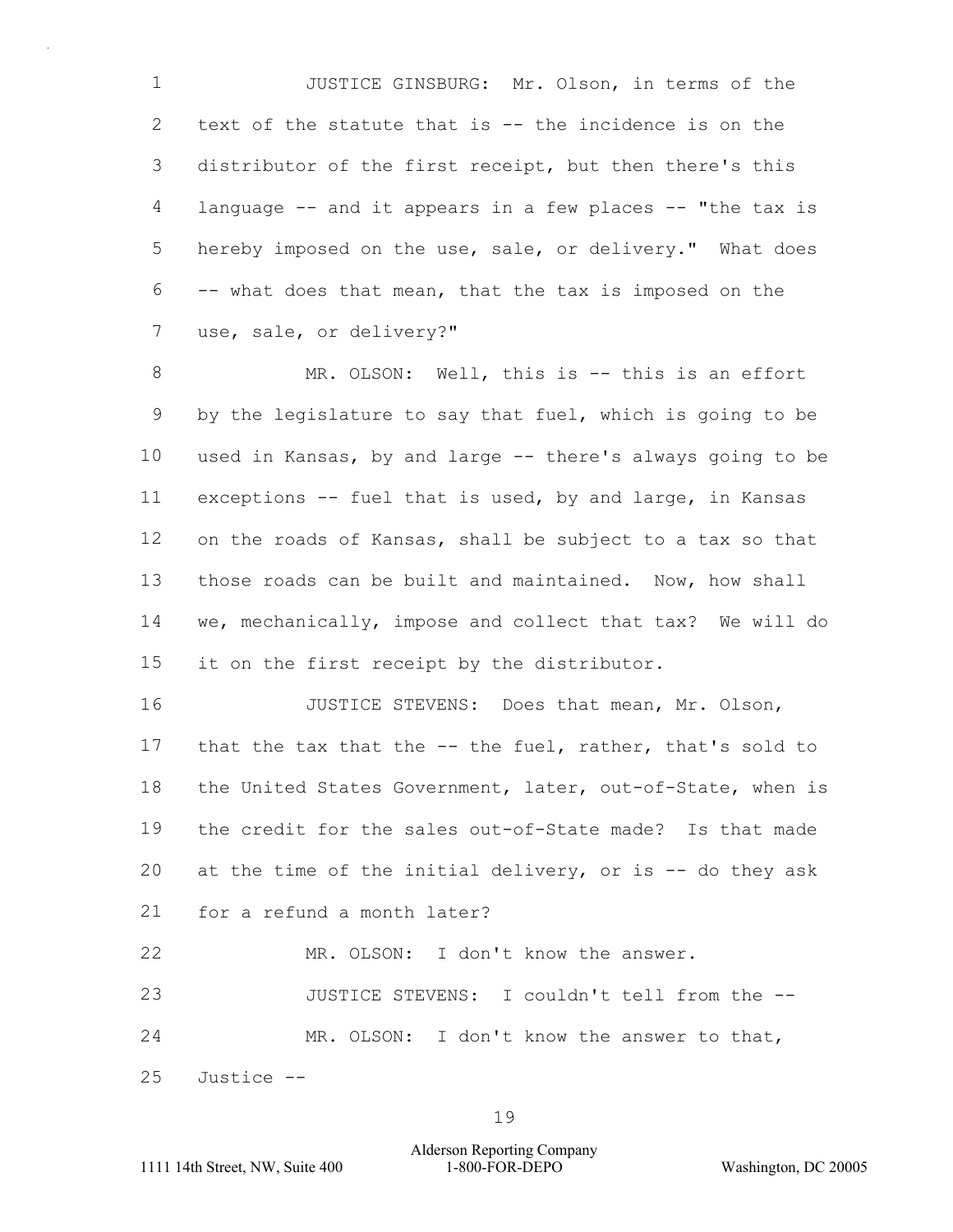1 2 3 JUSTICE STEVENS: It seems to me that might be a way of identifying whether the term "legal incidence" really has any significance.

4 5 6 7 8 9 10 11 MR. OLSON: Well, I would say that the -- that if the -- this Court's prior decisions have any consistent meaning, that the person who has the obligation to pay the tax, and who might claim some credits or deductions, like we all do when we file our tax returns, the legal incidence of the tax is on us, as taxpayers. The taxpayer here is the distributor. The statute says so. The way the statute works --

12 13 14 15 16 17 18 19 JUSTICE STEVENS: I, sort of, take "legal incidence" to mean the duty to pay the tax. And I'm just wondering whether -- when fuel is sold to a distributor that the -- I mean, the distributor knows the fuel is going to be resold to the United States -- does he have an exemption from the tax, because he knows what's going to happen to it, or does he have to pay the tax, or accept the obligation to pay the tax, and then  $-$ -

20 MR. OLSON: I think --

21 JUSTICE STEVENS: -- subtract, later on?

22 23 24 25 MR. OLSON: -- I think, but I can't represent to you know that I know for sure, that that is an accounting process that takes place. Because these are transactions -- thousands of transactions that are taking place all of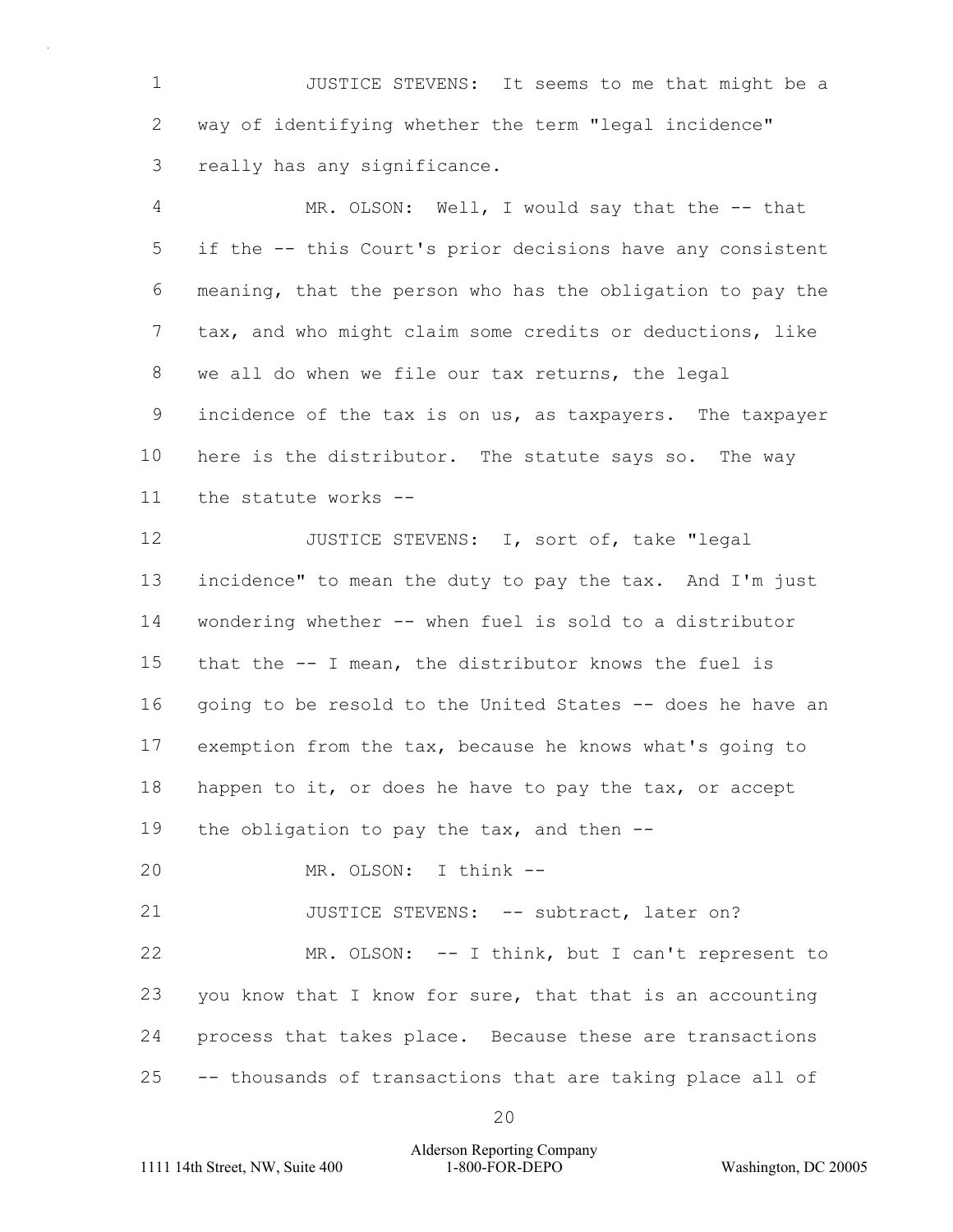1  $\mathcal{P}$ 3 4 5 the time. Kansas also has a practical reason for imposing this tax on the distributors. There are X number of distributors. You can imagine how many times X there might be retailers and how many different disputes and so forth.

6 7 8 9 10 11 12 13 14 15 16 17 18 19 20 21 22 23 24 The point -- one of the points that this Court has repeated made in connection with tax cases, and intersovereign immunity issues with respect to tax cases, is vitally important that there be certainty, predictability, and some understanding of fixed events with respect to taxation. States can't be engaged in litigation constantly, depending upon how many casino customers were here, how many people bought this gasoline, how many people bought that gasoline the next month, and how much did the tribe charge for the gasoline on its reservation. That kind of balancing process makes no sense whatsoever, and it -- and it sentences the States to litigation, and this Court to repeated decisions, based upon specific facts. That's why, we submit, that although the balancing is overwhelmingly in favor of the State, because it's a tax for gas that will enable someone to drive on roads that the State has to pay for, that, in this situation, one balancing test makes little sense. It simply invites litigation --

JUSTICE SCALIA: Mr. Olson, you mentioned

21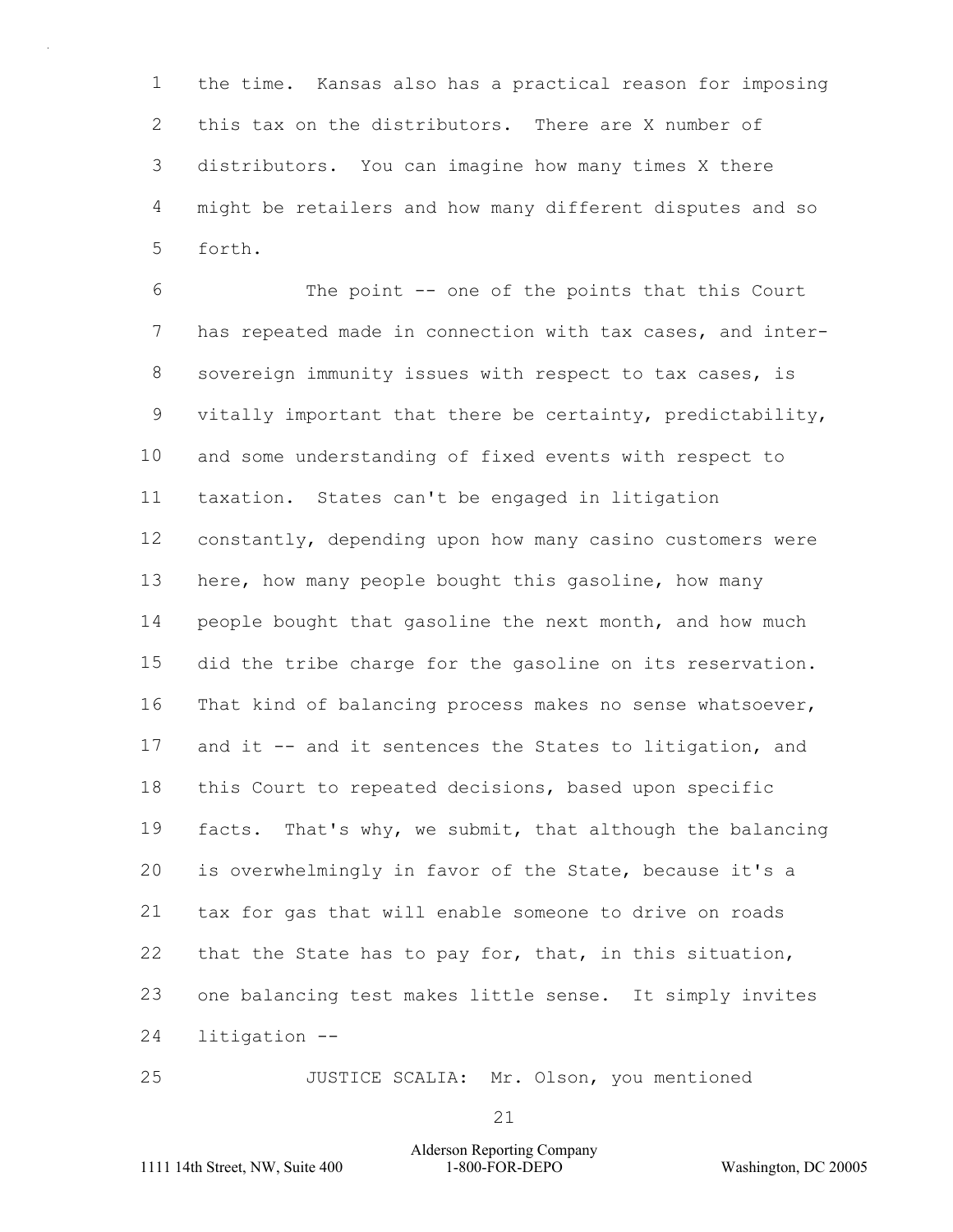1  $\mathfrak{D}$ 3 4 5 6 7 8 9 10 11 12 13 14 15 16 17 18 19 20 21 22 23 24 25 Section 3410. Where does that appear on --MR. OLSON: Well --JUSTICE SCALIA: I can't find it in anybody's -- MR. OLSON: -- I was not able to find it, either, in the briefs. It's -- the Kansas -- it's the -it's in the Kansas statutes, of course, but I couldn't find it set out verbatim in the -- in the briefs. I suspect it's in there someplace, but I couldn't find it when I was looking. JUSTICE GINSBURG: Mr. Olson -- JUSTICE STEVENS: I couldn't either. JUSTICE GINSBURG: -- could we go back --JUSTICE STEVENS: May I ask -- excuse me. JUSTICE GINSBURG: -- to the question that Justice Souter raised at the outset? Because I'm really puzzled. This is the picture I have of the case. And please tell me where it's wrong. Two jurisdictions, both with authority to impose a tax, the State and the tribe. So, if the other weren't taxing, there wouldn't be any question, that the tribe can tax and the State can tax. But the two can't coexist, because the consumer's not going to pay the price. So, only one can. And the issue is, which one dominates, and which is one is subordinate? But you have unquestionable authority to tax in both. And I thought it was clear that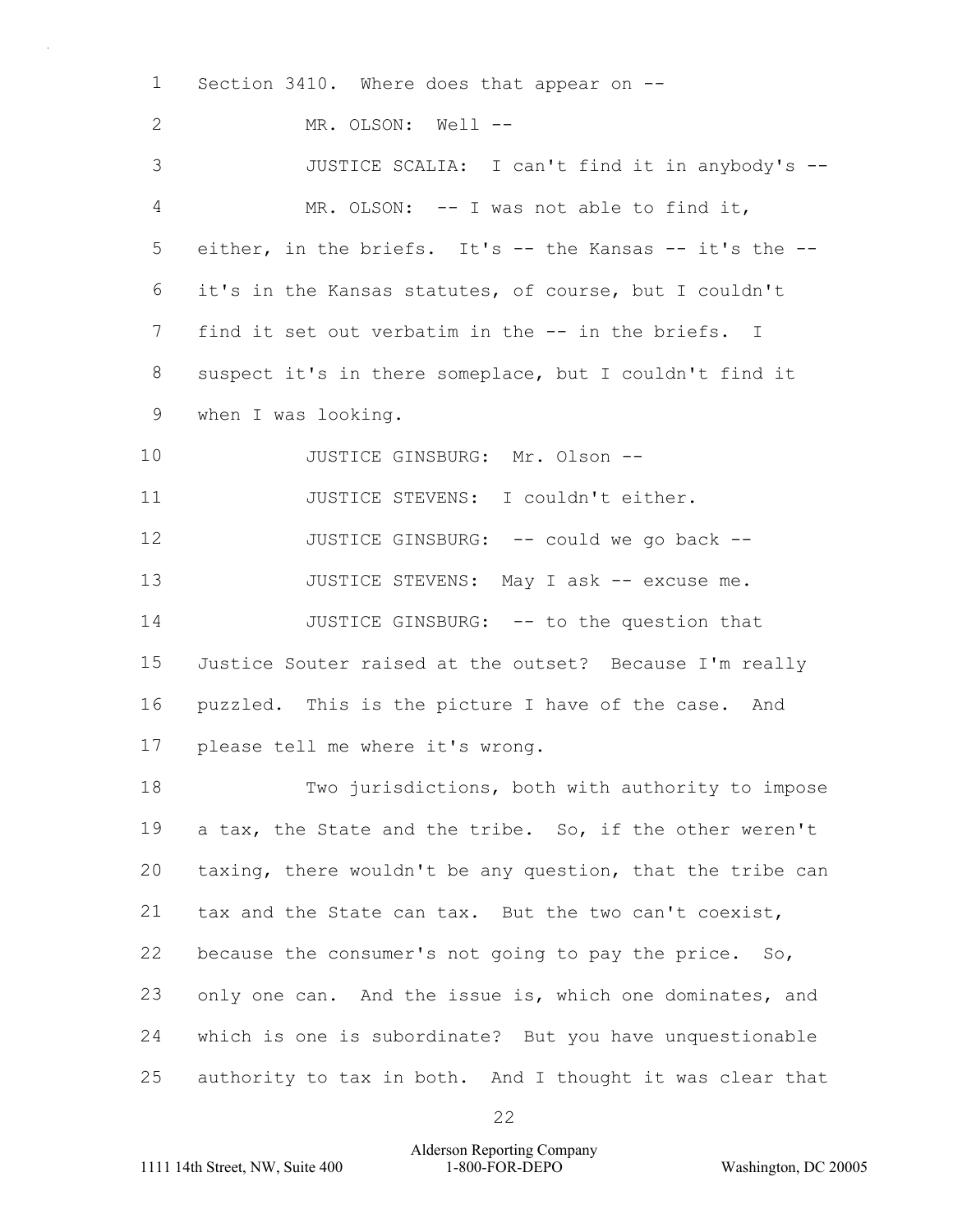1  $\mathcal{P}$ 3 4 the two taxes did -- this is not a case where the tribe can impose a tax, the State can im- -- oppose. I read the briefs to accept that the tribe tax -- couldn't put its tax on top of the State tax.

5 6 7 8 9 10 11 MR. OLSON: The -- it's a matter of economics, Justice Ginsburg, just as your question suggests. The tribe would not -- would like to be able to market taxfree fuel at its non-regulated casino. It would - probably would like -- and if this case is decided against the State, it would probably not like to pay the tax on the -- on the car that brings the patron --

12 13 14 15 16 17 JUSTICE GINSBURG: But not tax-free. I mean, the  $--$  a big thing that was made in this case was that, unlike the cigarette sales in the smoke shops, the tribe is not trying to market a tax exemption. It is putting on its own tax, which will cost the customer, in the end, the same as if there had been a State tax.

18 19 MR. OLSON: Well, it wouldn't have to use a tax to do that. It owns the station. It would --

20 21 JUSTICE SCALIA: Who is it taxing? Is it taxing itself?

22 MR. OLSON: It's --

23  $24$ JUSTICE SCALIA: I mean, the tribe sells the gas

25 MR. OLSON: That's --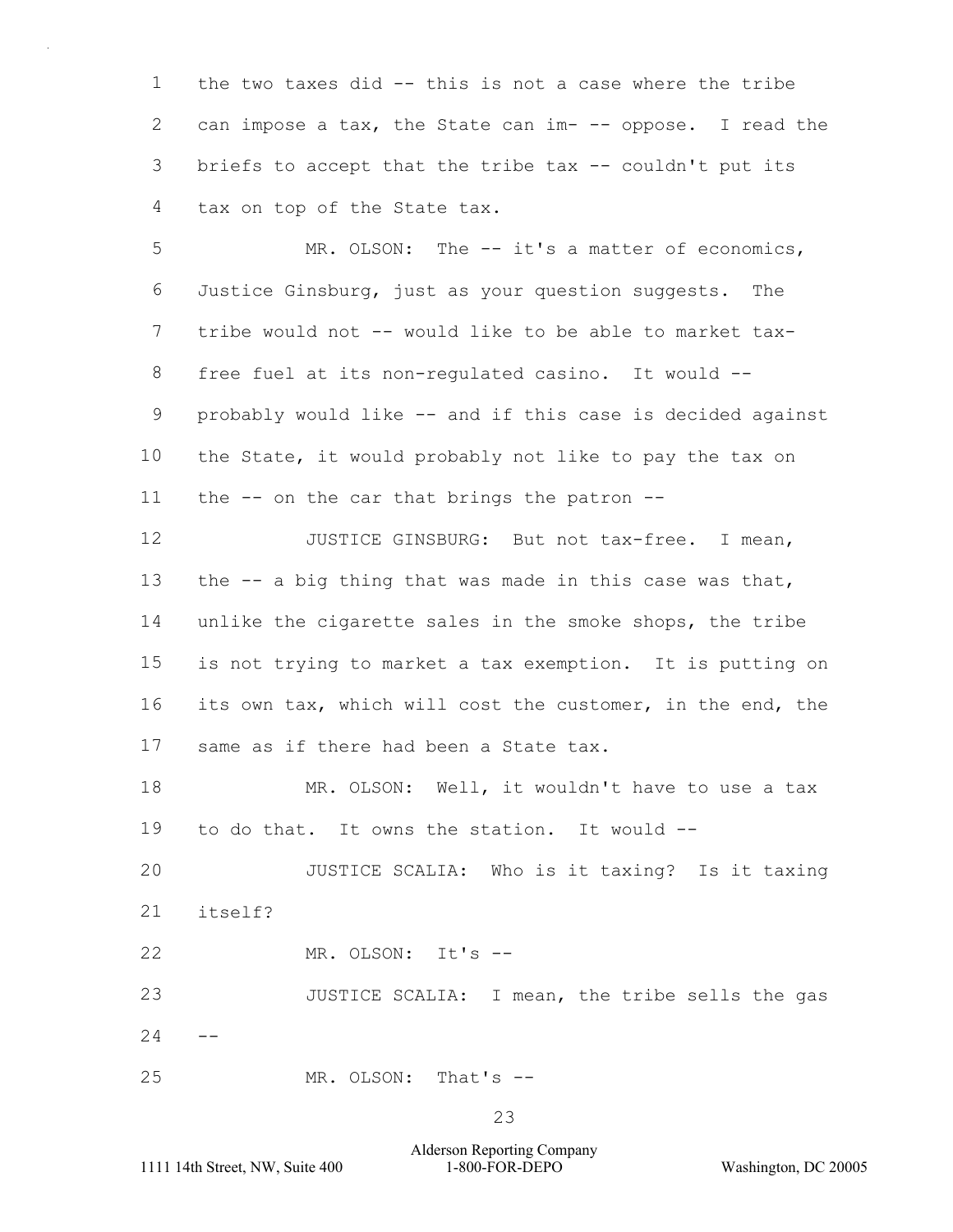# JUSTICE SCALIA: -- doesn't it?

 $\mathcal{P}$ 3 4 5 6 7 8 9 10 11 12 13 14 15 16 17 18 19 20 21 22 23 24 25 MR. OLSON: -- precisely the point, that the tribe would probably not like to pay the taxes that are paid by the distributor or the refiner or the person that brings the fuel -- the petroleum product out of the ground. What it -- what it simply means is, the margin between the cost and the sale, that's what the tribe would like. It's perfectly understandable. But it would like to have that and -- that tax -- and I'd like to save the balance of my time for rebuttal -- but that tax is overwhelmingly used on the roads of Kansas -- overwhelming used on the roads of Kansas -- which are paid for, built, and maintained with the revenue produced by that taxation. That's what it's for. CHIEF JUSTICE ROBERTS: Thank you, Mr. Olson. Mr. Gershengorn. ORAL ARGUMENT OF IAN HEATH GERSHENGORN ON BEHALF OF RESPONDENT MR. GERSHENGORN: Mr. Chief Justice, and may it please the Court: In the tribe's view, the State's defense of its tax today depends on a tax that does not exist. Two distinct sovereigns have imposed fuel taxes here. The Prairie Band Potawatomi Nation has imposed a tribal tax on a tribal station operating on tribal trust land.

24

Alderson Reporting Company 1111 14th Street, NW, Suite 400 1-800-FOR-DEPO Washington, DC 20005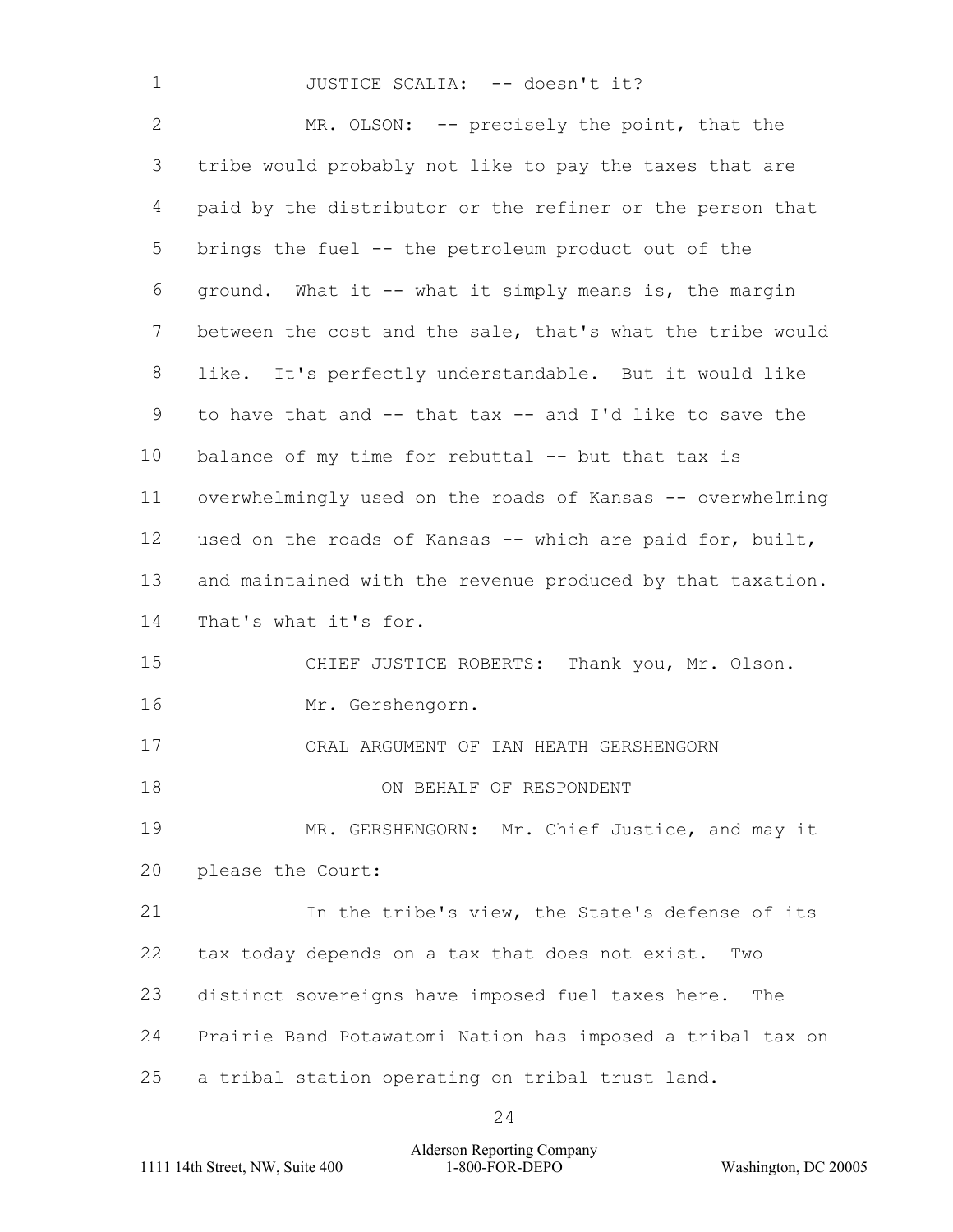| $\mathbf 1$  | JUSTICE SOUTER: Is it collecting that tax?                |  |  |  |  |  |  |  |  |
|--------------|-----------------------------------------------------------|--|--|--|--|--|--|--|--|
| $\mathbf{2}$ | MR. GERSHENGORN: It is, Your Honor. The --                |  |  |  |  |  |  |  |  |
| 3            | JUSTICE SOUTER: Then what's its gripe? It                 |  |  |  |  |  |  |  |  |
| 4            | wants a bigger profit? It wants to increase --            |  |  |  |  |  |  |  |  |
| 5            | MR. GERSHENGORN: Your Honor --                            |  |  |  |  |  |  |  |  |
| 6            | JUSTICE SOUTER: -- the taxation?                          |  |  |  |  |  |  |  |  |
| 7            | MR. GERSHENGORN: -- the record is clear that              |  |  |  |  |  |  |  |  |
| 8            | the two taxes cannot coexist in the long run, because it  |  |  |  |  |  |  |  |  |
| 9            | would price the --                                        |  |  |  |  |  |  |  |  |
| 10           | JUSTICE SOUTER: No, but if --                             |  |  |  |  |  |  |  |  |
| 11           | MR. GERSHENGORN: -- price the --                          |  |  |  |  |  |  |  |  |
| 12           | JUSTICE SOUTER: -- if the tribe is collecting             |  |  |  |  |  |  |  |  |
| 13           | -- it's assuming that -- if the tribe is collecting its   |  |  |  |  |  |  |  |  |
| 14           | tax, and it does not have a claim to greater taxation or  |  |  |  |  |  |  |  |  |
| 15           | greater profit, then how is its sovereign right as a      |  |  |  |  |  |  |  |  |
| 16           | taxing authority being interfered with?                   |  |  |  |  |  |  |  |  |
| 17           | MR. GERSHENGORN: Your Honor, the tribe is being           |  |  |  |  |  |  |  |  |
| 18           | forced right now to subsidize the sales at the station at |  |  |  |  |  |  |  |  |
| 19           | a loss, which it's doing for the balance of this          |  |  |  |  |  |  |  |  |
| 20           | litigation.                                               |  |  |  |  |  |  |  |  |
| 21           | JUSTICE SOUTER: Loss of profit --                         |  |  |  |  |  |  |  |  |
| 22           | MR. GERSHENGORN: But the --                               |  |  |  |  |  |  |  |  |
| 23           | JUSTICE SOUTER: -- as an entrepreneur.                    |  |  |  |  |  |  |  |  |
| 24           | MR. GERSHENGORN: Your Honor, the tribe -- the             |  |  |  |  |  |  |  |  |
| 25           | tribe is --                                               |  |  |  |  |  |  |  |  |

Alderson Reporting Company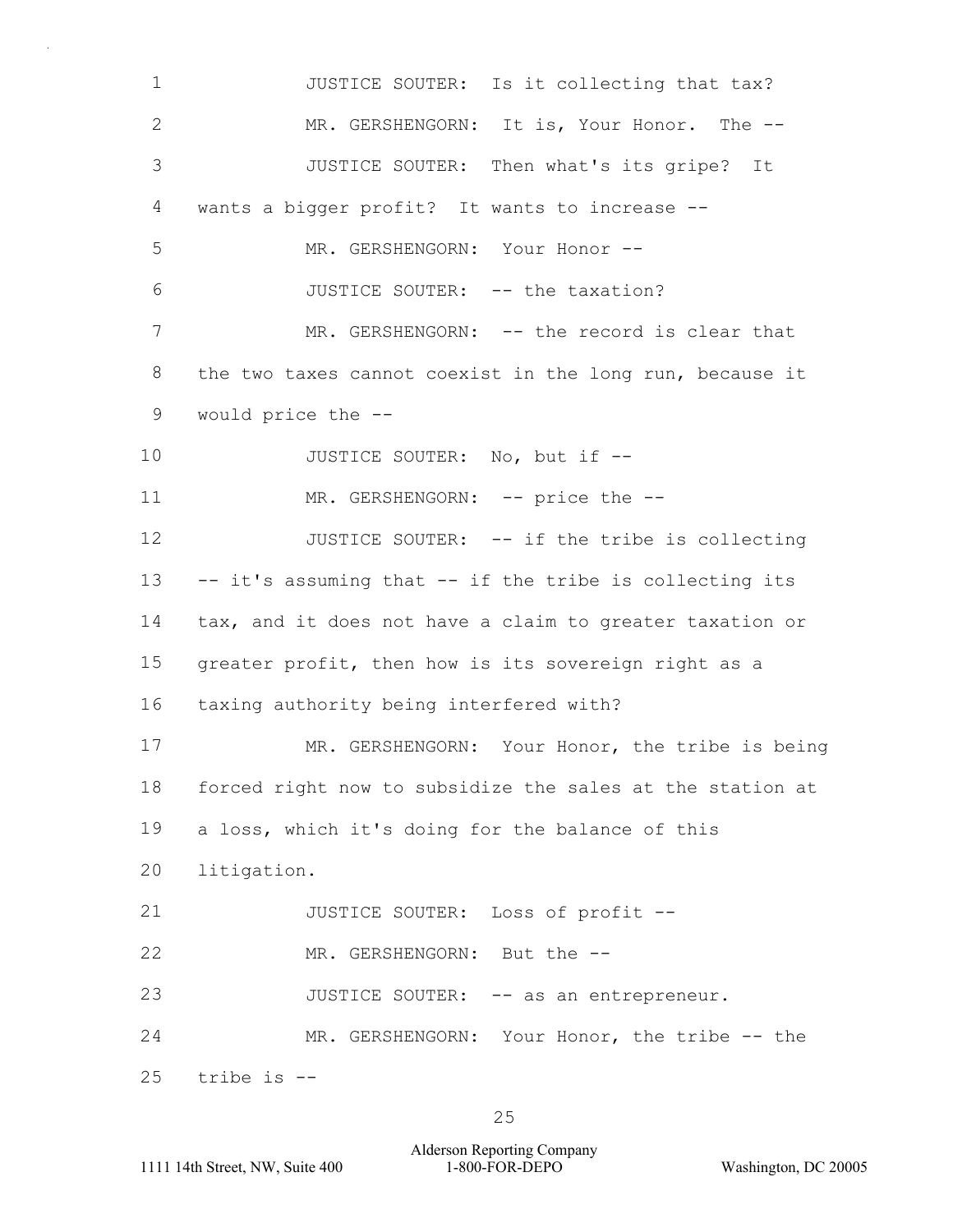1  $\mathcal{P}$ 3 4 JUSTICE SOUTER: Well, isn't -- I mean, isn't that necessarily the case? If it's collecting all of its tax, then what it's complaining about is that it's getting less profit as the -- as the retailer.

5 6 MR. GERSHENGORN: Your Honor, that's correct, at the moment --

7 8 9 10 11 12 13 14 15 16 17 18 19 20 21 22 23 JUSTICE SOUTER: All right. Then is that an issue that we should consider on a question of preemption which arises from the tribe's assertion of sovereignty? MR. GERSHENGORN: I think it is, Your Honor, because the tribe should not be put to the choice, as a sovereign, where it's running a tribal business, of choosing between -- of generating revenues by the tax versus generating revenues by the profit. There is no -- JUSTICE SOUTER: Well, in other words -- MR. GERSHENGORN: -- suggestion, Your Honor --JUSTICE SOUTER: -- should we, in effect, say there is no distinction between the tribe's position as sovereign and the tribe's position as retail gasolineseller. MR. GERSHENGORN: Your Honor, I think, in that situation, that the two are very similar, in the same way when a State sells at a State liquor store --

24 25 JUSTICE SOUTER: Well, they're similar, because it -- ultimately, it's all going into the same pocket. We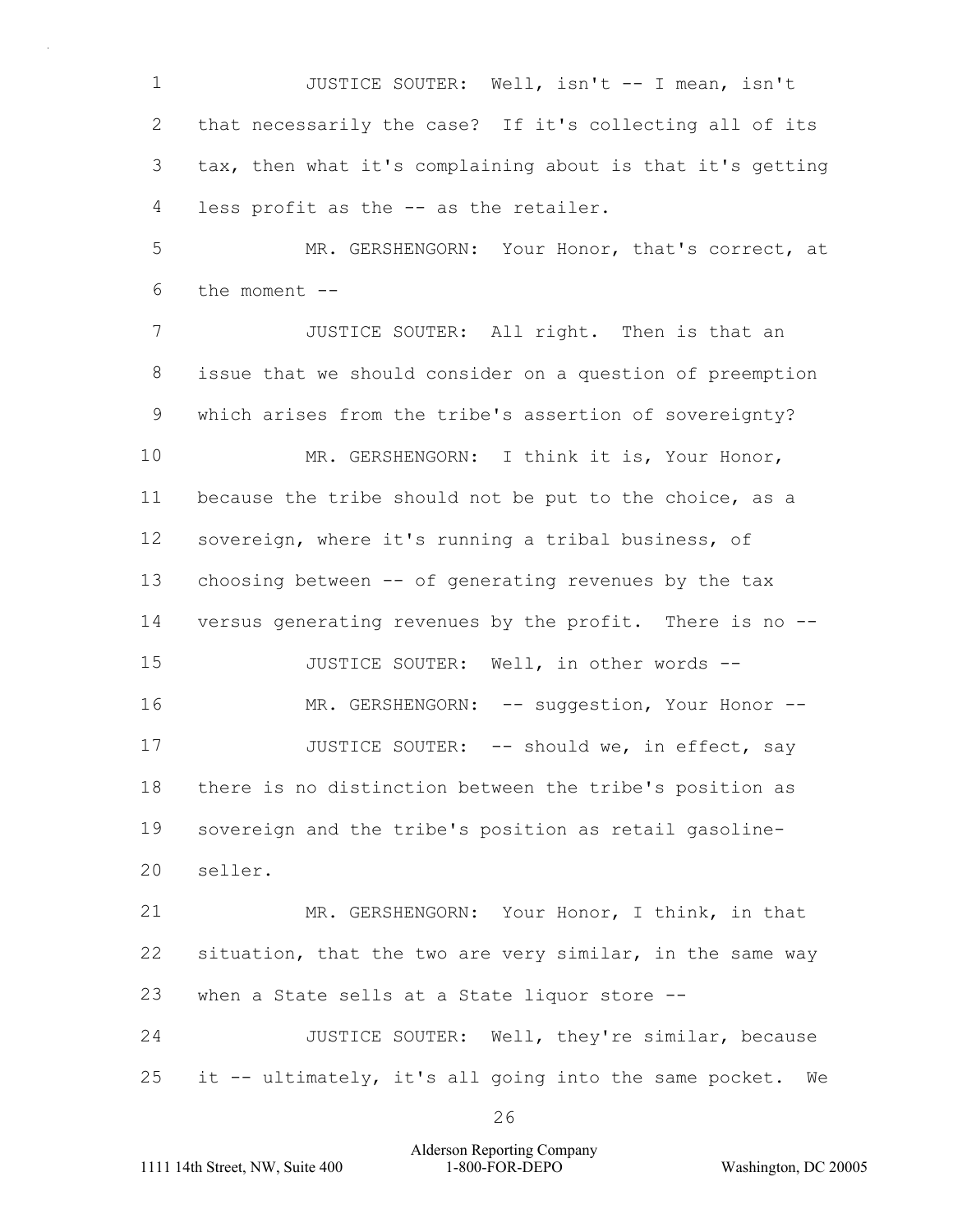1 2 3 4 5 realize that. But, unless there is a claim that its taxing authority, as such, is being threatened or interfered with, I don't quite see why a preemption theory that rests upon tribal sovereignty has any place in the analysis.

6 7 8 9 10 11 MR. GERSHENGORN: Because, Your Honor, the -- it is exactly the tribal taxing authority that interfered. It's a -- it's quite a strange form of taxing authority that says you can tax the -- you can tax the station, but then -- but then essentially have to operate the station at a loss. That's not --

12 13 JUSTICE SOUTER: But it's not operating at a loss.

14 15 16 17 18 19 20 21 JUSTICE BREYER: What's strange about it? I mean, every upstream tax, as Mr. Olson said, raises the price of goods and services. And it's harder to retail them, because they cost more. So, that's true of every single good sold on the reservation. So I take it your

22 23 24 claim must -- and, of course, it may or may not be true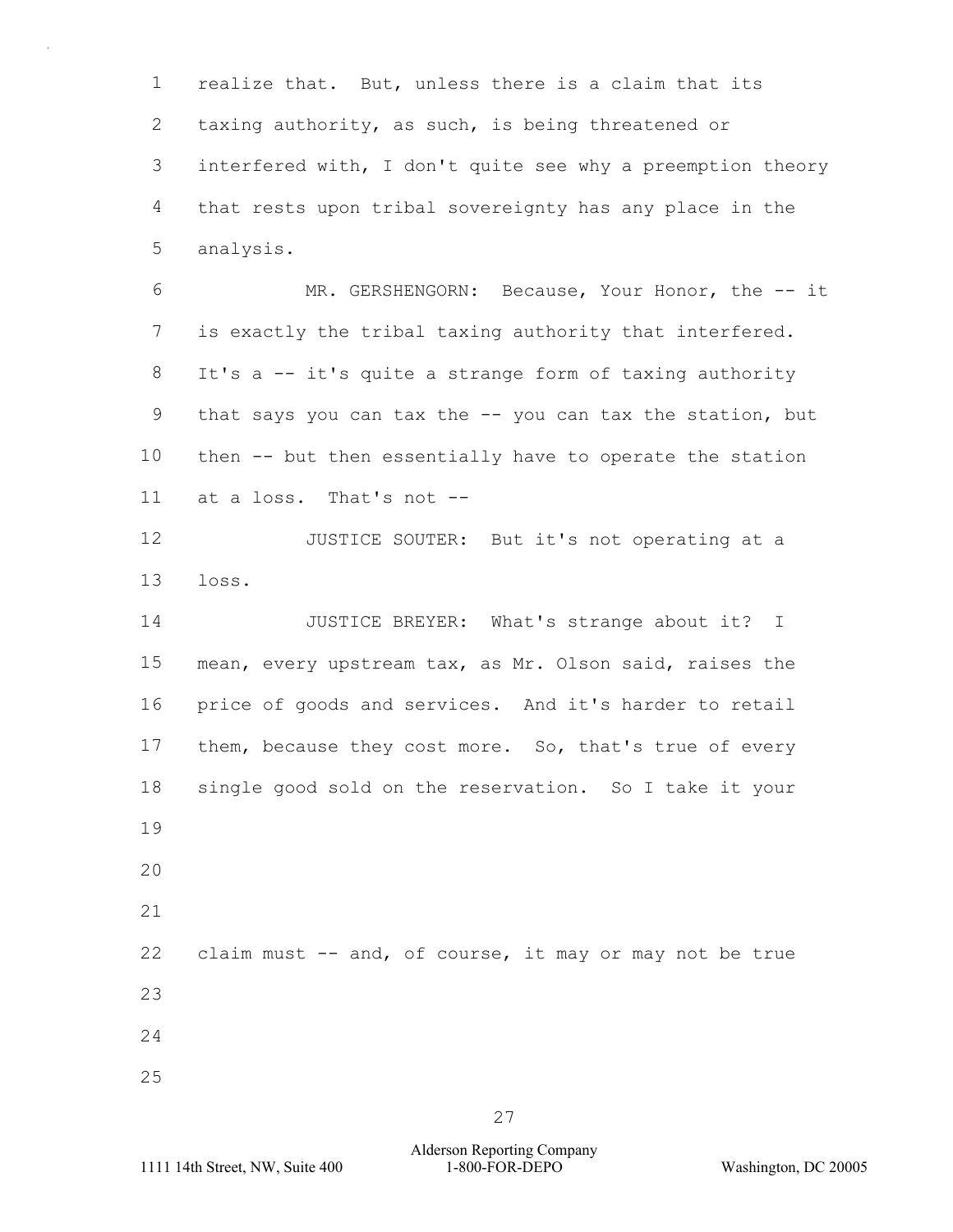| $\mathbf{1}$     |  |  |  |  |  | that the tribe can put a tax on that. It depends upon |  |
|------------------|--|--|--|--|--|-------------------------------------------------------|--|
| $\mathbf{2}$     |  |  |  |  |  |                                                       |  |
| $\mathfrak{Z}$   |  |  |  |  |  |                                                       |  |
| $\overline{4}$   |  |  |  |  |  |                                                       |  |
| $\mathbf 5$      |  |  |  |  |  |                                                       |  |
| $\sqrt{6}$       |  |  |  |  |  |                                                       |  |
| $\boldsymbol{7}$ |  |  |  |  |  |                                                       |  |
| $\,8\,$          |  |  |  |  |  |                                                       |  |
| $\mathcal{G}$    |  |  |  |  |  |                                                       |  |
| $1\,0$           |  |  |  |  |  |                                                       |  |
| $11\,$           |  |  |  |  |  |                                                       |  |
| $12\,$           |  |  |  |  |  |                                                       |  |
| $13\,$           |  |  |  |  |  |                                                       |  |
| $1\,4$           |  |  |  |  |  |                                                       |  |
| $15\,$           |  |  |  |  |  |                                                       |  |
| $16\,$           |  |  |  |  |  |                                                       |  |
| $17\,$           |  |  |  |  |  |                                                       |  |
| $1\,8$           |  |  |  |  |  |                                                       |  |
| 19               |  |  |  |  |  |                                                       |  |
| $20$             |  |  |  |  |  |                                                       |  |
| 21               |  |  |  |  |  |                                                       |  |
| 22               |  |  |  |  |  |                                                       |  |
| 23               |  |  |  |  |  |                                                       |  |
| 24               |  |  |  |  |  |                                                       |  |
| 25               |  |  |  |  |  |                                                       |  |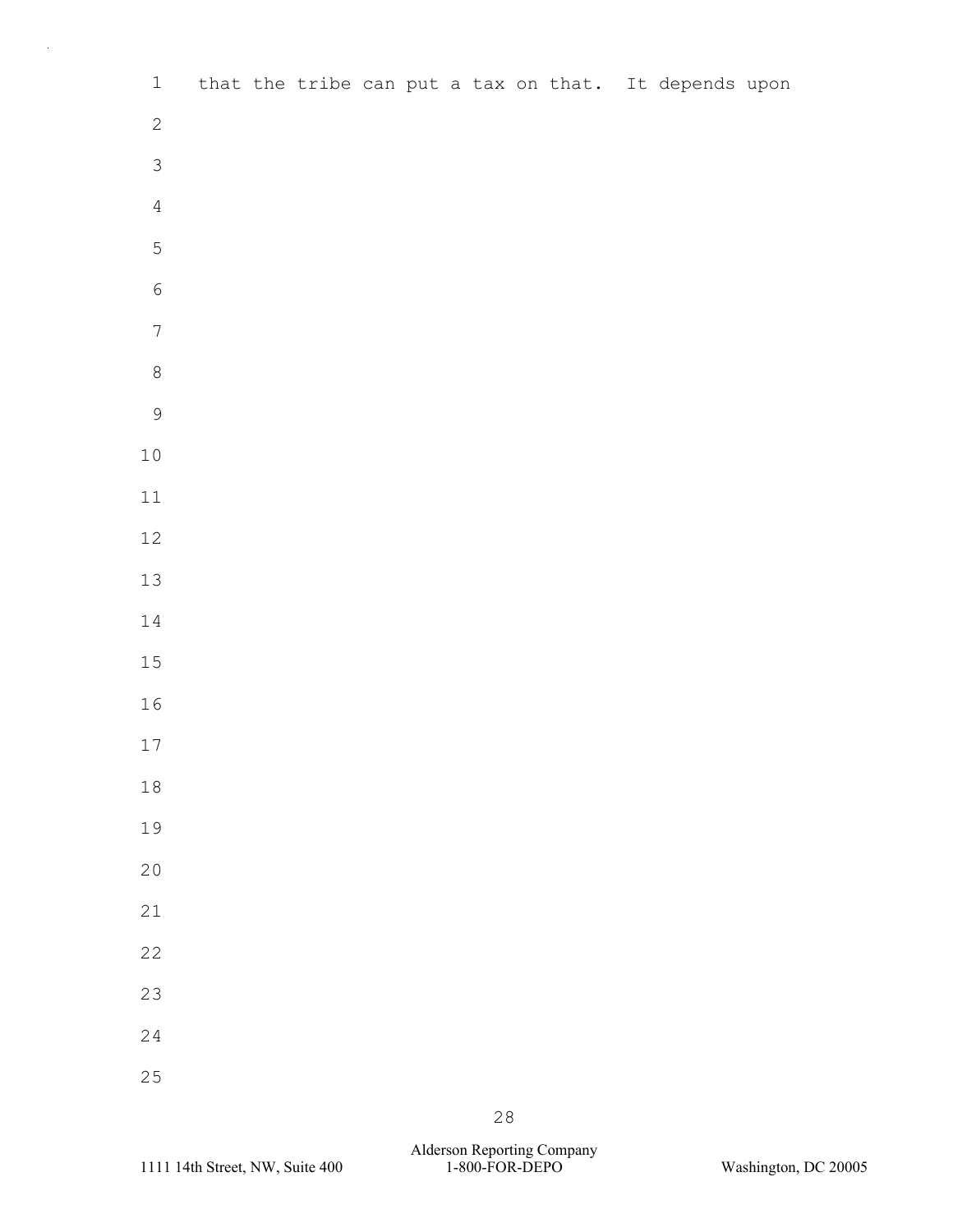1  $\mathfrak{D}$ 3 4 5 6 7 8 9 10 11 12 13 14 15 16 17 18 19 20 21 22 23 24 25 MR. GERSHENGORN: That is not a --JUSTICE BREYER: But suppose they can't? MR. GERSHENGORN: That is not a --JUSTICE BREYER: Well, my question is, If we hold for you here, and we don't take an absolute principle, well, I guess States are forbidden to put any upstream taxes on. MR. GERSHENGORN: Your Honor --JUSTICE BREYER: Why isn't that so? MR. GERSHENGORN: Because that does not describe the tax that's at issue here. The tax at issue here is imposed on the sale or delivery of fuel to the tribe on the reservation, and that is plain -- JUSTICE O'CONNOR: Well, isn't it -- but they say no, that it's imposed on the delivery to the distributor -- MR. GERSHENGORN: And --JUSTICE O'CONNOR: -- of fuel. MR. GERSHENGORN: -- and that, Your Honor, is not correct. What they have done is conflate two concepts, the incidence of the tax -- JUSTICE O'CONNOR: Well, it's what the -- MR. GERSHENGORN: -- and the --JUSTICE O'CONNOR: -- statute says. MR. GERSHENGORN: I -- with respect, Your Honor,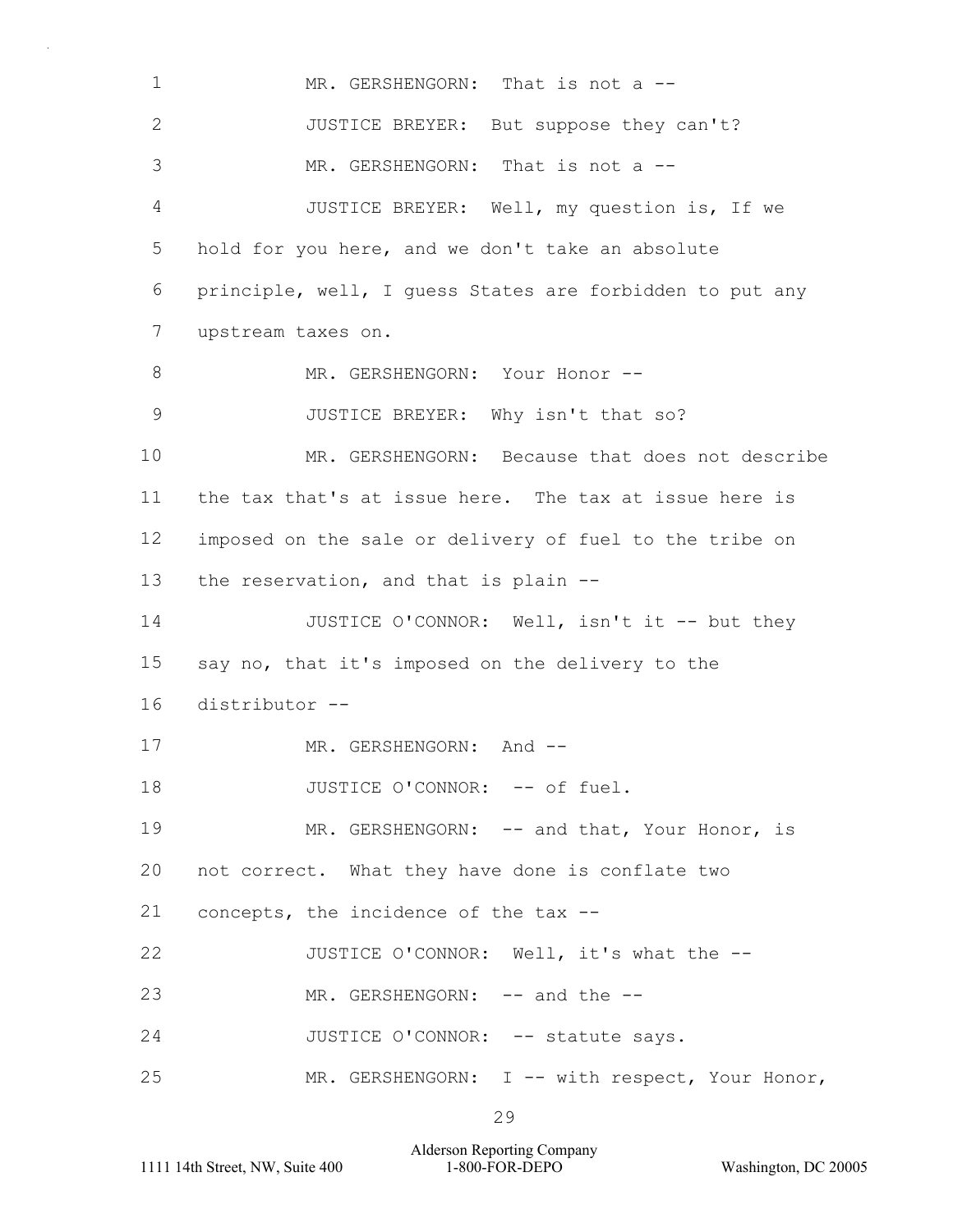1 2 3 4 5 6 7 8  $9 - -$ I don't think it is what the statute says. The statute says, in 3408, "a tax per gallon is hereby imposed on the use, sale, or delivery of fuel." It does not say "the receipt of fuel." "The distributor" is defined as somebody who receives and uses, sells, or delivers fuel. All of the critical exemptions in the statutes are based on the distributor's subsequent sale or delivery of fuel to the United States, out-of-State, the Federal contract

10 11 12 13 14 CHIEF JUSTICE ROBERTS: But that's just a subsequent deduction. I mean, if we get income, we're taxed on it. If we make a charitable contribution, we get a deduction. But that doesn't mean we don't have to pay and are subject to the income tax.

15 16 17 18 19 20 21 22 23 24 25 MR. GERSHENGORN: Your Honor, this would be a very different case if the State had -- if the legislature had passed a tax that said, "This is a tax on receipt," and we were trying to argue that these -- that somehow these exemptions made it not a tax on receipt. But the legislature has said it is a tax on the "use, sale, or delivery." And if I could point to two provisions that I think make this crystal clear, that it is not a tax on receipt, but on the subsequent use, sale, or delivery. The first is 3417, which provides --CHIEF JUSTICE ROBERTS: Where is --

30

Alderson Reporting Company 1111 14th Street, NW, Suite 400 1-800-FOR-DEPO Washington, DC 20005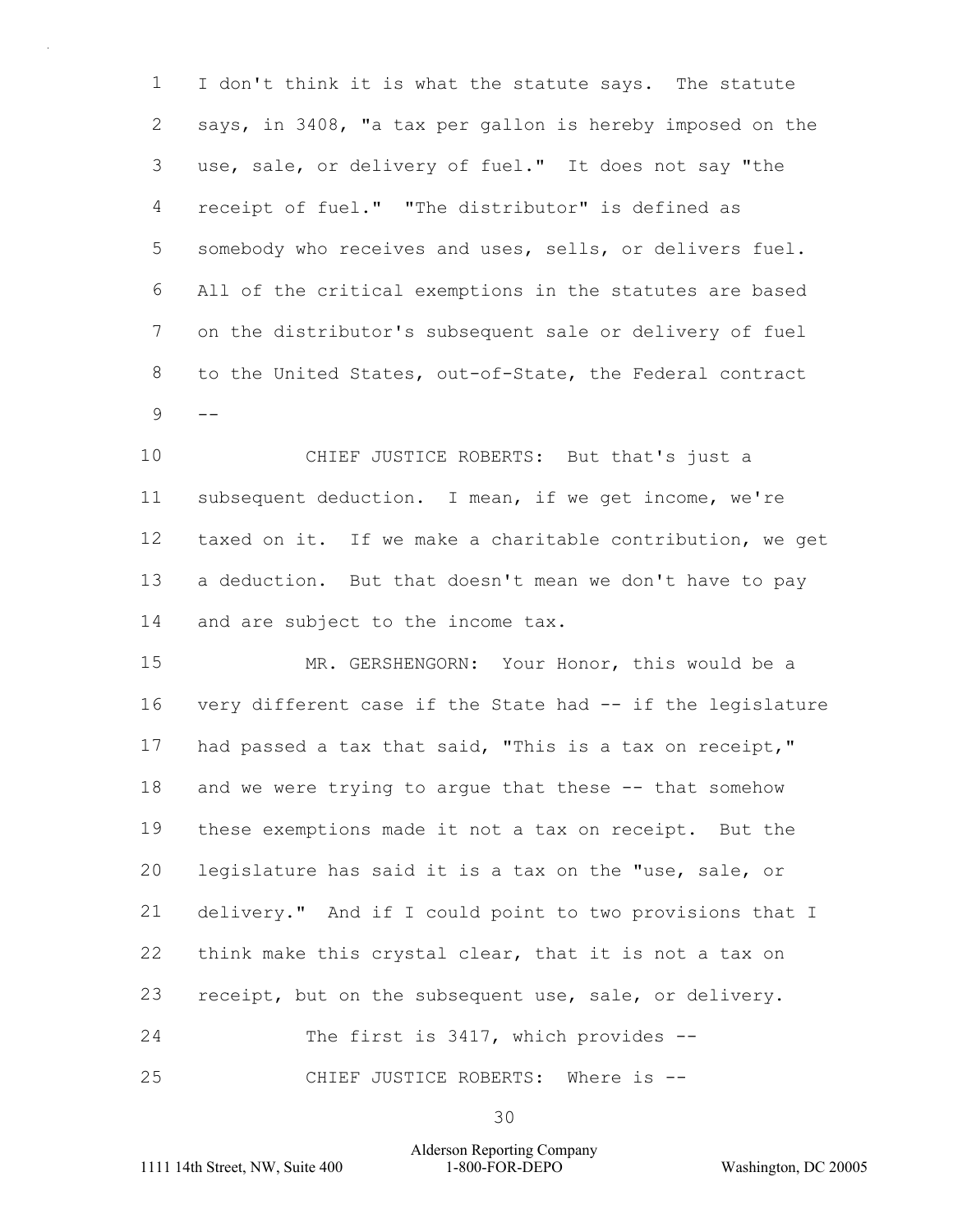1  $\mathcal{P}$ 3 4 5 6 7 8 9 10 11 12 13 14 15 16 17 18 19 20 21 22 23 24 25 MR. GERSHENGORN: -- and that is --CHIEF JUSTICE ROBERTS: -- where is it? MR. GERSHENGORN:  $-$  at 10(a) in the appendix, has received the fuel, if he subsequently loses the fuel -- has it lost or burned -- gets a refund of the tax, if it's -- if that happens before he uses, sells, or delivers. CHIEF JUSTICE ROBERTS: But that -- MR. GERSHENGORN: The other thing that --CHIEF JUSTICE ROBERTS: -- works with the income tax, too. You have casualty losses and things like that. It turns out you were subject to the tax, but you don't have to pay it, because you get a deduction. But that doesn't mean you're not subject to it in the first place. MR. GERSHENGORN: Your Honor, there are -- there is literally nothing in the statute except for the incidence provision, which is what the State relies on, that makes this a tax on receipt. And, if I could, in Central -- JUSTICE BREYER: Well, we ought to know, because they've been -- haven't they had this for a while? So, there must be a dealer somewhere who's not on the reservation -- he's a distributor -- somebody delivered to him a thousand gallons, and it's sitting there in his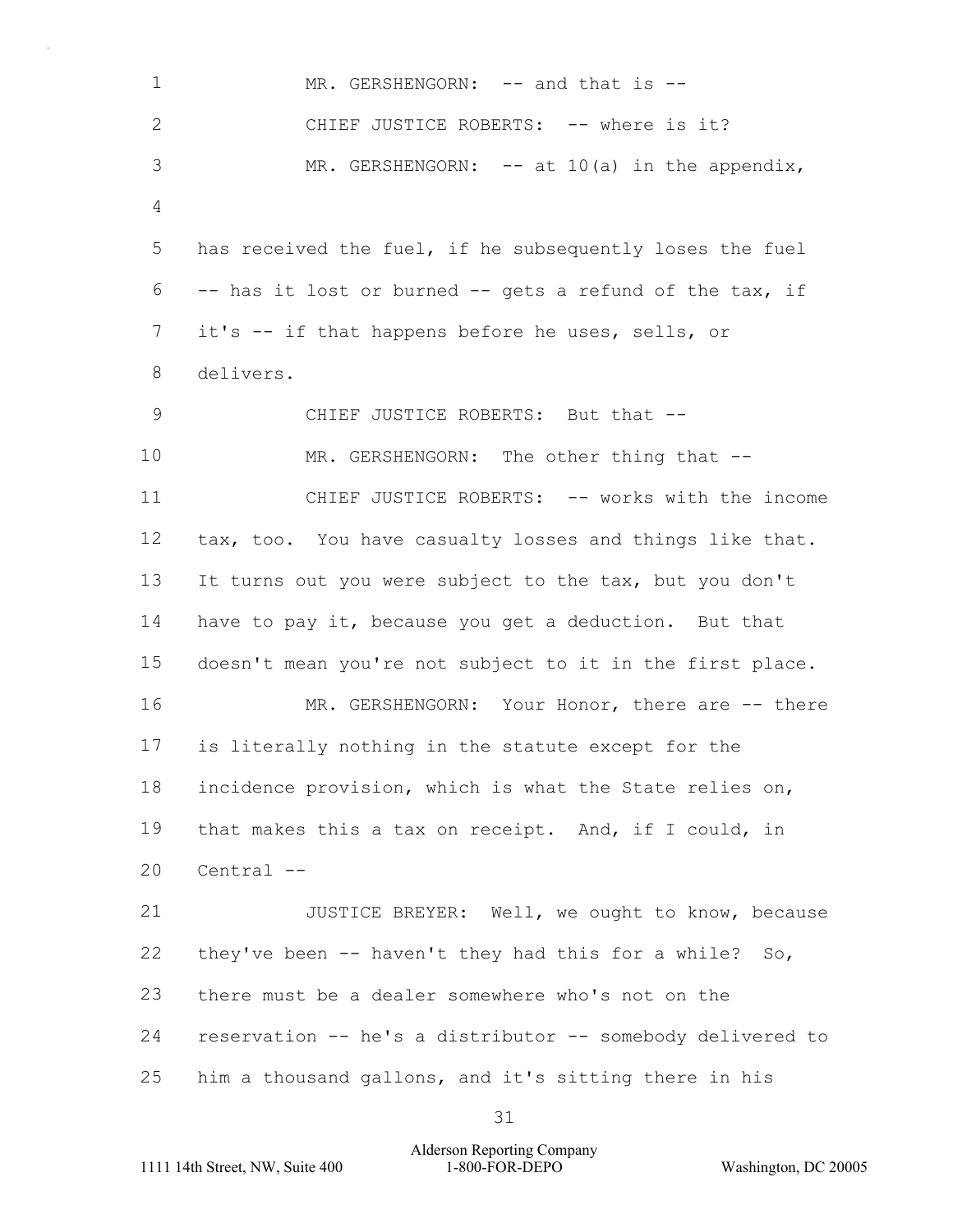1  $\mathcal{P}$ 3  $4 - -$ 5 6 7  $8 - -$ 9 10 11 12 13 14 15 16 17 18 19 20 21 22 23 24 25 tank. Doe he have to pay the tax, or doesn't he? MR. GERSHENGORN: Your Honor, I don't -- I think that you're -- that he would pay the tax in that instance JUSTICE BREYER: Well, if he would -- MR. GERSHENGORN: -- but I don't think --JUSTICE BREYER: -- pay the tax, then it is not MR. GERSHENGORN: I don't think so --JUSTICE BREYER: -- on his -- MR. GERSHENGORN: -- Your Honor. JUSTICE BREYER: -- redistribution. MR. GERSHENGORN: I don't think so, Your Honor. JUSTICE BREYER: He is -- sorry -- if -- I'd like to ask the question. MR. GERSHENGORN: I'm sorry, Your Honor. JUSTICE BREYER: If -- and you can say why this is wrong -- if he gets a thousand gallons from whoever -- Exxon or somebody  $--$  and he puts it in the tank, and he hasn't sold it, and he has to pay the tax, then it would seem to me to be a sale on the distribution to him, not the sale on his distribution to somebody else. Now, why is that wrong? MR. GERSHENGORN: Because -- two reasons, Your Honor -- in the real world, what happens is the

32

## Alderson Reporting Company 1111 14th Street, NW, Suite 400 1-800-FOR-DEPO Washington, DC 20005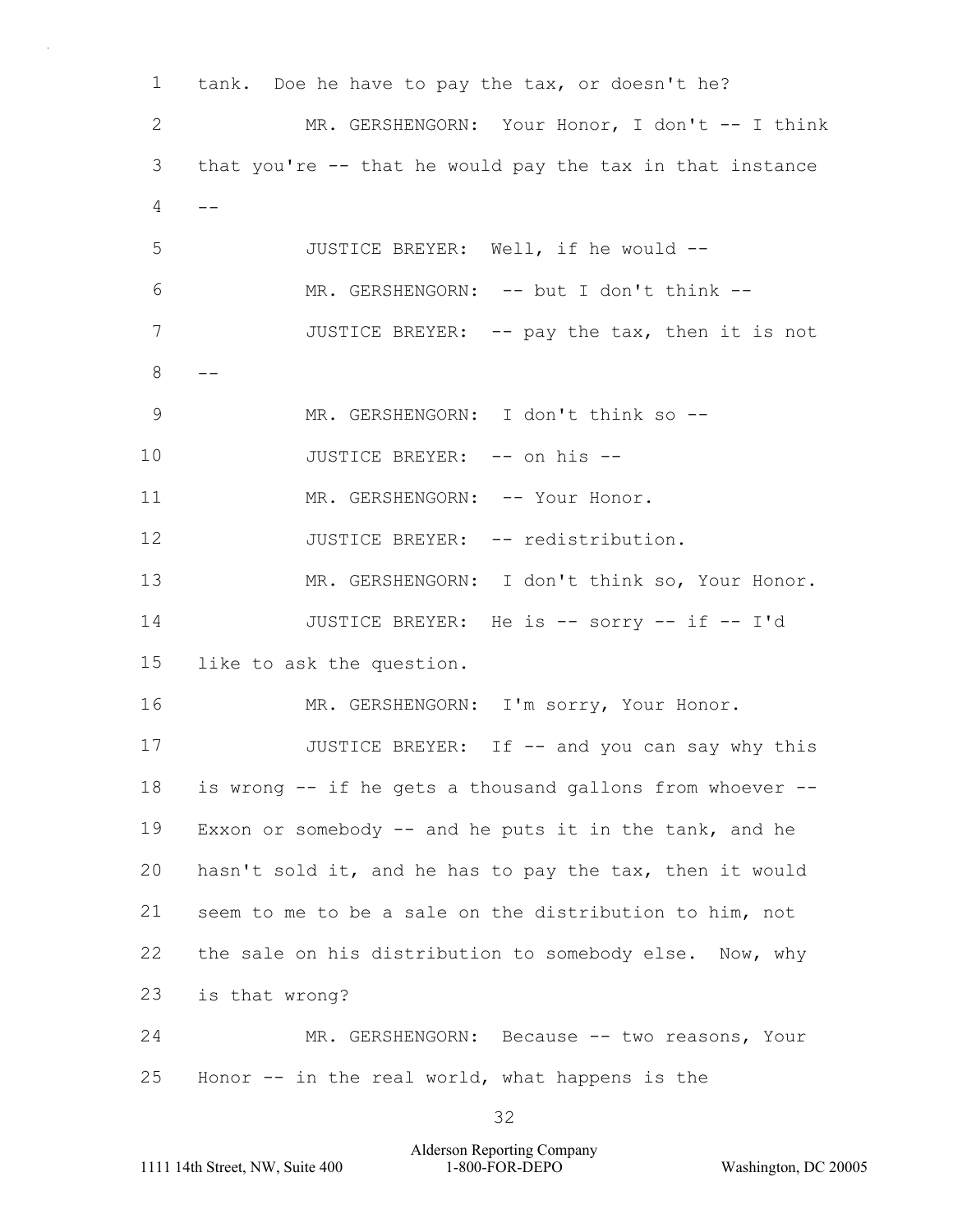1  $\mathcal{P}$ 3 4 5 6 7 8 9  $10 - -$ 11 12 13 14 15 16 17 18 19 20 21 22 23 24 25 distributor picks up the fuel at the rack and delivers it to the retailer. If the -- if the distributor takes the fuel and holds it, he's not a distributor under the statute. A distributor is somebody who receives and uses, sells, or delivers. That's in -- on page 2(a) of the red brief, Your Honor. So that -- JUSTICE BREYER: So, now you're telling me something different from what I understood. I thought you said it probably has happened in the history of this tax MR. GERSHENGORN: I -- JUSTICE BREYER: -- that a distributor picked up a gallon of fuel, held it, and has not yet redistributed it. So, you're saying that's never happened. MR. GERSHENGORN: Your Honor, I'm not aware of that happening. But what I would say -- the point that I would like to -- JUSTICE BREYER: If I'm certain about what the tax is on, what should we do? Dismiss the case or send it to the -- ask a question, or what? MR. GERSHENGORN: Your Honor, I think that this Court can decide this question based on what the face of the statute is -- itself says. JUSTICE KENNEDY: I think we can -- MR. GERSHENGORN: No court --

Alderson Reporting Company 1111 14th Street, NW, Suite 400 1-800-FOR-DEPO Washington, DC 20005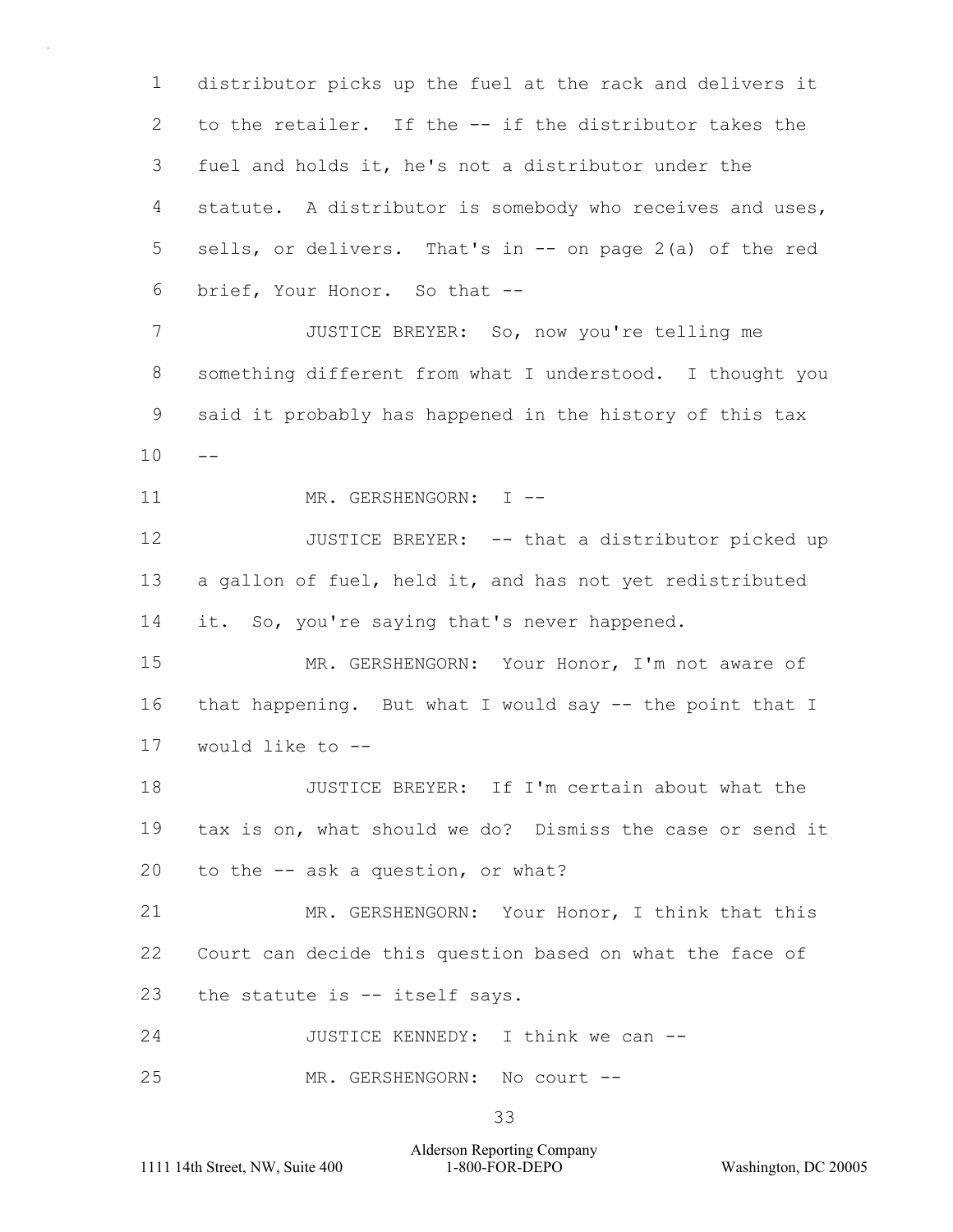1  $\mathcal{P}$ 3 4 JUSTICE KENNEDY: -- I think we can decide it on the basis that we know that when the distributor puts - delivers gas to the gas station, it's not instantly sold. I mean, even we know that.

5 6 7 8 9 10 11 12 13 MR. GERSHENGORN: No, Your Honor -- that's correct, Your Honor. But the statute provides that the tax is on the sale by the distributor to the tribe on its reservation. It is exactly like what happened in Central Machinery. In Central Machinery, the incidence of the tax was indisputably on the off-reservation seller. This Court, nevertheless, said, correctly, that the taxable event, the thing that was being taxed, was the sale of tractors to the tribe on the reservation --

14  $15 - -$ CHIEF JUSTICE ROBERTS: Well, the statute says

16 17 MR. GERSHENGORN: -- that was, therefore, preempted.

18 19 20 21 CHIEF JUSTICE ROBERTS: -- the statute says it's a tax on the sale, but then it goes on and says it's the first sale, and the first sale is to the distributor, and that's why the incidence of the tax is on him.

22 23 24 25 MR. GERSHENGORN: With respect, Your Honor, what part (c) says, which is what you're reading from, it says, "the incidence of the tax is imposed on the distributor of first receipt." That is the "who." That is not the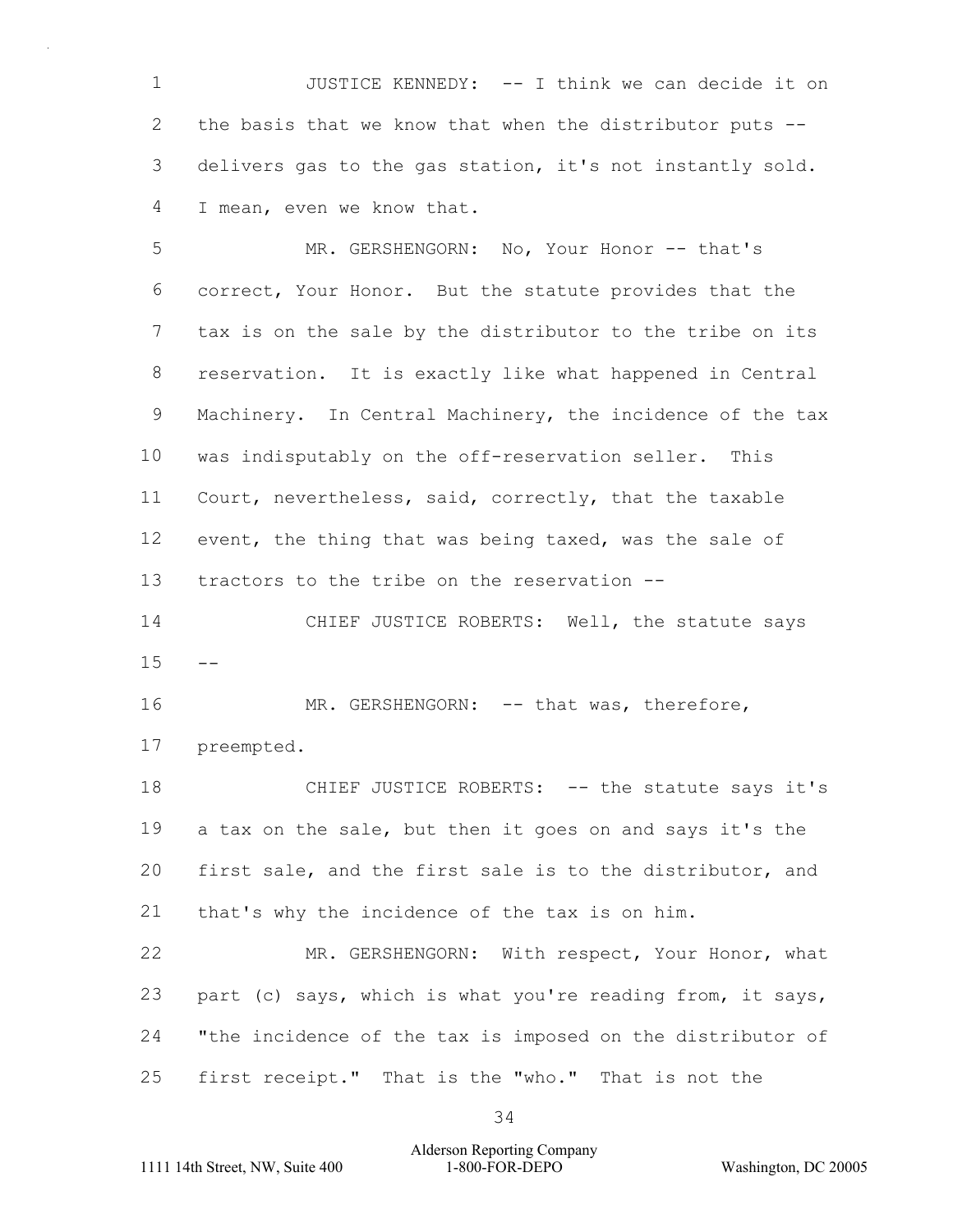1  $\mathcal{P}$ 3 4 "what." The "what" is in  $--$  is in  $79-3408(a)$ , and it is clearly imposed on the use, sale, or delivery of the fuel. If I could, another provision of the statute that also --

5 6 7 8 9 CHIEF JUSTICE ROBERTS: But nobody -- but it's not sold -- it's not taxed twice. If it's sold to a distributor, that distributor has to pay the tax. The distributor then sells it to someone else. That someone else doesn't have to pay the tax.

10 11 12 13 14 MR. GERSHENGORN: That's right, Your Honor. But the question is, What exactly is the State purporting to tax? This is a situation in which the State is not being unambiguous -- is being unambiguous about what it's taxing.

15 16 17 18 19 20 21 JUSTICE SCALIA: What if -- what -- perhaps the State expresses it that way just to cover some people who get their gas illegally, and they would say the tax is still due, even if you haven't gotten your gas from a distributor who has paid the State tax. Wouldn't that suffice for why the court imposes the tax on the use, sale, or delivery? Use, sale, or delivery.

22 23 24 25 MR. GERSHENGORN: Your Honor, I think the term "use" is the distributor's use. The scheme that Kansas has set up is a sensible one. It is, the distributor gets the tax and then has three choices. It can use it, sell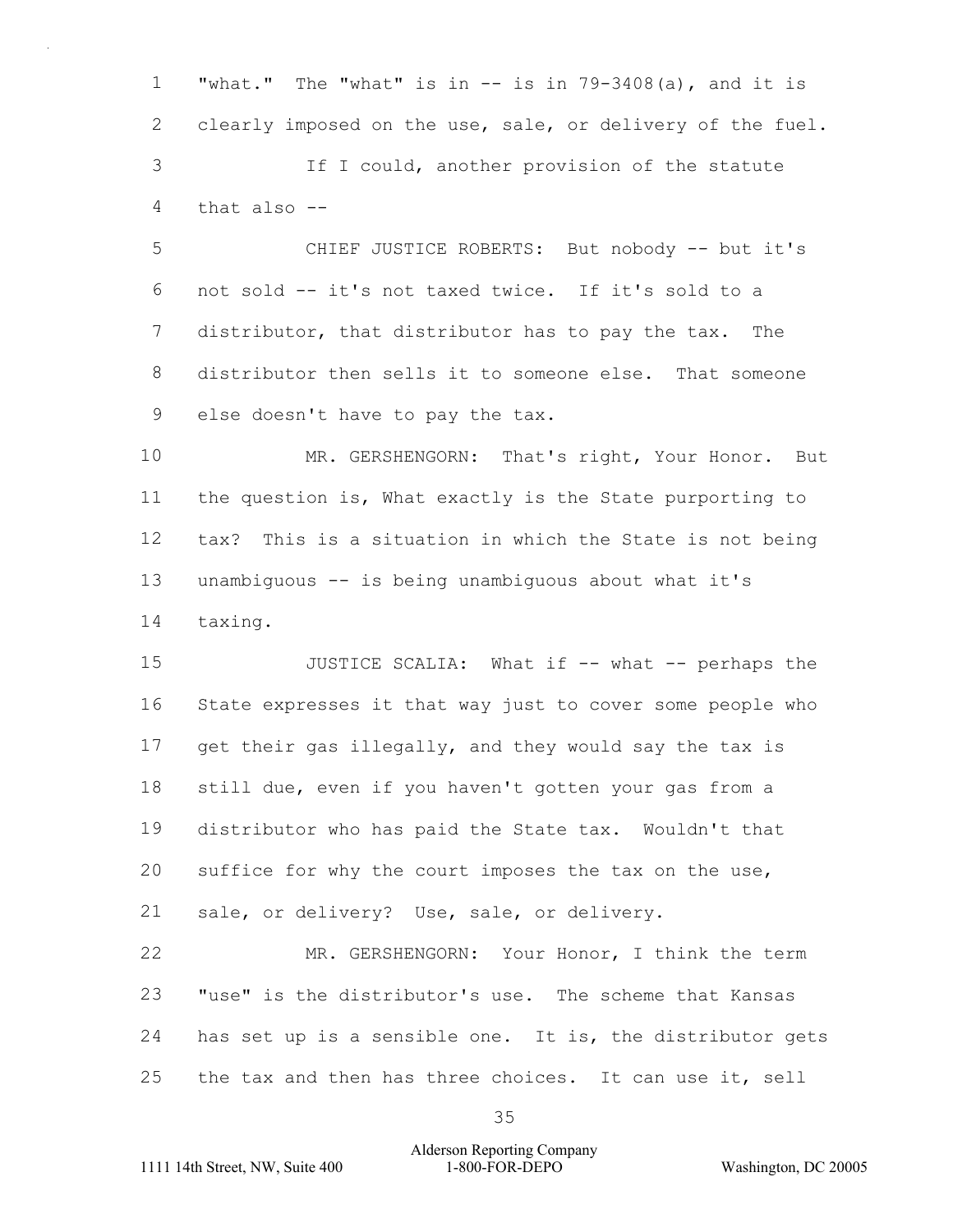1  $\mathcal{P}$ 3 4 5 6 7 8 9 10 11  $12 -$ it, or deliver it. And if the distributor -- if the distributor is -- hasn't done one of those things, then it's -- then it -- then the distributor can be made liable for any tax increases that have -- that happen while the distributor is holding the tax. And so, in our view, and in every court that we're aware of's view -- tenth circuit didn't decide this case on the assumption that this was a tax on receipt of fuel off the reservation. What the tenth circuit said was that Kansas is now attempting to collect its tax for the first time, a tax on motor fuel distributed to Indian lands. It is, again, the same thing

13 14 15 16 17 18 19 20 21 22 23 24 25 JUSTICE BREYER: All right, suppose you're right. Can you answer my first question? Can you even remember it? I'll summarize. On your assumption. Look, the Indians, if there is a tax -- they have a retail shop or they have things on the reservation, they go buy them -- Kansas can't impose a tax on what goes on, on the reservation. We go through the balance. But they certainly could impose a tax on the department store in Kansas City, couldn't they? MR. GERSHENGORN: That's right. JUSTICE BREYER: And so, the Indian then goes to the department store and buys it. He has to pay the tax, doesn't he?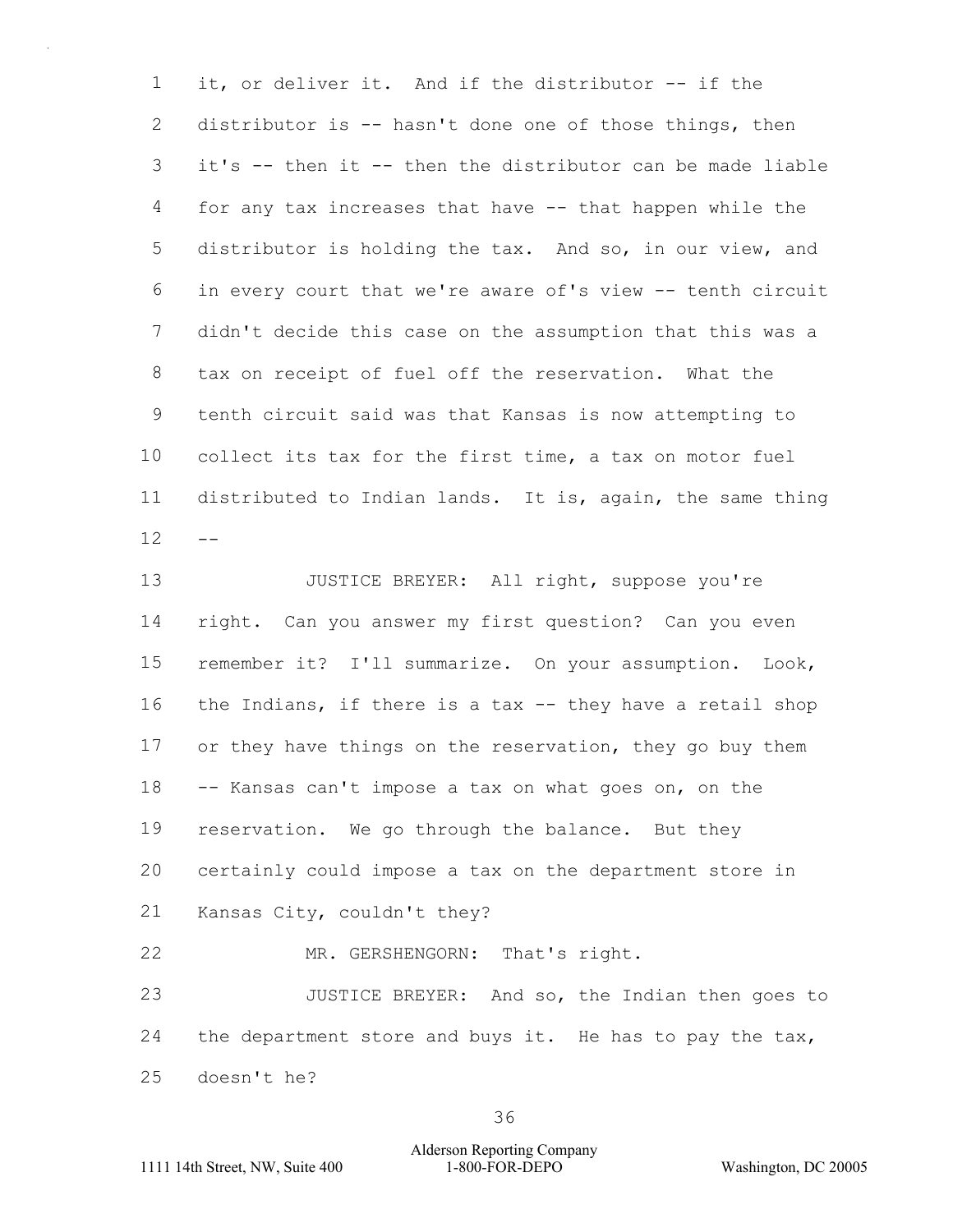1 MR. GERSHENGORN: Yes.

 $\mathcal{P}$ 3 4 JUSTICE BREYER: Okay. Now what he does, he says, "Call up and" -- he says, "Please deliver it." Now he doesn't have to pay the tax?

5 6 7 8 9 MR. GERSHENGORN: Your Honor, the answer is: that's correct, and that's exactly what happens in the commerce clause when a person from Virginia buys something from Illinois and has it delivered to himself in Virginia. They don't pay the sales tax.

10 11 JUSTICE BREYER: Is the commerce constitutionally --

12 13 MR. GERSHENGORN: No, Your Honor, under interstate sales tax.

14 JUSTICE BREYER: All right. Well --

15 16 MR. GERSHENGORN: It's the same situation --JUSTICE BREYER: -- we're now talking Federal

17 rules. Go ahead.

18 19 20 21 22 23 24 25 MR. GERSHENGORN: I'm sorry. It was -- it's the same situation there. The question is, Where does the relevant sale take place? And it takes place -- in the Virginia/Illinois situation, the sale takes place in Virginia, which is why you don't pay Illinois sales tax, though you may pay Virginia use tax. It would be the same thing in the tribal situation. The sale in that place, just like the sale in Central Machinery, takes place on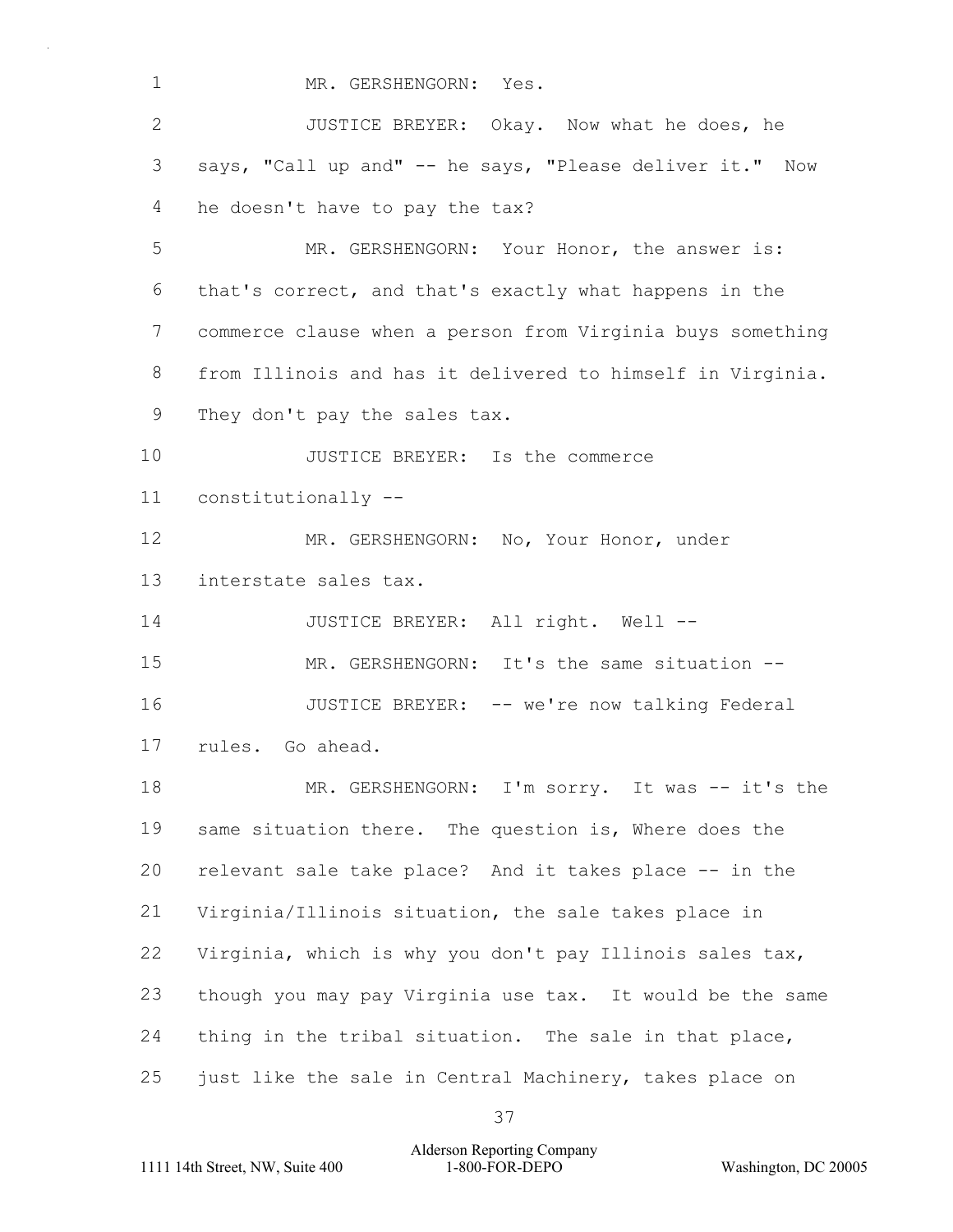1 2 3 4 5 6 7 8 9 10 the reservation. And what this Court said, in Central Machinery, is that a sale to a tribe of goods on the reservation is -- cannot be taxed by the State. And, indeed, because this tax is on the sale on the reservation, the broader balancing principles apply. The tribe here has imposed the -- its tax on a tribal station, on a tribal land, right where this Court has said its tribal taxing authority is strongest, and has dedicated those revenues to improving the miles of dirt and gravel road on the reservation.

11 12 13 14 15 16 17 18 JUSTICE KENNEDY: Is it relevant -- JUSTICE STEVENS: May I ask you what the -- JUSTICE KENNEDY: -- to the balancing test --JUSTICE STEVENS: -- may I ask you a question about the Federal exemption? In your view, is that made available at the time of the initial purchase by the distributor, or does he have to, in effect, claim a credit later on?

19 20 21 22 23 24 25 MR. GERSHENGORN: It -- that way it works, in practice, Your Honor, is -- and their form is in the back of the red brief -- is that the distributor writes down the number of gallons received, and writes down the number of gallons sold to the United States, nets that out, and pays the tax on the net, so that it's -- it's essentially done at the -- at the same time.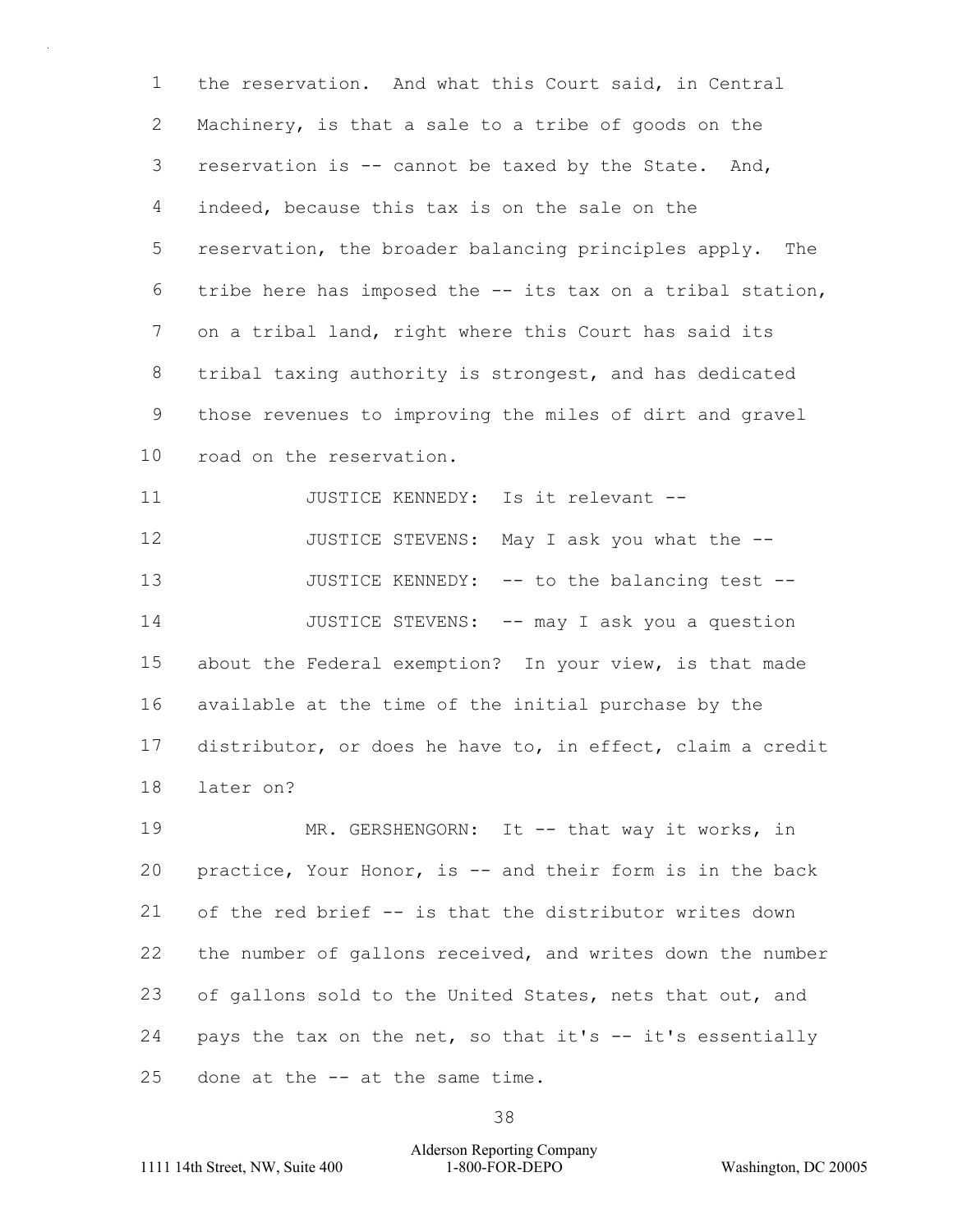1  $\mathcal{P}$ 3 4 5 6 7 8 9 10 11 12 13 14 15 16 JUSTICE STEVENS: So that he -- his obligation to sell the gas is -- arises at the same time as his purchase. MR. GERSHENGORN: I'm not sure his obligation to do so, but the form is due on the 25th of the month -- of the next month. And so -- JUSTICE STEVENS: And it shows both what they resell to the United States and what they acquired. MR. GERSHENGORN: Correct, Your Honor. It shows gallons received, gallons exported, gallons sold to the United States. JUSTICE STEVENS: And let me ask you this question, too, on that subject. Do you think that the exemption that the State allows for resales to the United States is constitutionally compelled? MR. GERSHENGORN: Your Honor, I think the answer

18 under their theory of the case. The exemption to the

to that is yes, under our theory of the case, but no,

19 United States --

20 21 22 JUSTICE STEVENS: And it's no under our -- MR. GERSHENGORN: -- is constitutionally --JUSTICE STEVENS: -- our precedent, I think,

23 isn't it?

17

24 MR. GERSHENGORN: I'm sorry?

25 JUSTICE STEVENS: It's no, under our precedent.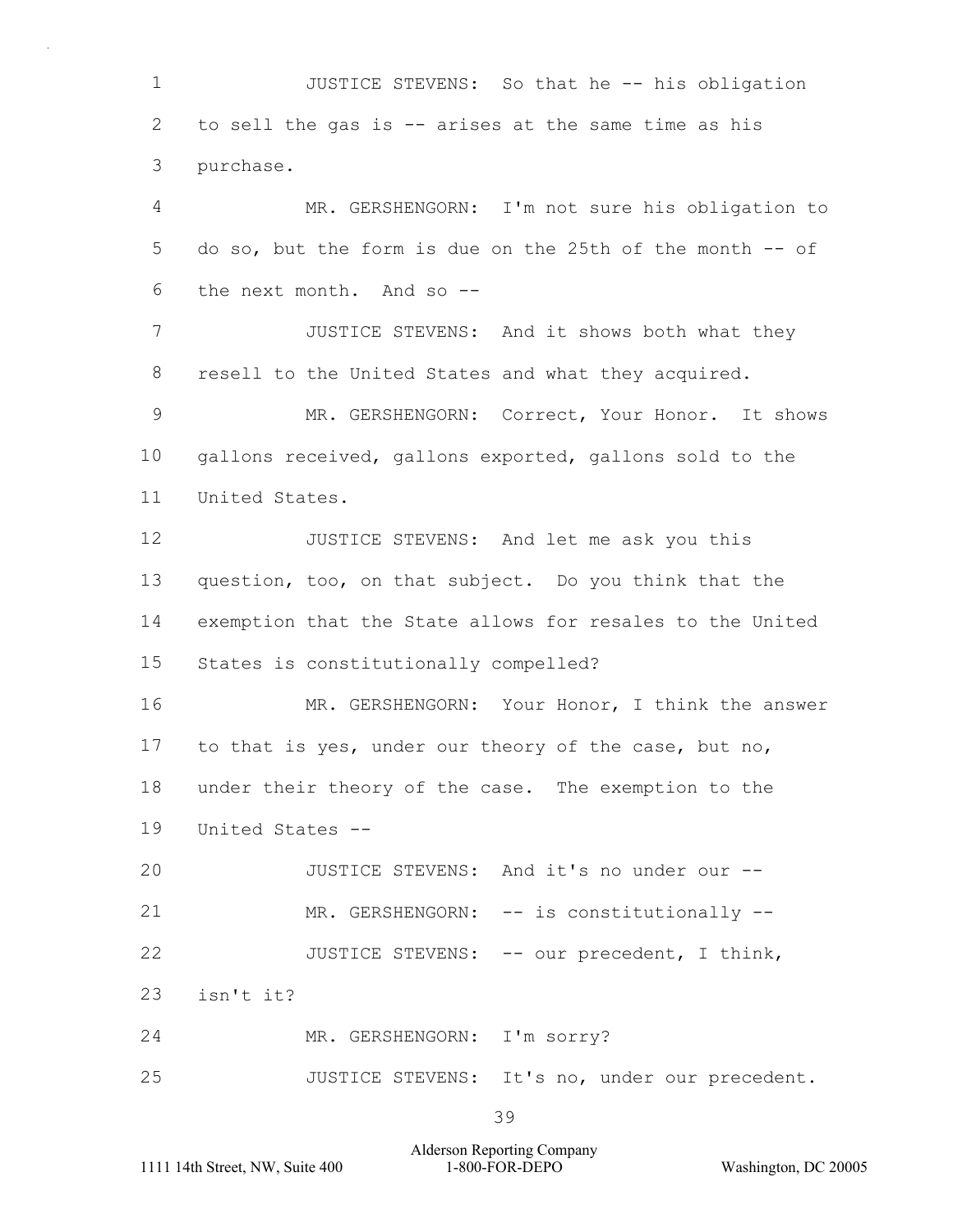1  $\mathcal{P}$ 3 4 5 6 7 8 9 10 11 12 13 14 15 16 17 18 19 20 21 22 23 24 25 MR. GERSHENGORN: Well, it depends, Your Honor, on whether the legal incidence is on the United States or whether the incidence is on the seller. Under this --JUSTICE O'CONNOR: Well, on that -- MR. GERSHENGORN: -- Court's precedence --JUSTICE O'CONNOR: -- on the legal incidence of the tax, we suggested, in the Chickasaw Nation case, that a tax statute's own declaration of the legal incidence would be dispositive. So, why don't we read the statute and say the incidence is on the distributor, and that's the end of it? MR. GERSHENGORN: Because, Your Honor, I don't think that's what this Court's cases say. I think what this Court's -- JUSTICE O'CONNOR: Well, I thought that's -- MR. GERSHENGORN: -- cases say --JUSTICE O'CONNOR: -- what we suggested in Chickasaw Nation. MR. GERSHENGORN: I think --JUSTICE GINSBURG: Chickasaw said when the tax was imposed on the tribe, we would take the State at its word. It said it's taxing the tribe. If the State put the tax on a non-Indian, then there would be balancing. And that's what Chickasaw -- MR. GERSHENGORN: That's my understanding, as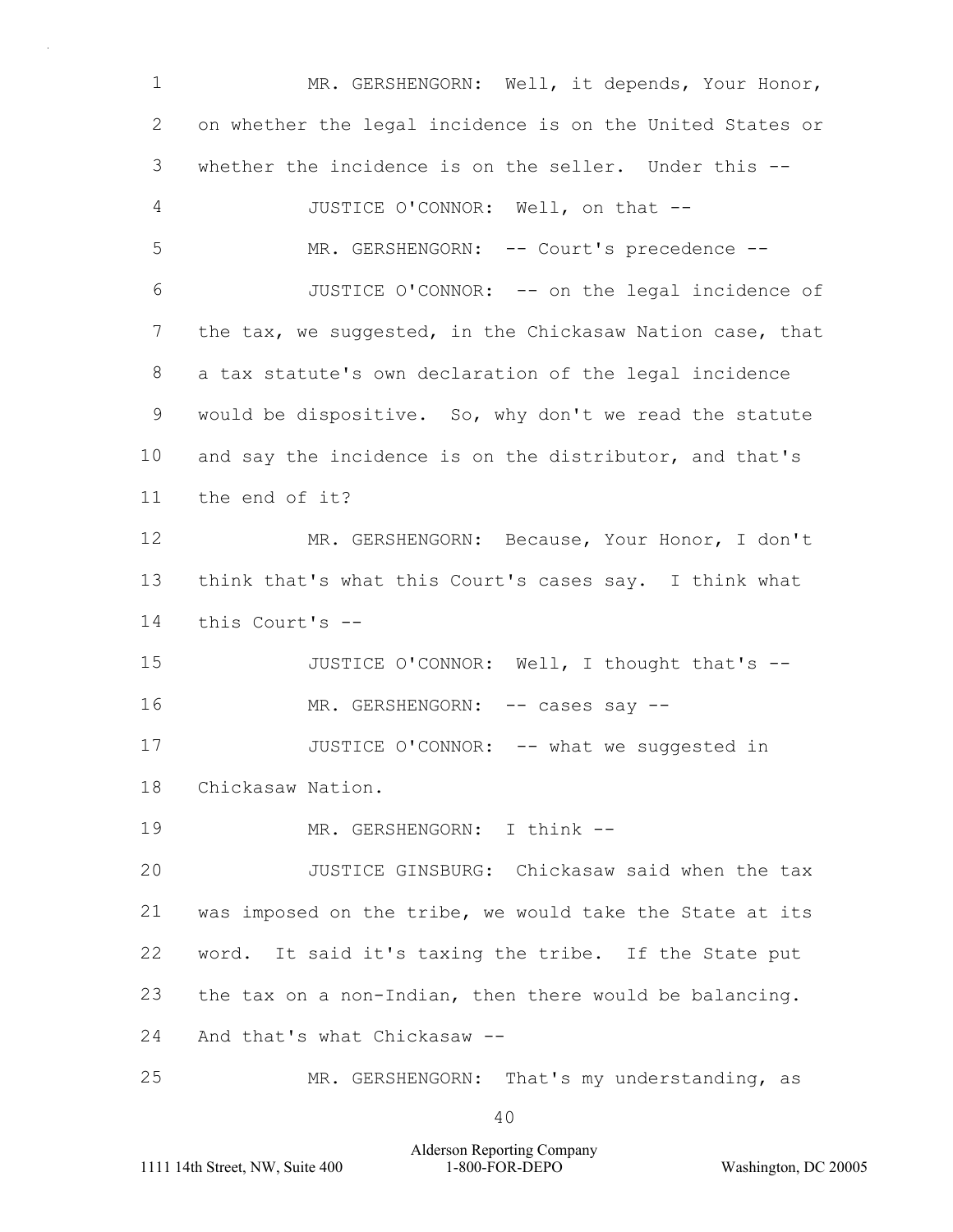1  $\mathcal{P}$ 3 well. And this Court has always held it's a Federal question where legal incidence lies, and has not deferred -- has given --

4 5 6 7 8 9 10 11 12 13 14 15 16 17 18 19 JUSTICE BREYER: All right. So, if balancing -- MR. GERSHENGORN: But if I --JUSTICE BREYER: -- then how do you come out? Because what they're saying is, "Okay, balance. Fine. You want to balance? Here's how you balance." MR. GERSHENGORN: Your Honor? JUSTICE BREYER: On the one hand, the Indians have to pay the tax. Okay, that's true. And it's harder for them to impose their own tax. That's true of every upstream tax. And it goes for roads that they use all the time. And they just have a one-and-a-half mile -- and why shouldn't they be treated every -- like everybody else, when they're going to use the roads the tax pays for? So, the balancing works in their favor. Now, what's your response? MR. GERSHENGORN: That the -- Your Honor, we

20 21 22 23 24 25 disagree with that at every level. This -- the tribal tax is addressed to a specific road -- road problem that the Federal Government has identified and addressed in the Reservation Road Program. The reservation roads are in abysmal shape, as the Federal Government has recognized. More than 70 percent are in poor shape, poor condition.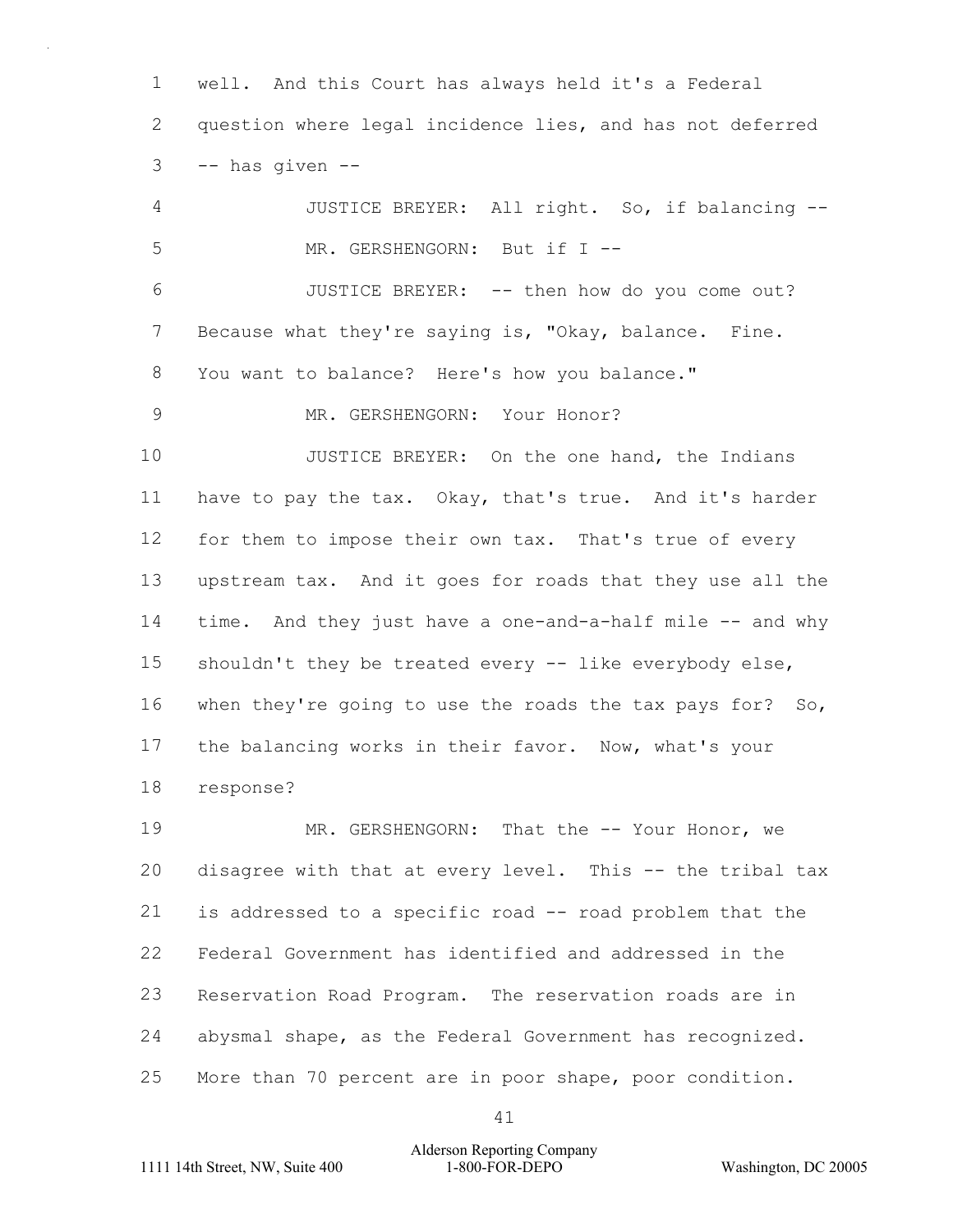1 2 3 4 The fatality rate is four times the national average. And the tribe is using those revenues to fix  $-$  advance that particular Federal interest, which is reflected in Federal statutes and in the Federal regulatory scheme.

5 6 7 8 9 10 11 12 13 JUSTICE KENNEDY: Why should all of that make a difference? You make a big point in the briefing, "Well, you're not marketing the exemption, you're taxing, you're using" -- if the -- if the tribe does have the sovereign right to tax or not to tax, why can't it use it not to tax at all and say, "We're giving" -- why is there a presumption in favor of imposing taxes? Why can't the tribe say, "We're not going to tax you if you come to the reservation. Come on in and buy our gas. No tax"?

14 MR. GERSHENGORN: This --

15 16 JUSTICE KENNEDY: Why isn't -- why isn't that part of the tribal sovereign right?

17 18 19 20 21 22 23 24 25 MR. GERSHENGORN: Because this Court has held, in Colville -- and we don't dispute here -- that when the tribe is marketing an exemption, it has no -- it has no - there are no Federal and tribal interests implicated. And we're not challenging that here. What this Court has said is that when a tribe is generating real value on the reservation so that it has created a market, as this tribe has, to draw people onto the reservation and can sell its fuel at market value, it has a sovereign right and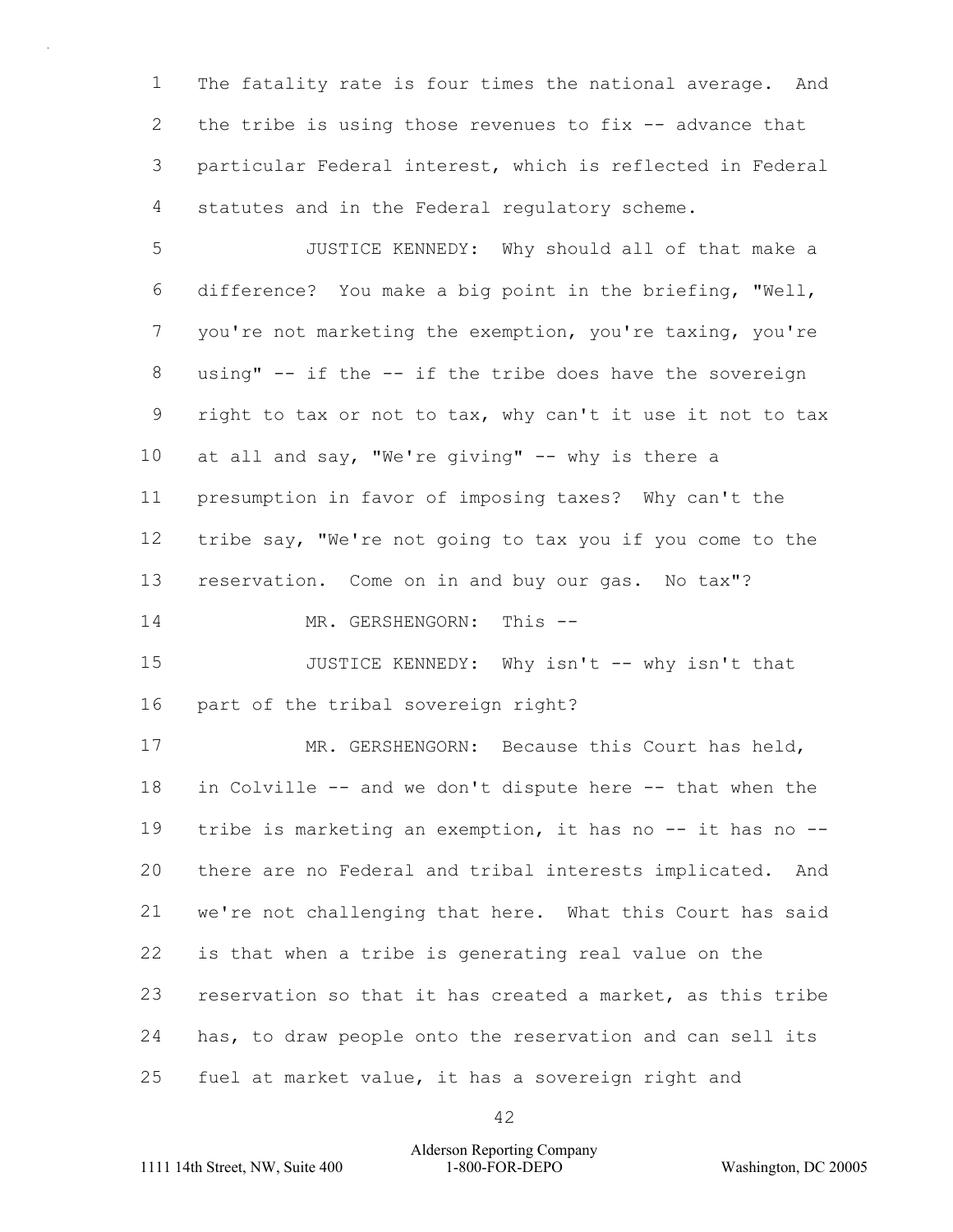1  $\mathcal{P}$ 3 4 5 6 7 8 9 10 11 12 13 14 15 16 17 18 19 20 21 22 23 24 25 interest in taxing that -- in imposing a tax that the State can't interfere with. And the State here has accommodated -- JUSTICE SCALIA: Who is -- who is the tribe taxing? Is the tribe taxing the purchaser of the gas? Is that  $--$ MR. GERSHENGORN: No, it taxes --JUSTICE SCALIA: Is that -- MR. GERSHENGORN: -- the retailer. It taxes the retailer, Your Honor. JUSTICE SCALIA: I thought the retailer was the tribe. MR. GERSHENGORN: It is. It taxes the tribal station. JUSTICE SCALIA: So, it's taxing itself. MR. GERSHENGORN: It is, Your Honor, but that tax is -- JUSTICE SCALIA: That's real neat. I have never heard of that before. [Laughter.] MR. GERSHENGORN: Your Honor, actually, it happens all the time. Pennsylvania imposes a tax on State-sold liquor. North Carolina does it. All the State-run liquor stores are subject to a State-imposed tax. But --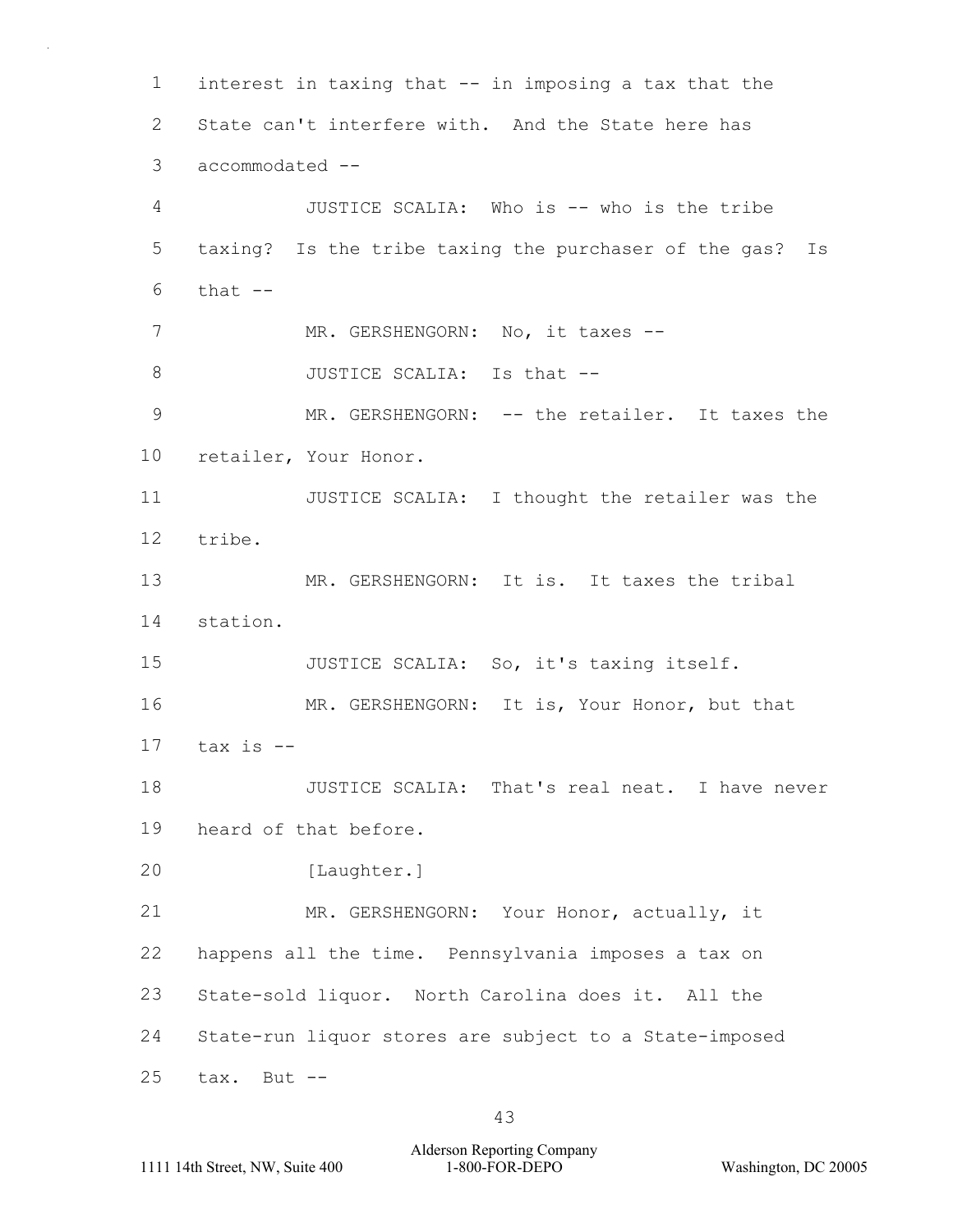1 2 3 4 5 6 7 CHIEF JUSTICE ROBERTS: Counsel, did I understand your earlier discussion, about the department store, to suggest that if the tribe had the tanker truck, and they picked up the fuel and then brought it back, that, in that case, you have no objection to the tax, even though the economic incidence and effect is going to be the same?

8 9 10 11 12 13 MR. GERSHENGORN: Your Honor, at that point, Central Machinery wouldn't apply. I think that would be a closer case for the balancing, in that situation. The - so, we wouldn't -- we wouldn't concede that. But, in this case, it's much stronger, because the tax is on the reservation.

14 15 16 17 18  $19 - -$ 20 21 If I could also just point to one thing that Justice Breyer raised about the -- about the exemptions for other States. What this -- what Kansas has done is provide an exemption for every other sovereign that's implicated -- for other States, for other countries, for JUSTICE STEVENS: But is it -- MR. GERSHENGORN: -- the United States --

22 23 JUSTICE STEVENS: -- constitutionally compelled to do so?

24 25 MR. GERSHENGORN: It's -- it is, Your Honor, in this sense. It comes in, in two situations. First, it is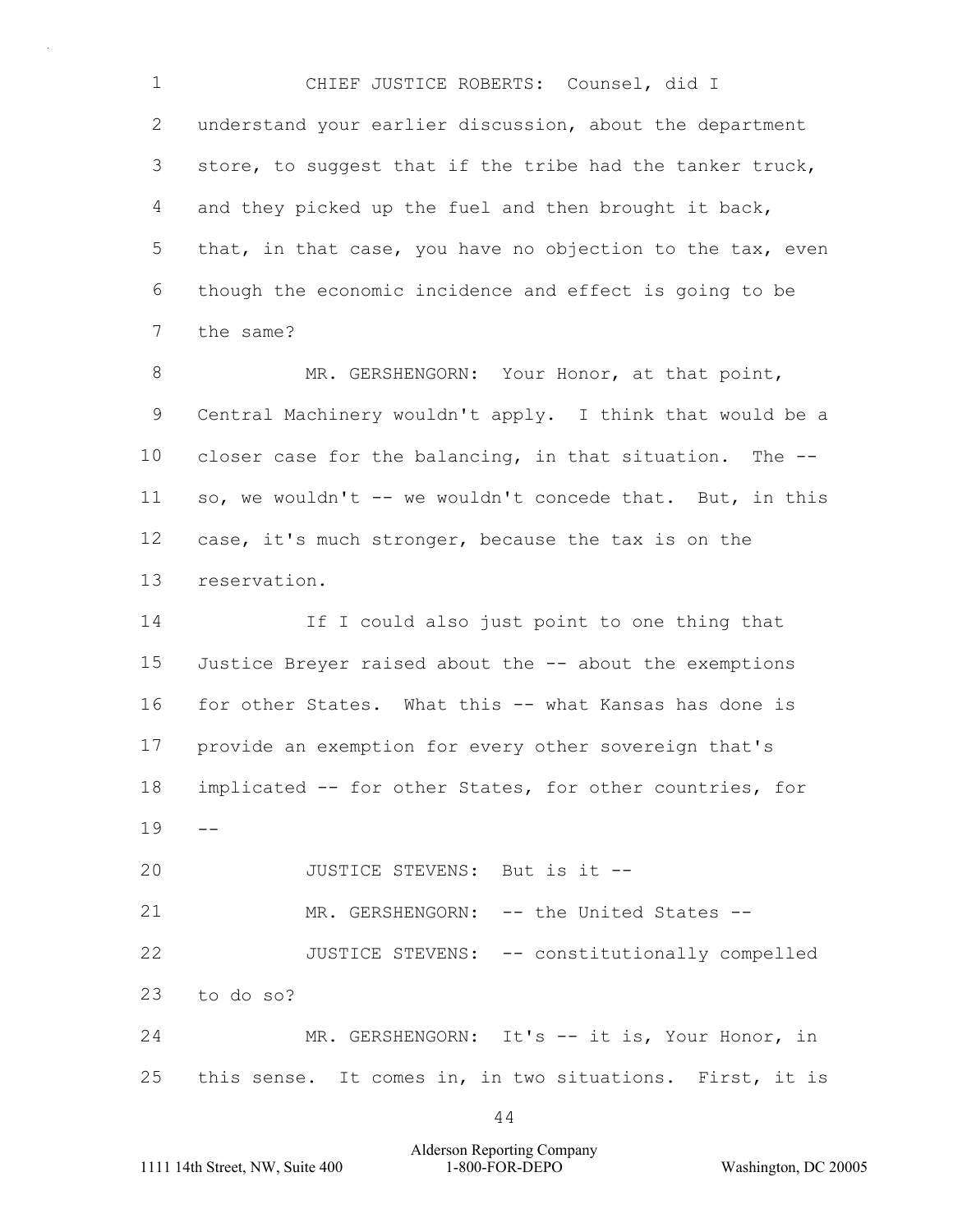1  $\mathcal{P}$ 3 4 5 6 7 8 9 10 11 12 13 14 15 16 17 18 19 20 21 22 23 24 25 -- the Constitution and the Federal preemption doctrine prohibit discrimination. And so, it is, in that sense. But it also goes to the strength of the State interest here. The State has not only -- has accommodated the outof-State interest, it has also accommodated the in-State Government interests, other than the tribe. It gives 30 to 40 percent of the fuel revenues to counties and to cities for roads. Every other sovereign is accommodated here except for the tribe, and we think that's exactly what Federal law prohibits and why the strength of the tribal interest here, and the tribe's interest in imposing the tax to fix reservation roads, to advance that Federal interest, is exactly what deserves protection. JUSTICE SCALIA: Cities and counties -- JUSTICE STEVENS: But your -- JUSTICE SCALIA: -- aren't sovereign. JUSTICE STEVENS: -- your claim wouldn't disappear if they decided to tax all these other sovereigns. MR. GERSHENGORN: I'm sorry, Your Honor? JUSTICE STEVENS: Your claim, as a tribe, would not disappear if they decided to become nondiscriminatory and tax all of the sales. MR. GERSHENGORN: Your Honor, it wouldn't disappear, but it might alter the -- it would alter the

Alderson Reporting Company 1111 14th Street, NW, Suite 400 1-800-FOR-DEPO Washington, DC 20005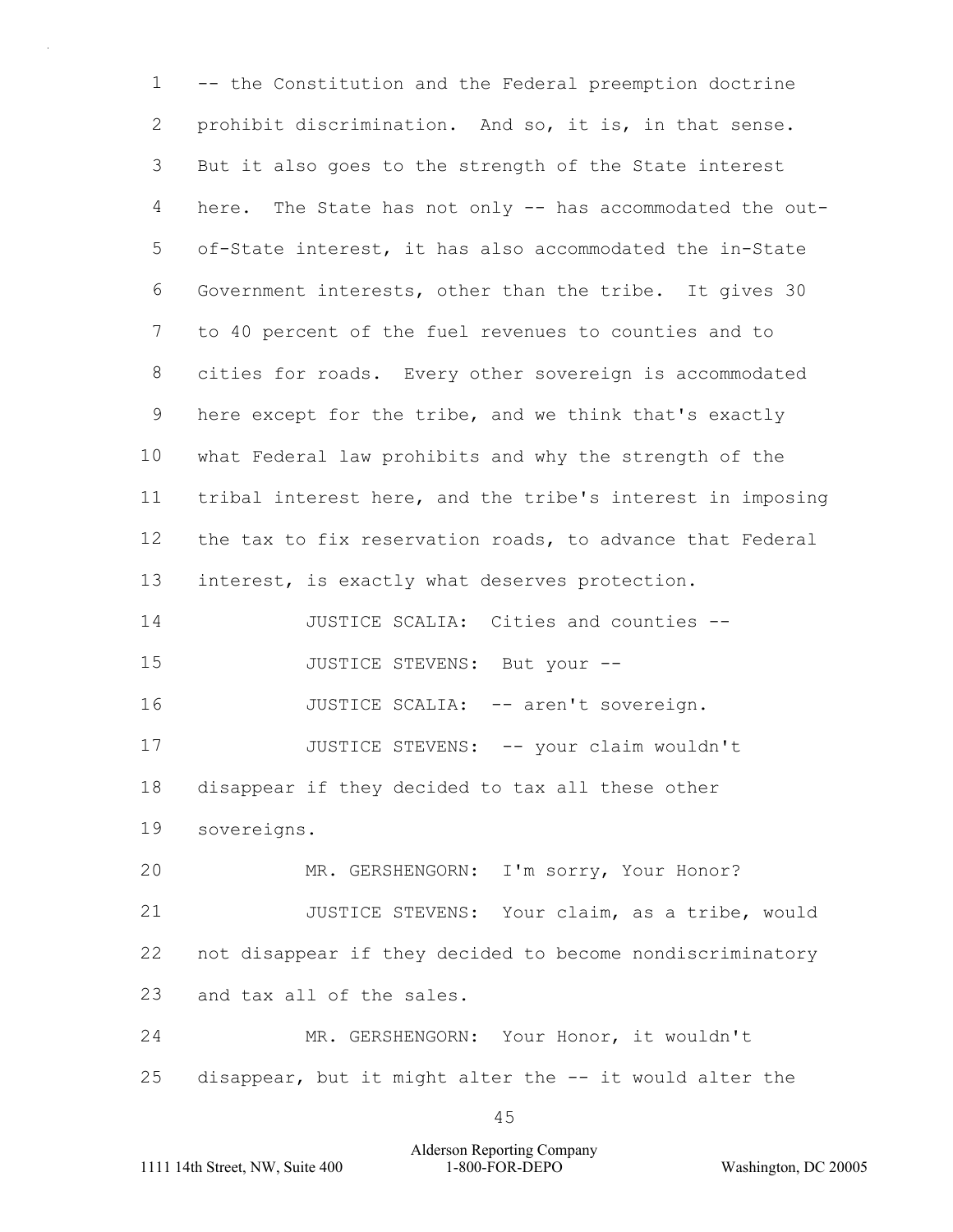1  $\mathcal{P}$ 3 4 5 6 7 8 9 10 11 12 13 14 15 16 17 18 19 20 21 22 23 24 balance. If the -- what is troubling here is that the State has asserted a right in predictability, but the State's right in predictability is only coming at the expense of a refusal to accommodate the tribal interests in the say way it accommodates every other sovereign. And so, we do think that that goes to the strength of the State's interest here, and to the State -- the strength of the -- of the State's assertion of its tax. JUSTICE SOUTER: And your view generally was that it was -- that it was indicative of discrimination. MR. GERSHENGORN: I think it --JUSTICE SOUTER: And I thought that was the stronger argument, because the -- you're saying, "Look, the State has only the most trivial interest in the amount of taxation it would get here." That would be equally true whether it forgives taxes that -- on fuel that goes to the United States or not. But the discrimination point, if it's a fair one, would be the same. MR. GERSHENGORN: Your Honor, I think -- that's correct, and we've made both arguments, that it's a -- JUSTICE STEVENS: Well, it would matter. MR. GERSHENGORN: -- that the discrimination is a freestanding reason that, even under an express preemption test like the State has articulated, we would

25 prevail and that --

46

### Alderson Reporting Company 1111 14th Street, NW, Suite 400 1-800-FOR-DEPO Washington, DC 20005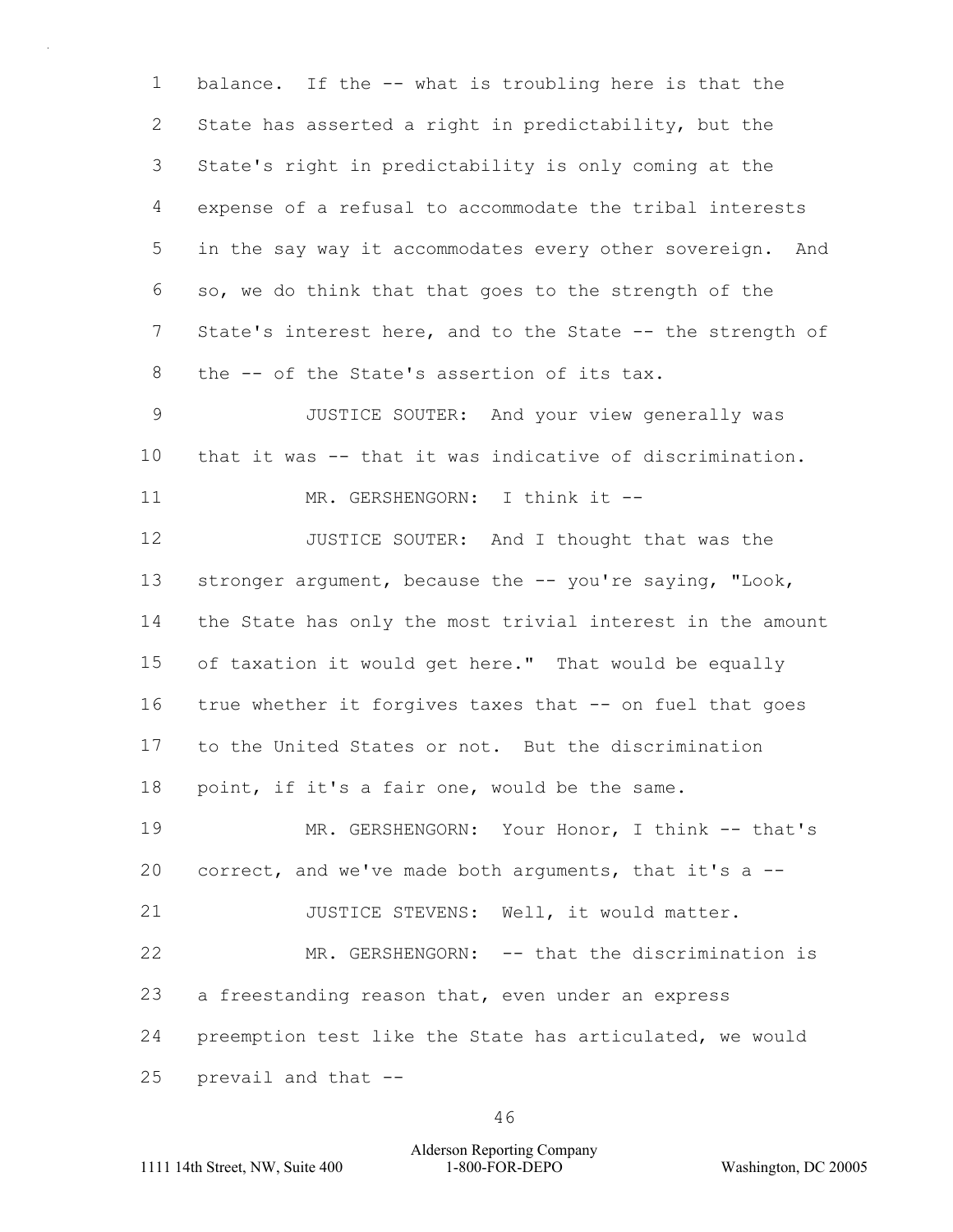1 2 3 4 5 6 7 8 9 10 11 12 13 14 15 16 17 18 19 20 21 22 23 24 25 JUSTICE SCALIA: All the other sovereigns you mentioned do not consume the gas -- or the gas sold to them is not consumed primarily on the roads of this State, except for cities and counties, which aren't sovereigns. I mean, they simply aren't sovereign. That's the State, itself. They're subdivisions of the State. So, it's making exemptions for its own -- its own State, plus exemptions for sovereigns, where the gas sold to those sovereigns probably will not be used primarily on the roads of this State. MR. GERSHENGORN: Your Honor, there is --JUSTICE SCALIA: It makes perfect sense. I don't see there's any discrimination. MR. GERSHENGORN: Mr. Chief Justice, thank you. CHIEF JUSTICE ROBERTS: Thank you, Counsel. Mr. Kneedler. ORAL ARGUMENT OF KNEEDLER ON BEHALF OF THE UNITED STATES MR. KNEEDLER: Mr. Chief Justice, and may it please the Court: The tribe here has imposed a tribal tax on sales at a tribal business on the tribe's own reservation on tribal land. The exercise of that power of taxation is at the core of tribal sovereignty, as this Court has long recognized, and that power --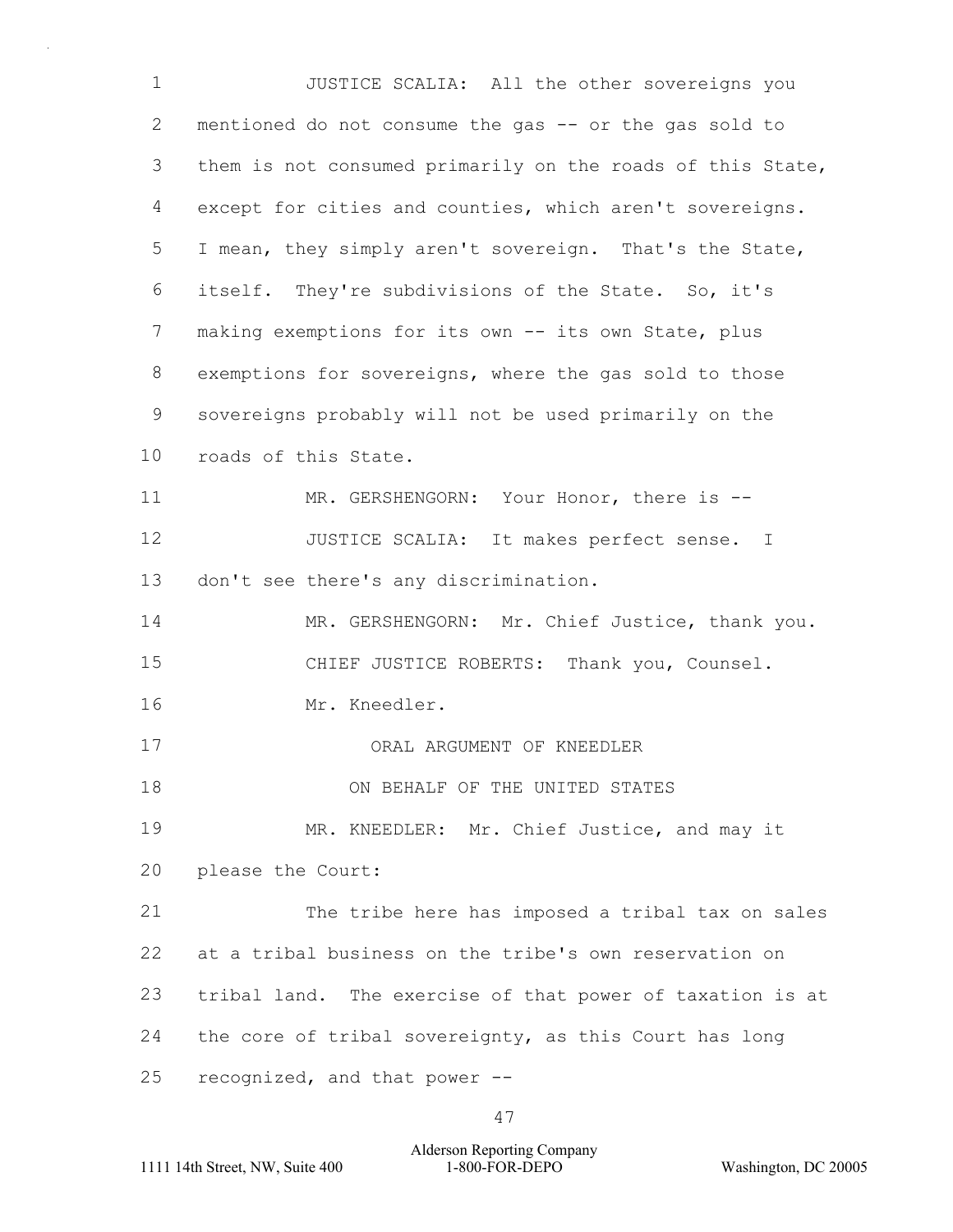1  $\mathcal{P}$ 3 4 5 6 7 8 9 10 11 12 13 14 15 16 17 18 19 20 21 22 23 24 25 JUSTICE SOUTER: Is it being interfered with? MR. KNEEDLER: Yes. And, as to that question, I would point the Court to page 142 of the joint appendix, or page 12 of the petition appendix, in which the Court discusses the expert opinion that the tribe introduced into the record. JUSTICE SOUTER: Well, that expert opinion is that, as an economic matter, you can't collect both. MR. KNEEDLER: Yes, he says --JUSTICE SOUTER: You can't impose both. But the tribe is still imposing its tax, and it's getting every penny that it -- that it purports to impose. MR. KNEEDLER: But it is operating at a loss. As I understand it, the tribe has chosen to subsidize -- JUSTICE SOUTER: Is -- MR. KNEEDLER: -- out of --JUSTICE SOUTER: -- is that --MR. KNEEDLER: -- revenues. JUSTICE SOUTER: -- in the record? MR. KNEEDLER: That is my understanding of what's happening. That's not in the record. What is in the record -- JUSTICE SOUTER: Let's assume -- let's assume that is true. What difference does that make to an analysis based on a preemption theory which is supposed to

Alderson Reporting Company 1111 14th Street, NW, Suite 400 1-800-FOR-DEPO Washington, DC 20005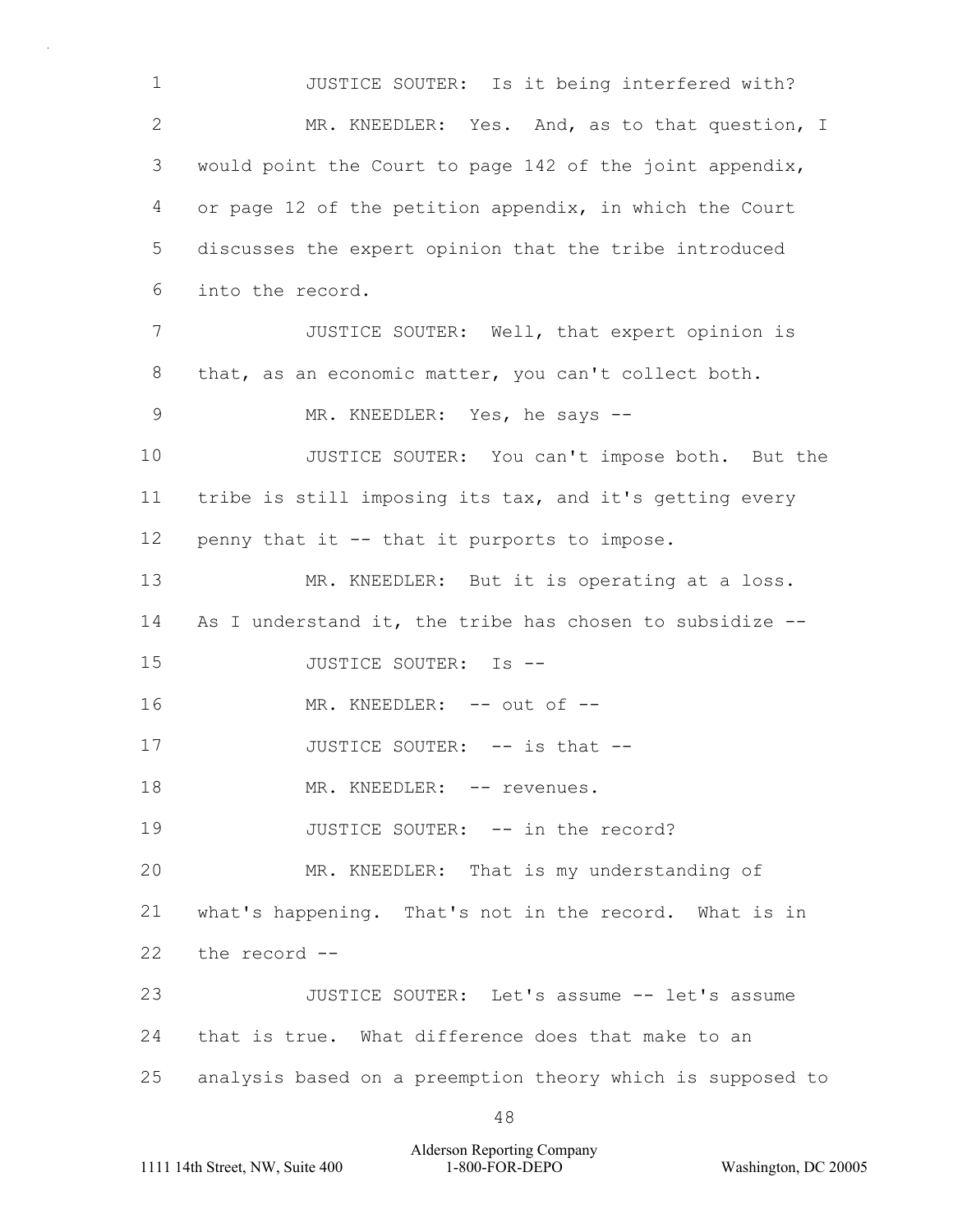1 2 3 4 take account of tribal sovereignty? The sovereign act is not selling gas, it's taxing. They are taxing. They're getting everything they want under their tax statute. Where, then, is there a basis for a preemption --

5 6 7 8 9 10 MR. KNEEDLER: I think, for example, in this Court's decision in Colville, where the Court stressed there that the Court was marketing an exemption from State taxation; that portion of the analysis of the Court there did not turn on whether the tribe was imposing its own tax. It turned --

11 12 13 14 15 16 JUSTICE SOUTER: No, I mean, it was -- MR. KNEEDLER: -- it turned on economic --JUSTICE SOUTER: -- an entirely separate -- an entirely separate rationale. It was saying the tribe is getting this tremendous advantage by -- or wants this tremendous advantage -- by marketing the exemption.

17 18 19 20 21 22 23 24 25 MR. KNEEDLER: But the flip side of that in Colville was that if the -- if the tribe, in that case, had been selling to people who would have been on the reservation anyway -- in other words had not come onto the reservation to take -- just to take advantage of an exemption from State taxation -- but would have been on the reservation anyway, the Court specifically contemplated, in that situation, that the tax might well be preempted, because it would be interfering --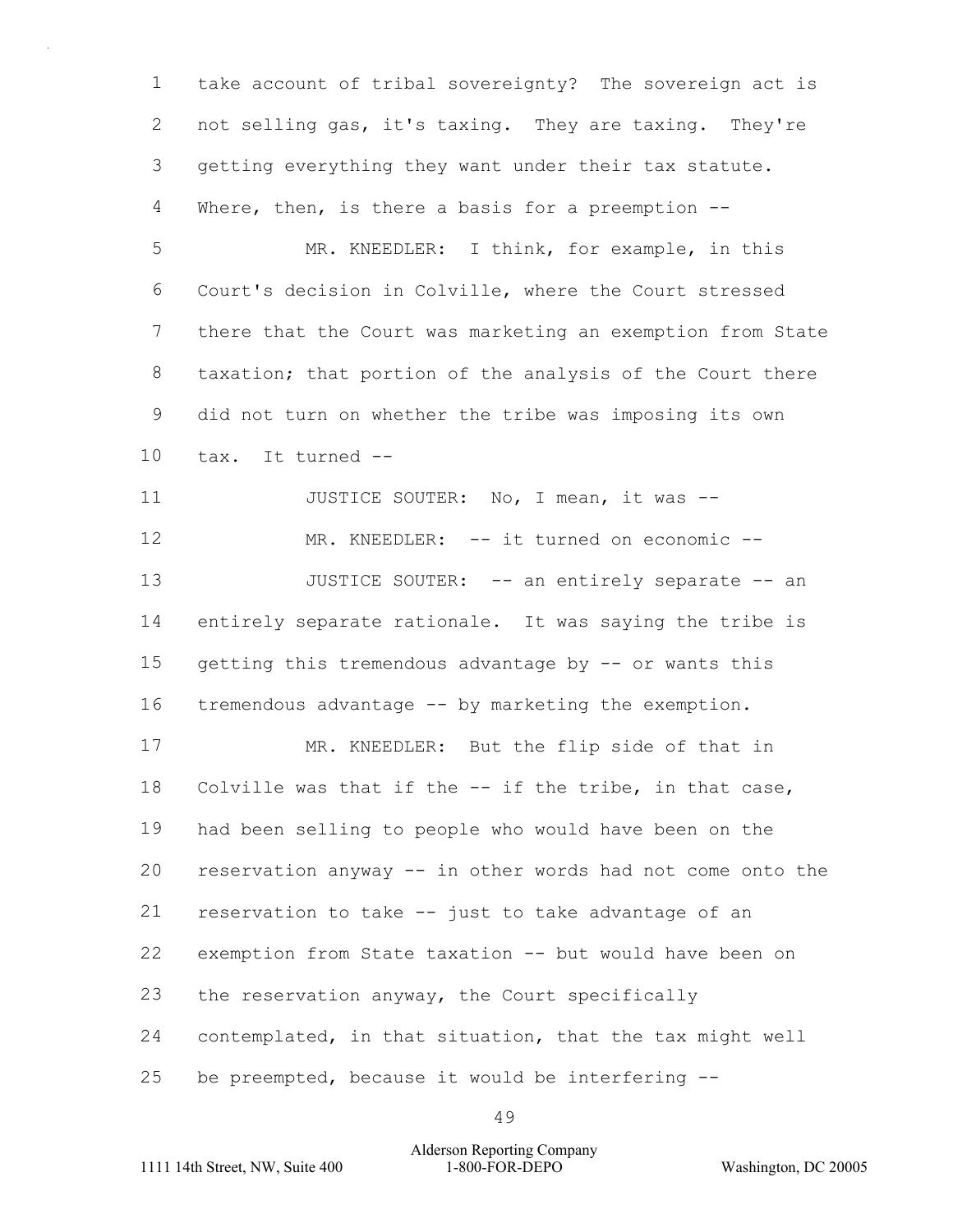1 2 3 4 5 6 7 JUSTICE SOUTER: Well, maybe -- maybe it contemplated that, and maybe it simply contemplated that that particular -- that particular argument against it - i.e., that it was simply selling a tax exemption -- would not have been an argument against it. But it doesn't follow, from that, that the tribe would necessarily have had a winning argument on a preemption theory.

8 9 10 11 MR. KNEEDLER: No, but we -- but we believe it is a winning argument. I think the fair reading of Colville is that the Court would have seen that as quite different.

12 13 14 15 16 17 18 19 20 21 JUSTICE BREYER: Well, if that's a winning -- of course it is different, in the sense you say, but if, in fact, it's an interference -- look, every upstream tax raises the price of goods and services. Every upstream tax -- indeed, every tax in the world -- makes it harder to sell the product. So, every tax makes it harder for the tribe to tax that item which was taxed by somebody else. Now, if that's the basis for saying it's an interference, then every tax is an interference. And I don't see how that could be.

22 23 24 MR. KNEEDLER: Right. This is -- this is not just any upstream tax, and it -- and the theory here is not based on economic impact.

25 JUSTICE BREYER: But, so far, your theory is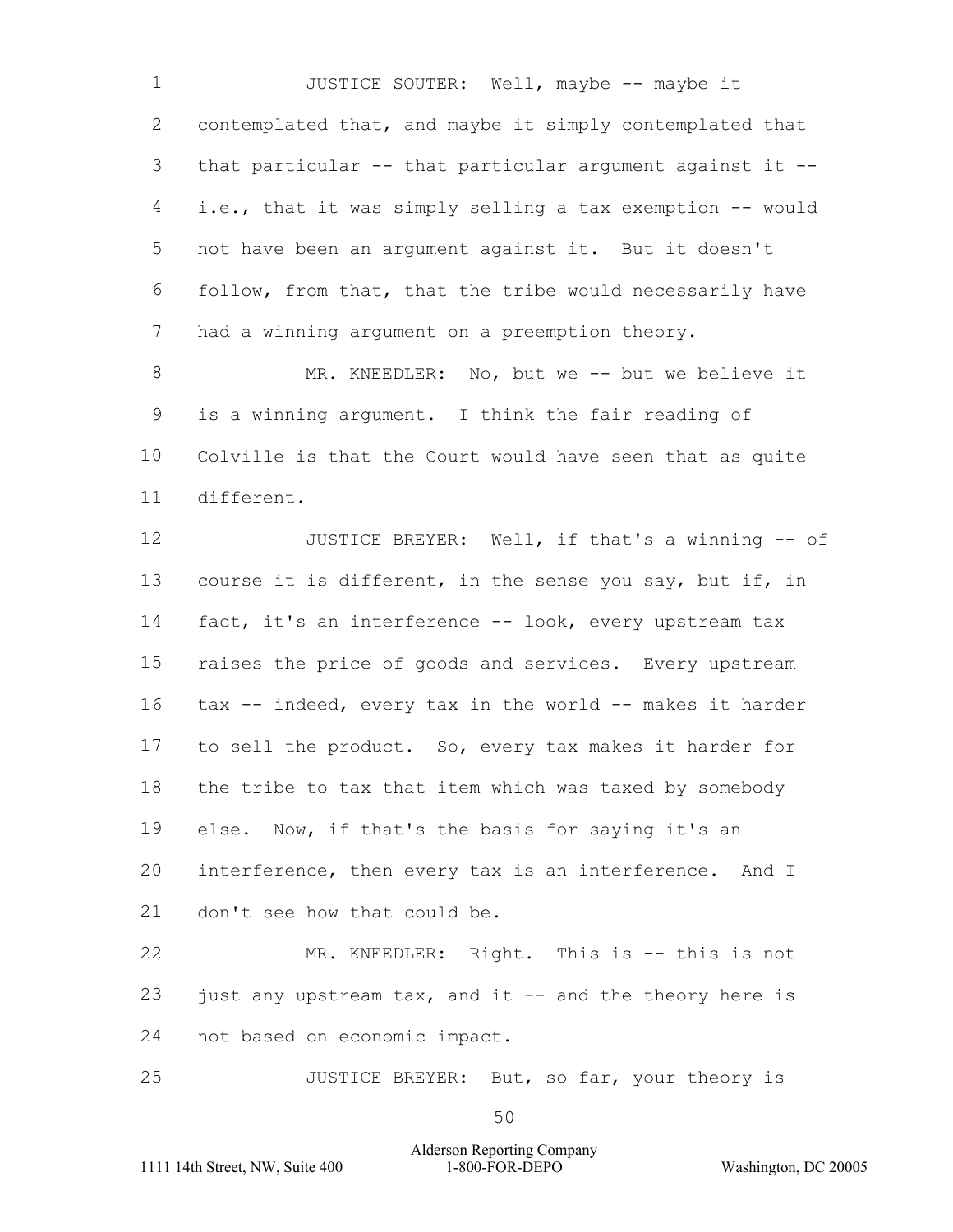1 based on economics, as I've heard it.

 $\mathfrak{D}$ MR. KNEEDLER: No --

3 4 JUSTICE BREYER: But if it isn't, I would like to know what it is.

5 6 7 8 9 10 11 12 13 14 15 16 17 18 MR. KNEEDLER: Yes. Under the -- first of all, in our -- it is our position that, under the Kansas Supreme Court's decision in Kaul, which should get deference in terms of understanding operative incidence of the State tax. The incidence of the tax is, in fact, on the retailer. And the court there found it critical -- JUSTICE BREYER: The incidence of the tax -- MR. KNEEDLER: The legal incidence --JUSTICE BREYER: Oh. MR. KNEEDLER: -- was -- is on the retail --JUSTICE BREYER: That's very surprising. When I read the statute, it doesn't have one word about the retailer being obliged to pay -- MR. KNEEDLER: And --

19 JUSTICE BREYER: -- anything.

20 21 22 23 24 25 MR. KNEEDLER: As we read the Kansas Supreme Court's decision, it's not without ambiguity, but we believe the better reading of that -- of that decision is that, as a matter of legislative intent, the incidence of the tax, who is ultimately going to pay the tax  $-$ JUSTICE BREYER: All right, if that's --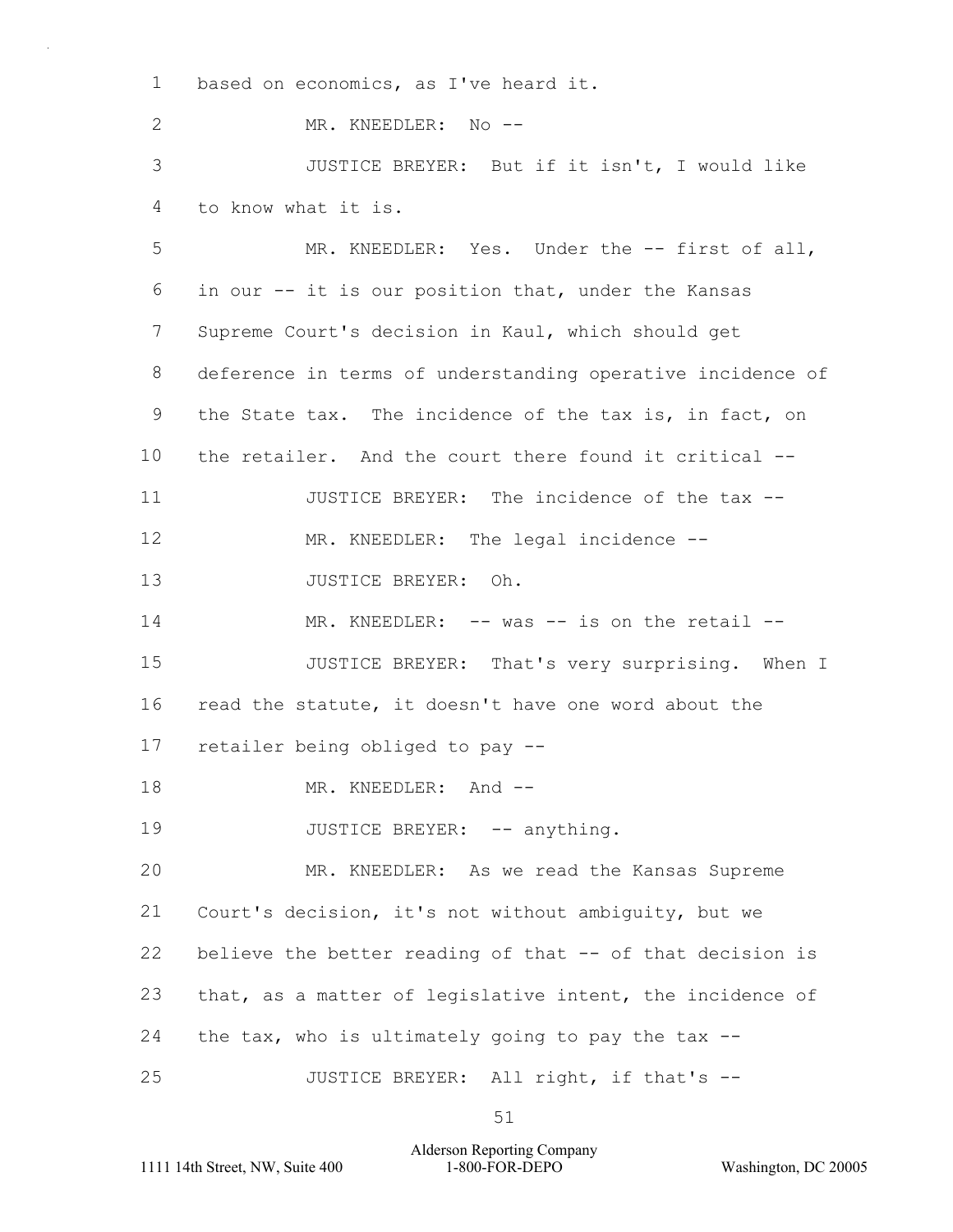MR. KNEEDLER: -- is on the retailer.

 $\mathcal{P}$ 3 4 5 6 JUSTICE BREYER: -- the legal incidence of the tax, I would think their side would win, in my mind. Now suppose, actually, the legal incidence of the tax is not on that retailer, but, rather, is on the distributor. MR. KNEEDLER: That would tell -- that would

7 tell you -- I'm sorry --

1

8 9 10 11 12 13 14 15 JUSTICE BREYER: If that's so, and if we get into balancing, which I don't know, what is to be said in favor of the Indian side? It sounded to me as if it's harder for them to tax. So, I'm thinking, well, that's true of every tax. And then, put it on something else. Put it on the tires. Put it on anything else, if you can. It'll be harder for them to tax non-Indians. But I didn't know they had a Federal right to tax the non-Indians.

16 17 18 19 20 21 22 23 24 25 MR. KNEEDLER: Yes, they do. And, again, this is the situation contemplated in Colville. It's analogous to what this Court said in Cabazon with respect to the gambling facility, where the tribe has introduced onreservation value. And in Colville, the court contemplated if the tribe puts a service station and sells to people who would be there anyway, that is onreservation value; they are not simply marketing a tax exemption and drawing people in by virtue of a tax exemption.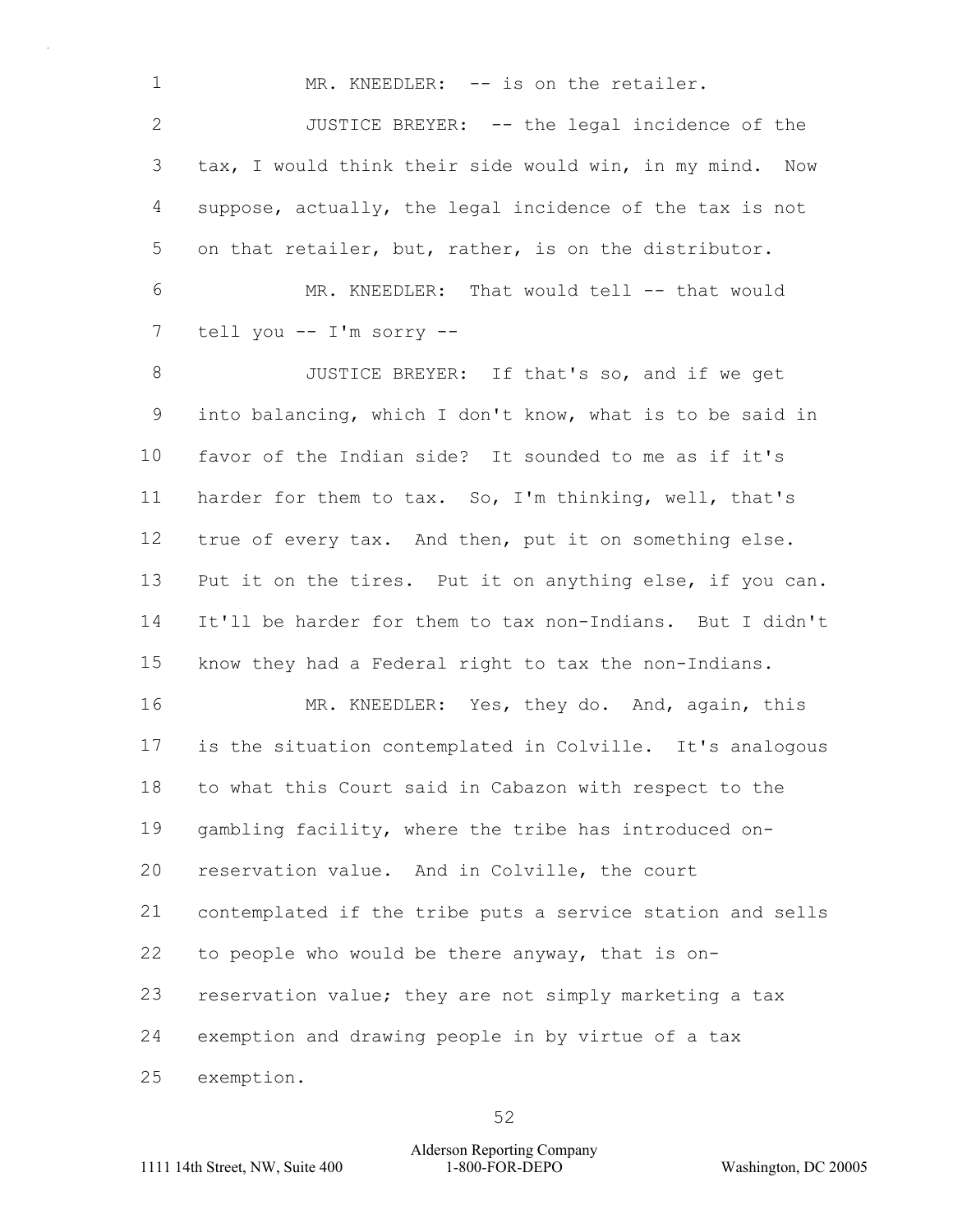1 2 3 4 5 6 7 But, beyond that, just because  $-$ - if the Court concludes that the incidence of the tax is on the distributor, notwithstanding the Kansas Supreme Court's decision, the subject matter of the tax, the "what is being taxed," is the sale or distribution, and that is a sale between the distributor and the retailer. That is clearly --

8 9 10 CHIEF JUSTICE ROBERTS: Well, why isn't it the sale between whoever is selling it to the distributor and the distributor?

11 12 13 14 15 16 17 18 19 20 21 MR. KNEEDLER: I -- because if you look in -- it becomes particularly clear if you look at the form that is at the back of the respondent's brief, but we also believe it's clear from the -- from the provisions of the statute that are on page  $8(a)$  of the brief. One that hasn't been discussed, for example, is exemption D5 -- excuse me - the exception for deliveries to other distributors. In that -- in that situation, there is no tax. And, in fact, the form, on page  $19(a)$ , makes it clear that any sales by one distributor to another are automatically exempted and not counted in the computation at all.

22 23 24 25 So, distributor-to-distributor taxes are exempted. And this Court, in the Chickasaw case, said that's very instructive, that the incidence of the tax is on the retailer. Whether or not the incidence is there,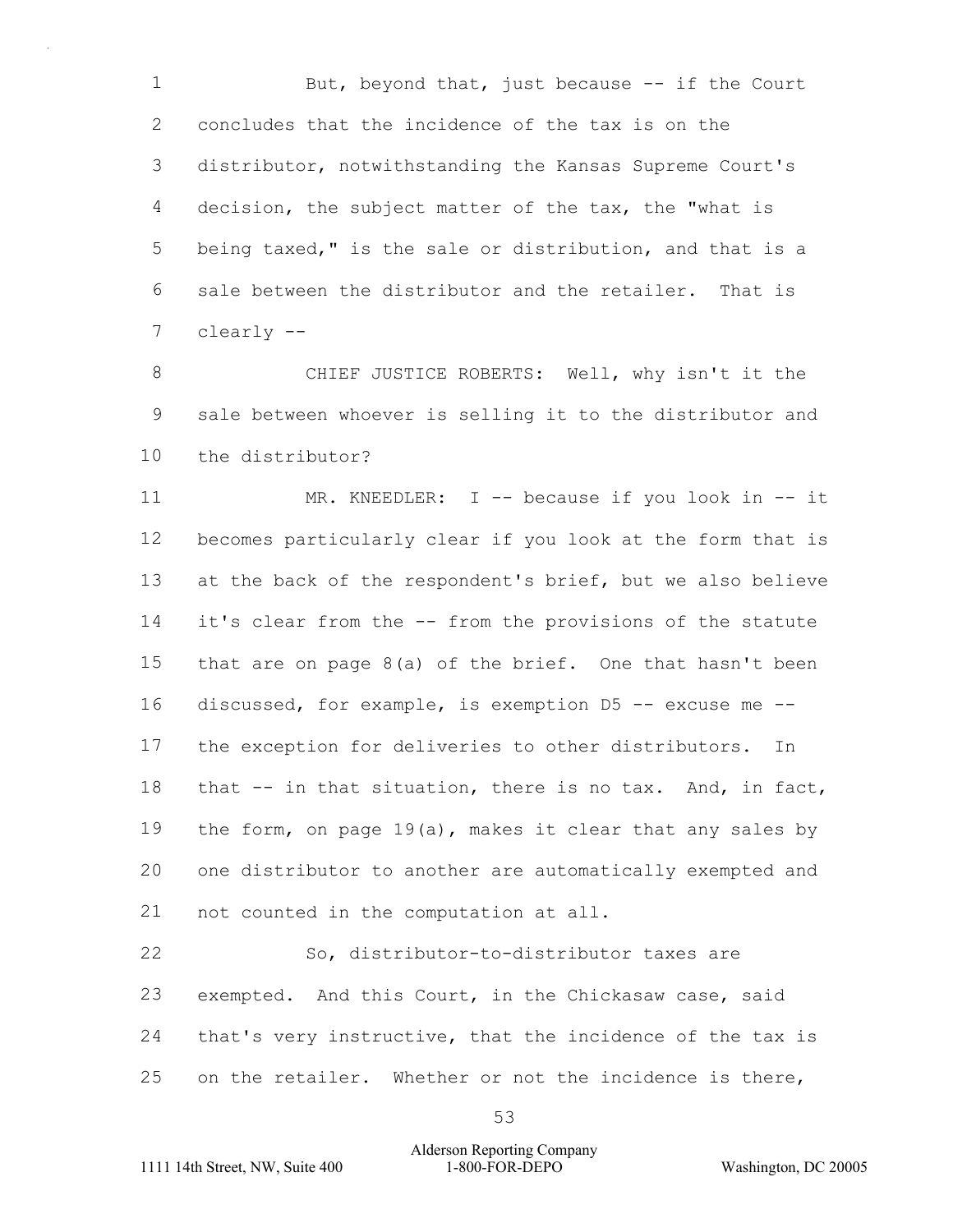1 the transaction --

 $\mathcal{P}$ 3 4 JUSTICE STEVENS: It would seem to me exempting distributor-to-distributor taxes just means that only one distributor has to pay.

5 6 7 MR. KNEEDLER: Only one distributor has to pay, but it means that a sale between the first distributor and the second distributor, for example, is not taxed.

8 9 10 JUSTICE STEVENS: No, but that's because there was a tax on the first sale to the first distributor. And may I ask this? Supposing --

11 12 13 MR. KNEEDLER: Actually, there is not. The tax is on the last distributor, with respect to his sale to the -- to the retailer.

14 15 16 17 JUSTICE SCALIA: Yeah, but that's because when a distributor sells to another distributor, he is not acting, for purposes of that sale, as a distributor. MR. KNEEDLER: I think that --

18 19 JUSTICE SCALIA: If you sell to another distributor, you're not being --

20 21 22 23 24 25 MR. KNEEDLER: That makes -- that makes my point, that the -- that the statute, in applying to any use, delivery, or sale, the sale at issue is the sale that ultimately comes from a distributor to a retailer. And, under this Court's decisions in Central Arizona Machinery and the Bracker case, a sale by a  $-$  by someone residing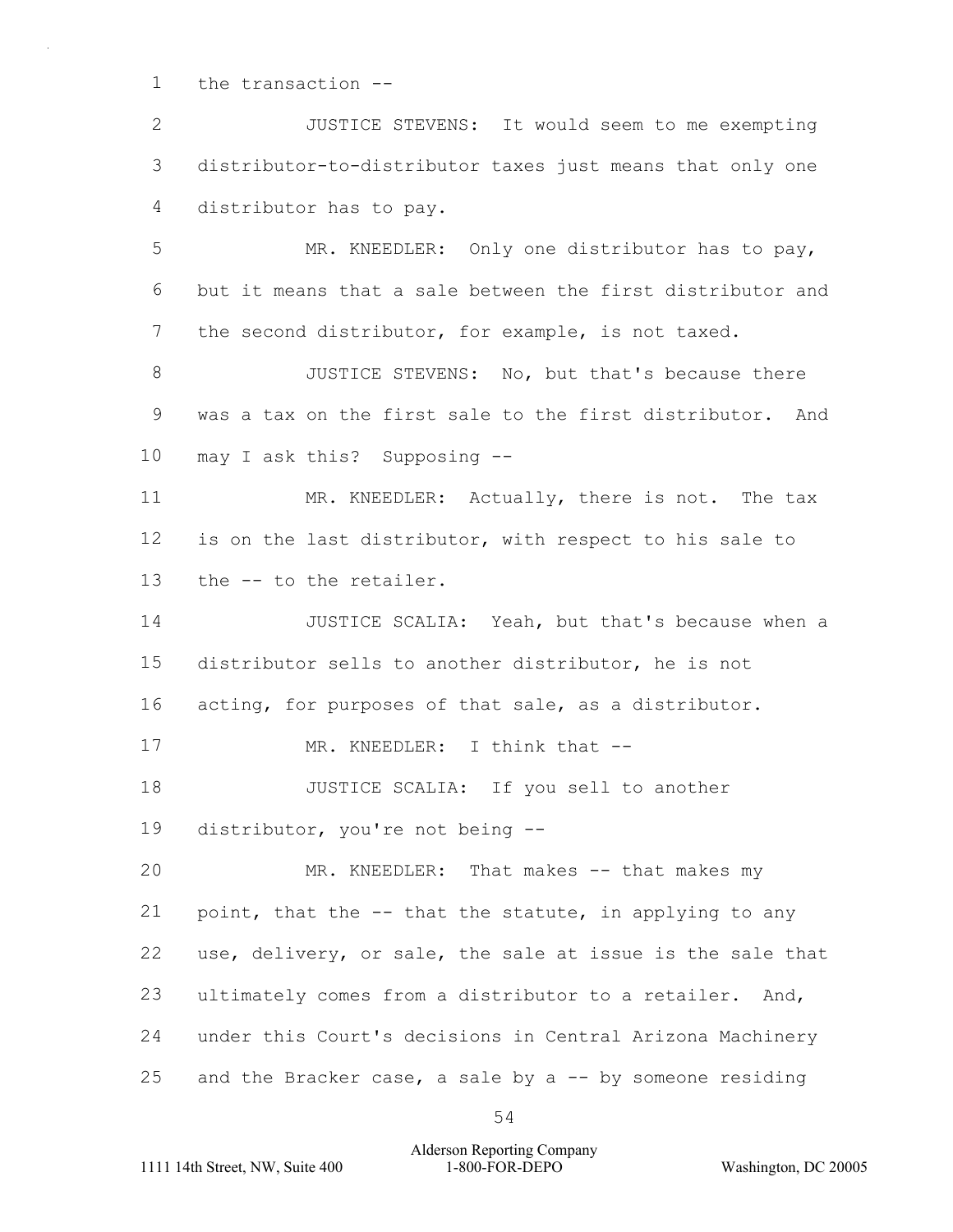1  $\mathcal{P}$ 3 4 5 off the reservation, but where the sale takes place on the reservation, as this one clearly does -- the gasoline that's delivered there -- that is absolutely preempted under Central Arizona Machinery and the Indian Trader Statutes, because you --

6 7 8 9 CHIEF JUSTICE ROBERTS: But none of this -- none of this mattered to the tenth circuit, though, did it? I mean, they didn't care where the incidence was. They just went right into the balancing, right?

10 11 12 MR. KNEEDLER: Right, that's true. And if --CHIEF JUSTICE ROBERTS: And you think that was wrong.

13 14 15 16 17 18 19 20 21 22 23 24 MR. KNEEDLER: We think the court was wrong to conclude that the incidence was on the -- was on the distributor. And if the Court has a question about that, it could remand to certify that question to the Kansas Supreme Court to clear it up, any ambiguity after Kaul. But, even on the tenth circuit's own way of approaching it, we believe that it was then correct, because it properly applied this Court's approach of looking at the particular context of the Federal, State, and tribal interests. And here, there are very powerful tribal interests in maintaining -- JUSTICE BREYER: Is the one other -- the

25 interest other than the interest on being able to tax an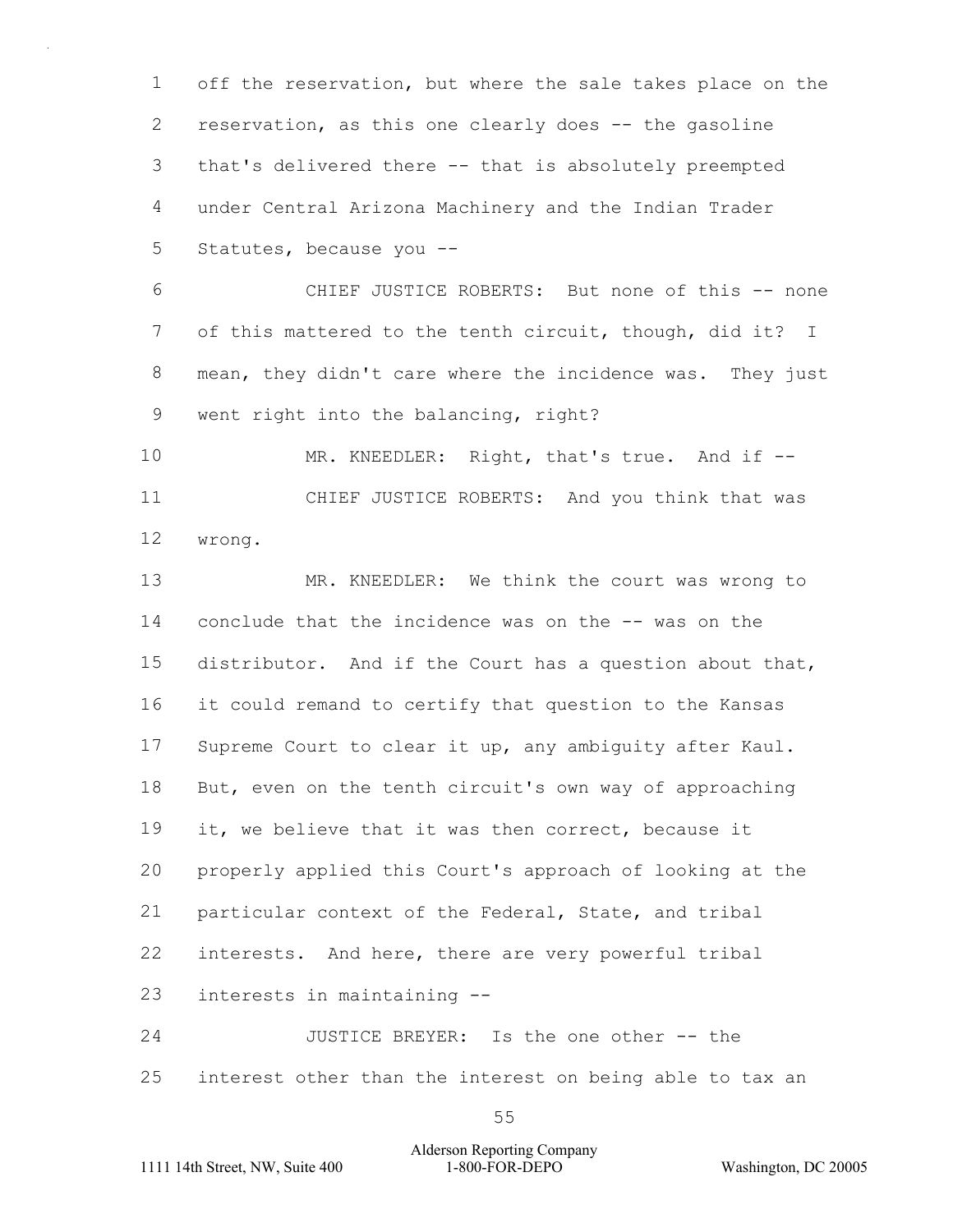1  $\mathcal{P}$ 3 4 5 6 7 8 9 10 11 12 13 14 15 16 17 18 19 20 21 22  $23 - -$ 24 25 item that an upstream tax prevents you from doing because of the economics? MR. KNEEDLER: It is the very same --JUSTICE BREYER: Is that the only one, or are there other ones? MR. KNEEDLER: -- it's the very same interest that the State is asserting, which is the interest to impose a fuel tax in order to -- JUSTICE BREYER: I've got the -- --MR. KNEEDLER: -- maintain the roads --JUSTICE BREYER: -- I --MR. KNEEDLER: -- on the reservation. JUSTICE BREYER: -- I want to hear you and know if there's an additional one. I'm not disputing that one. I just want to be sure I get them all. One is -- one is that one. MR. KNEEDLER: Is this --JUSTICE BREYER: What else? MR. KNEEDLER: -- is the general -- the general ability to impose a tax. But here, the interest is augmented by the fact that the tax is dedicated by tribal law to maintaining tribal roads, not just this one-and-a-JUSTICE KENNEDY: And I just don't -- MR. KNEEDLER: -- - half mile --

56

Alderson Reporting Company 1111 14th Street, NW, Suite 400 1-800-FOR-DEPO Washington, DC 20005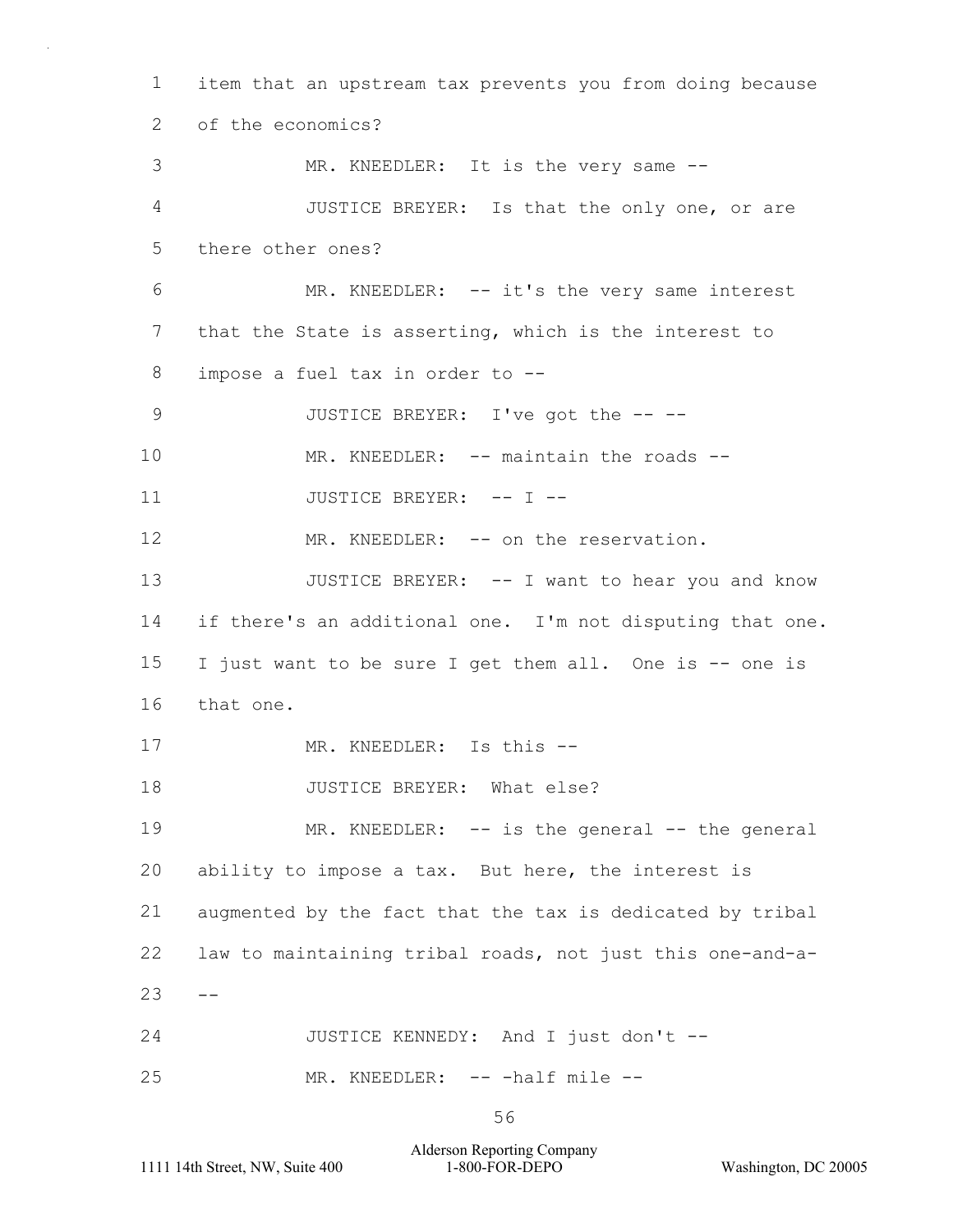1  $\mathcal{P}$ 3 4 5 6 7 8 9 10 11 12 13 14 15  $16 - -$ 17 18 19 20 21 22 23 24 25 JUSTICE KENNEDY: -- understand. Why doesn't the tribe have an incidence of not having any tax at all, helping -- MR. KNEEDLER: It --JUSTICE KENNEDY: -- helping its members? MR. KNEEDLER: It --JUSTICE KENNEDY: Why does the balancing only work if it taxes? MR. KNEEDLER: We don't think it does. Under the Colville's decision, if the State is not just -- or the tribe is not just marketing an exemption from State taxation, we think that the tribe -- that the State tax is preempted there, as well. But here, where the tribe is asserting not simply a commercial interest, selling at market value and not marketing a tax exemption of States JUSTICE KENNEDY: No, no, no. You say that it could -- MR. KNEEDLER: -- it's imposing a --JUSTICE KENNEDY: -- market the exemption? MR. KNEEDLER: Pardon me? JUSTICE KENNEDY: You say that a tribe can market its exemption? MR. KNEEDLER: No, we do not. Under this -under this Court's decision in Colville, it can't -- the

Alderson Reporting Company 1111 14th Street, NW, Suite 400 1-800-FOR-DEPO Washington, DC 20005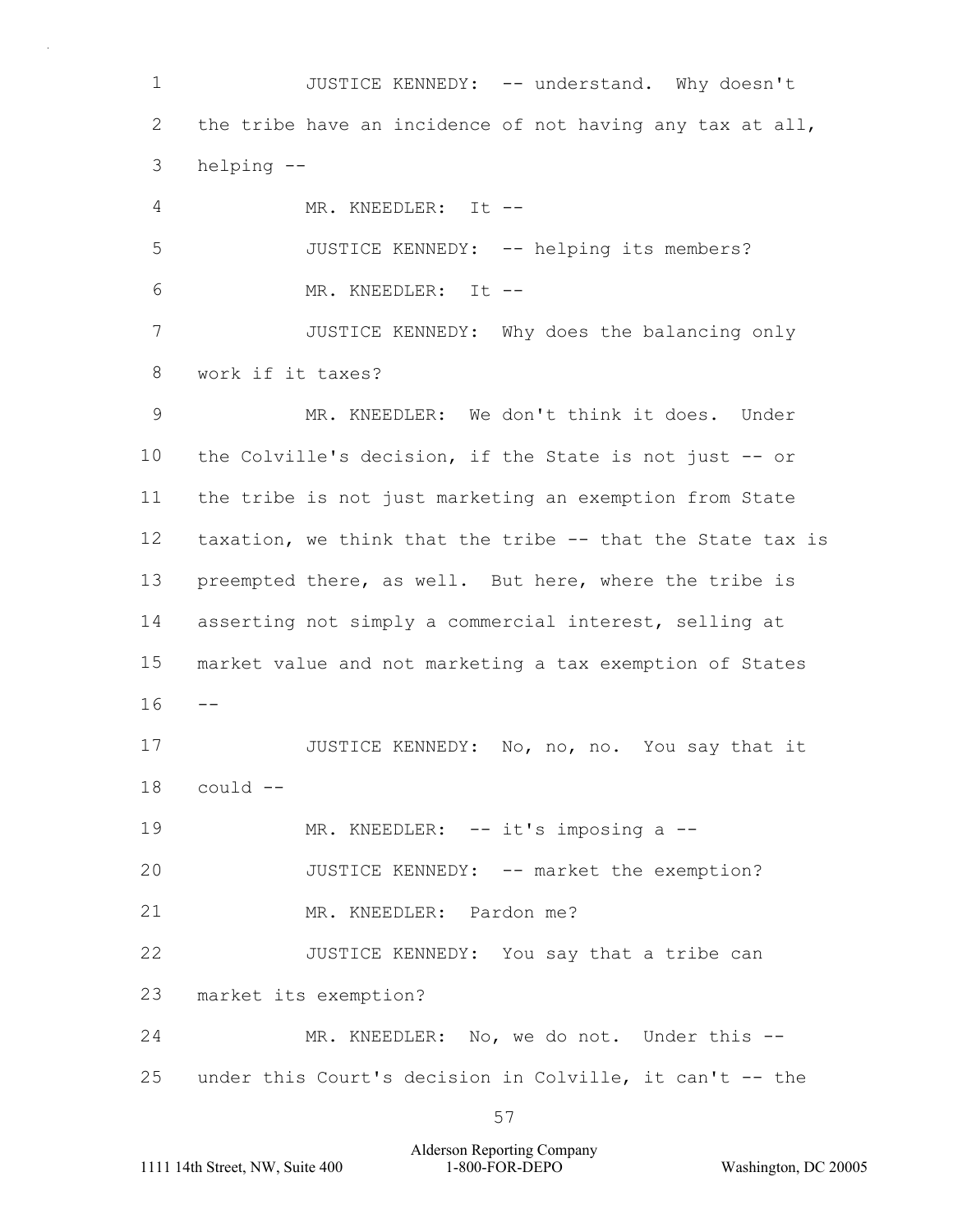1  $\mathcal{P}$ 3 4 5 6 7 8 9 10 11 12 13 14 15 16 17 18 19 20 21 22 23 24 25 tribe cannot market an exemption, at least to people who would not otherwise be on the reservation. But here, the tribe is asserting both a commercial interest -- selling at profit; and also a sovereign interest -- in taxing. And where you have a tribe asserting both -- JUSTICE KENNEDY: Well, why isn't that sovereign interest in not taxing? MR. KNEEDLER: It could. But here, the tribe has asserted a sovereign interest in its tax, and that is what is being substantially interfered with. CHIEF JUSTICE ROBERTS: Thank you, Mr. Kneedler. Mr. Olson, you have four and a half minutes left. REBUTTAL ARGUMENT OF THEODORE OLSON ON BEHALF OF PETITIONER MR. OLSON: Thank you, Mr. Chief Justice. JUSTICE KENNEDY: What about the Supreme Court's characterization of this as being -- MR. OLSON: The Kaul --JUSTICE KENNEDY: Yes. MR. OLSON: -- Kaul case? I read -- I don't think the Kansas Supreme Court could have been any more clear. It said the legislature amended the legislation to clarify where the incidence of taxation falls. It provided that the incidence of the tax falls on the

Alderson Reporting Company 1111 14th Street, NW, Suite 400 1-800-FOR-DEPO Washington, DC 20005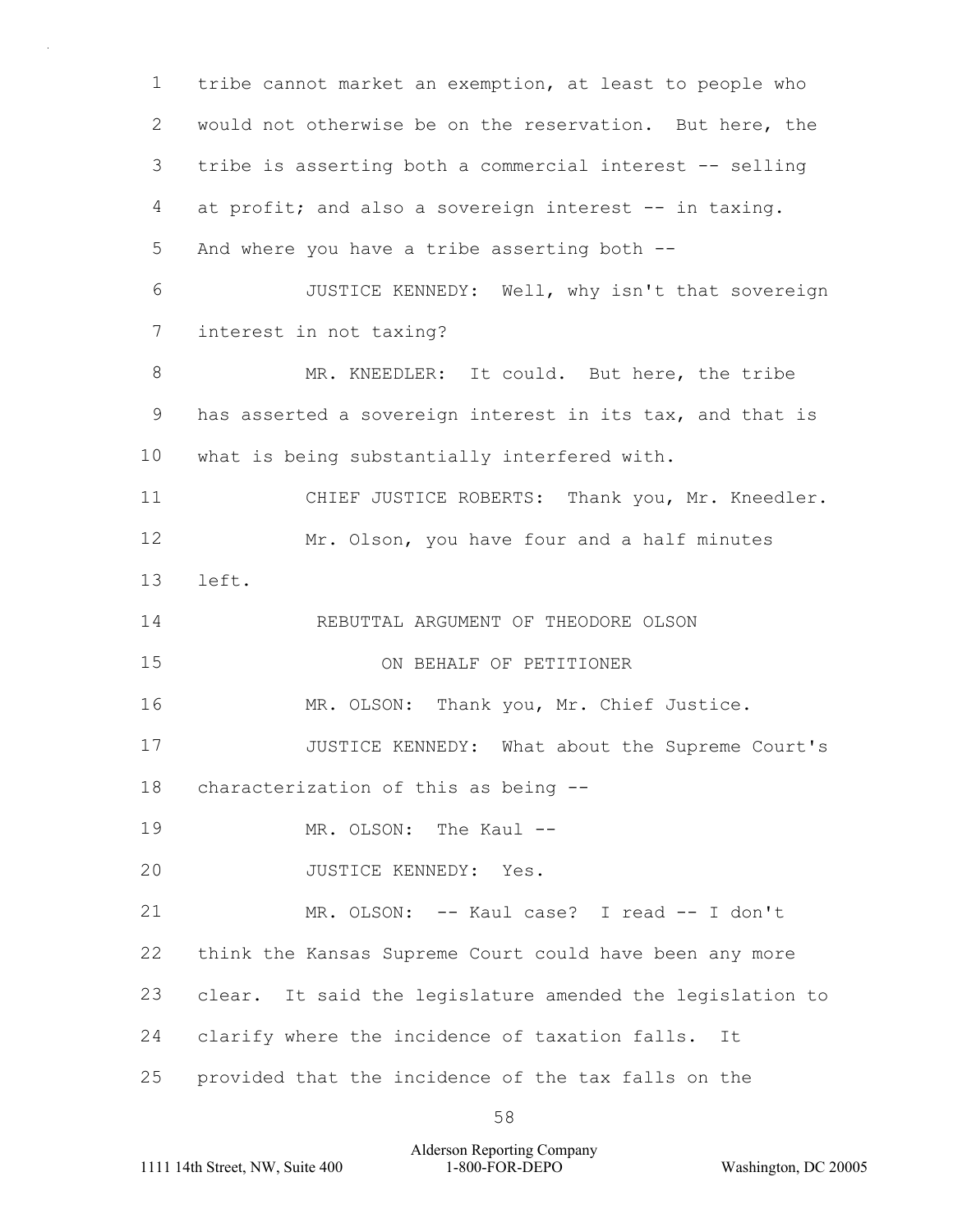1  $\mathcal{P}$ 3 4 distributor. Then, in Victa, in connection with the standing issue, because economic burden fell on the retailers, it found that the retailers and -- those other retailers had standing.

5 6 7 8 9 10 11 12 13 14 15 Kansas could not have been more clear. In Section 3401(f)(3), it defines a "distributor" as someone who receives the product. In  $3408(c)$ , it's  $-$  taxes the distributor on the first receipt of the tax. In 3410, it again says it's on the distributor. Two district courts and two courts of appeals found that the legal incidence of the tax was on the distributor. The Kansas Supreme Court said the same thing, the distributor is liable for the tax, pays the tax. The retailer has no liability for the tax. What in the world can Kansas do to make it clearer?

16 17 18 19 20 21 22 23 24 Now, the Central Machinery case that's -- that my opponents have been speaking about is a case that was decided under the Indian Trader Statutes with respect to the trading with the Indians, with respect to Central Machinery case, was -- over tractors sold on the reservation for use on the reservation. It fell within the scope of the Indian Trader Statute. But this Court has made clear, in a number of cases, the Indian Trader Statutes would not remotely apply.

25 JUSTICE SOUTER: I take it Kansas has not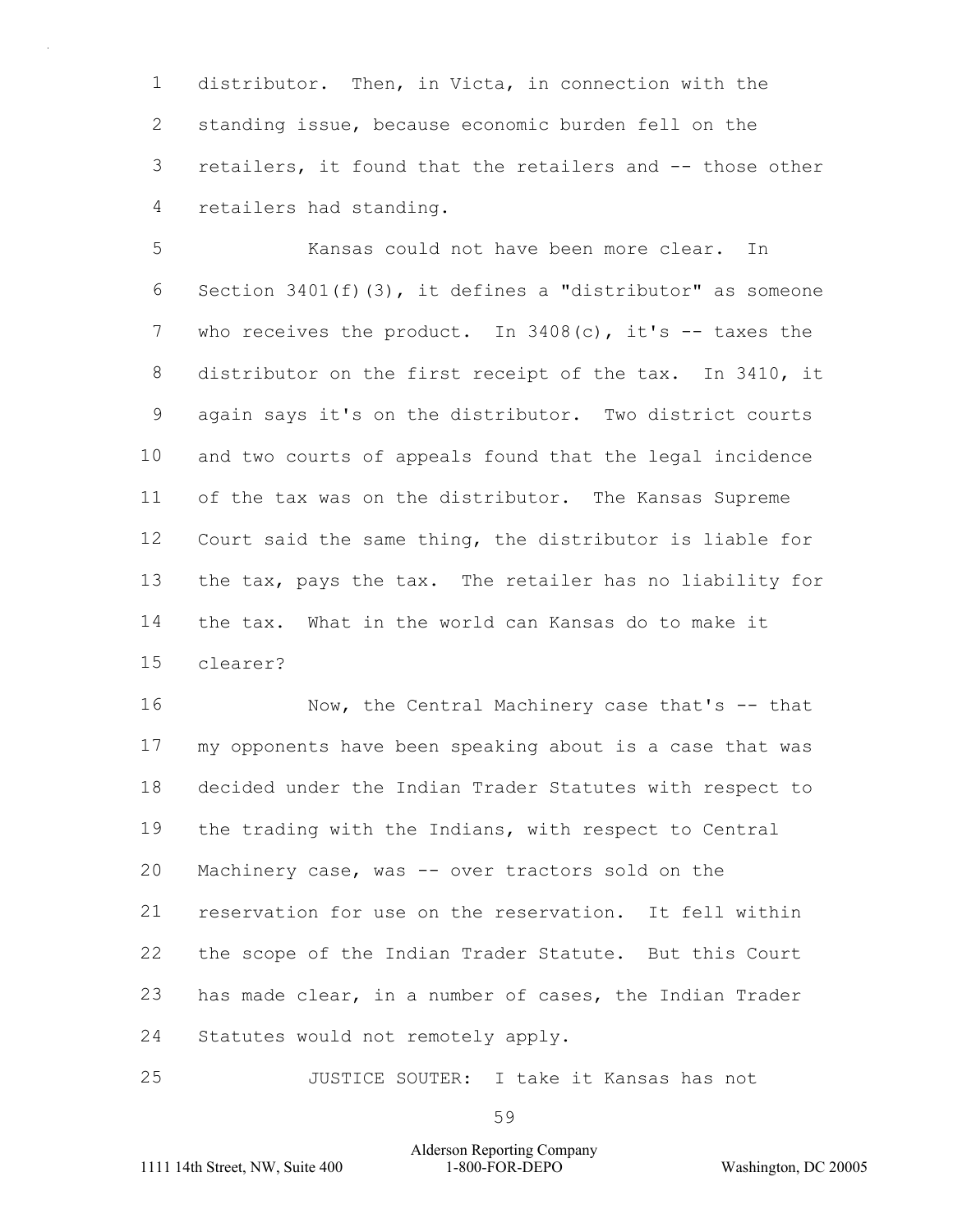1  $\mathcal{P}$ indicted the distributor for failing to register under the Indian Trading Statute.

3 4 5 6 7 8 9 10 11 12 13 14 15 16 17 18 19 20 21 22 23 24 25 MR. OLSON: No, they're -- it hasn't really been mentioned until the -- I mean, hardly mentioned at all, until the Government decided to -- the United States Government decided to discuss that point. JUSTICE SCALIA: Aren't there usually two incidents? You talk about the incident of the taxes on a person, but it's also on an event. And what event is - in your -- in your judgment is -- MR. OLSON: Well, the statute could not be more clear, Justice Scalia. It is the receipt by the distributor of the fuel. That is what the statute says. It is as plain -- JUSTICE STEVENS: But if the fuel -- MR. OLSON: -- as it could be. JUSTICE STEVENS: -- were destroyed by flood or lightning or something like -- before it was resold to the retailer, there would be no tax -- MR. OLSON: There's an exemption for losses like -- one of the Court's questions with respect to a casualty loss or something that -- but it's limited. The liability, nonetheless, exists on the distributor. JUSTICE STEVENS: Are there any incidents in which the distributor would pay the tax if he was not able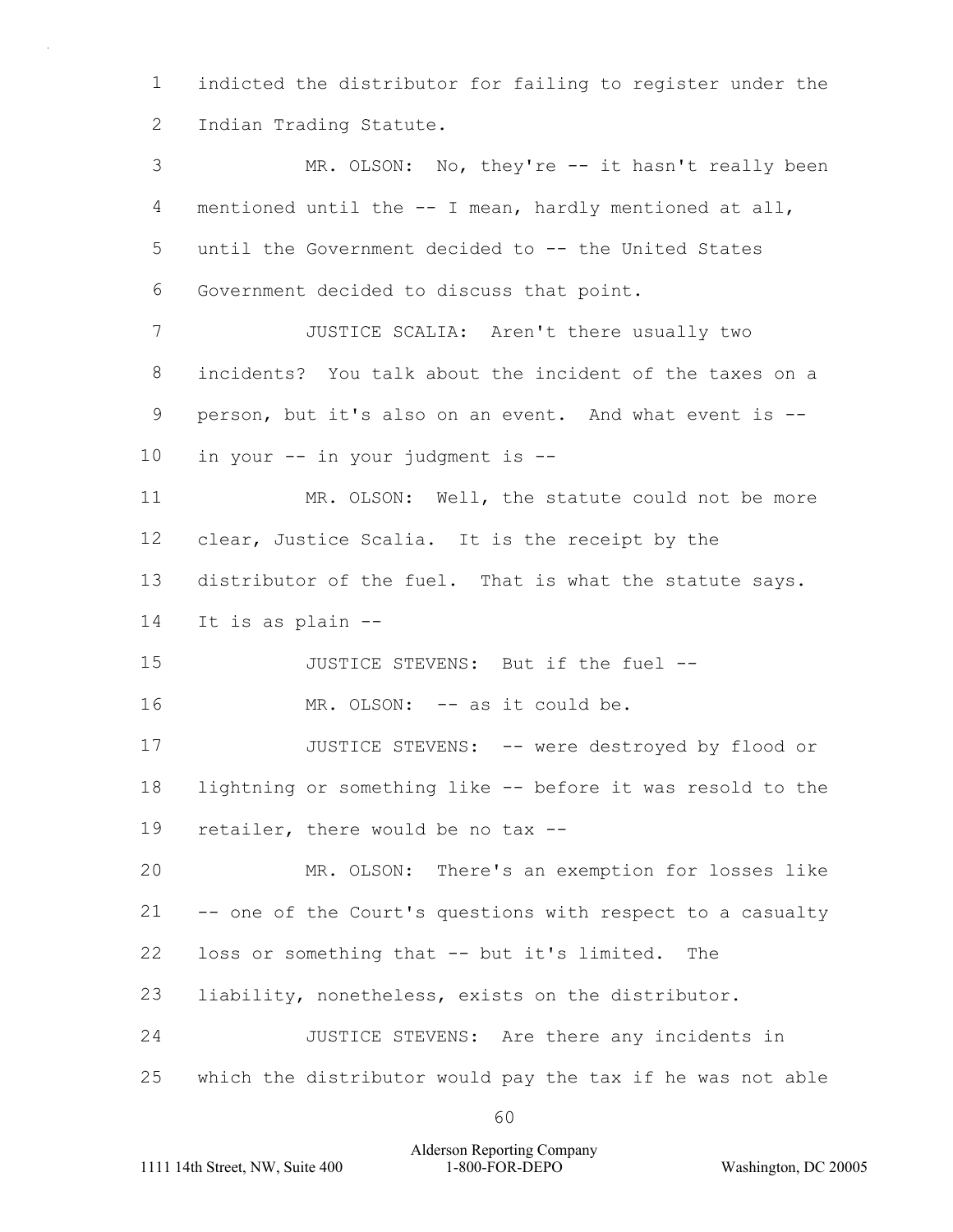1 to resell it to somebody else?

 $\mathcal{P}$ 3 4 5 6 7 MR. OLSON: I think that -- I think the reading of the statute is plain. If the distributor took the fuel, kept it, decided to warehouse it because the costs are going up or something like that, it would still have to pay the tax, because the tax is on the receipt by the distributor.

8 9 10 11 12 13 14 15 16 17 18 19 In answer to your question, Justice Stevens, Would those other exemptions, the United States Government be required by the Constitution, or the other States? No, not under this Court's decision in the Blaze case, which, as I understood it, was unanimous. The Fresno case, U.S. vs. New Mexico, it's not a tax on the United States. It's -- or an agency of the United States. So they wouldn't be required. But they make sense, because the sales to other States are for people that drive on other States' highways. The sales to the United States Government is an exchange for almost the same amount of money that comes back. So, there's a rational purpose. It's not

20 discrimination.

21 22 23 24 25 The tribe makes the point that it's generating real value and reservation value. This is fuel that's used in cars that are -- drive all over the State of Kansas. The casino is there, so people come to the casino. And, under Cabazon, there might be some value